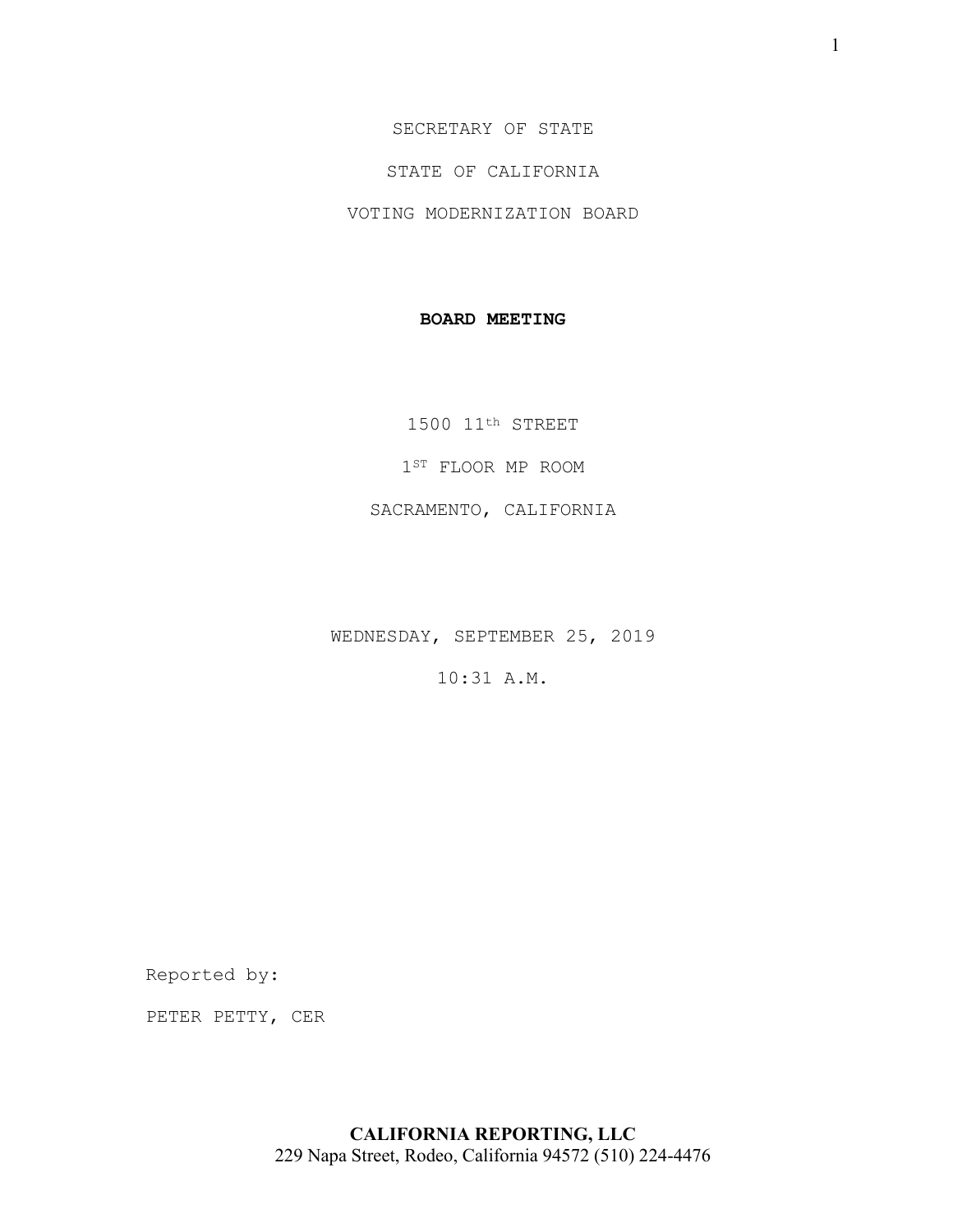### VOTING MODERNIZATION BOARD:

Stephen Kaufman, Chair June Awano Lagmay Gabriel Sandoval

### VOTING MODERNATION STAFF:

Jana Lean Stacey Jarrett Robbie Anderson Rodney Rodriguez Jordan Kaku Joanna Southard

#### PRESENTER:

Tommy Gong, Clerk/Recorder, County of San Luis Obispo

### PUBLIC COMMENTS:

Kim Alexander, California Voter Foundation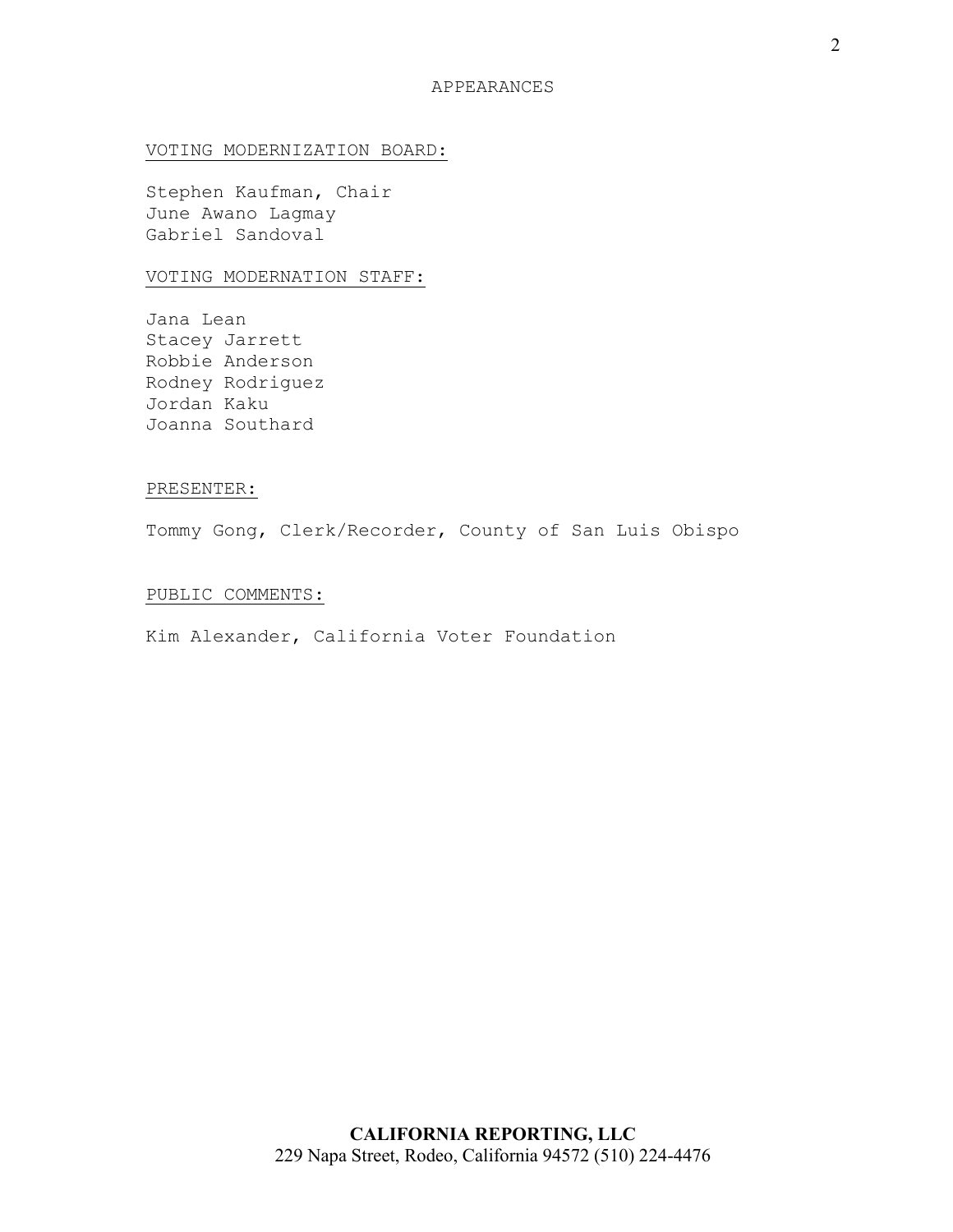INDEX

| ï<br>. . |               |  |
|----------|---------------|--|
| ×.       | ۹             |  |
| ×        | ۰,<br>I<br>۰. |  |

Page

|                           | 1. Call to Order                                                                                                    | 4  |
|---------------------------|---------------------------------------------------------------------------------------------------------------------|----|
| 2.                        | Public Comment for Items not on Agenda                                                                              | 4  |
| 3.                        | Adoption of August 9, 2019 Action Items and<br>Meeting Minutes                                                      | 4  |
| 4.                        | Item No. 5, Standing Items                                                                                          |    |
|                           | Staff Report by Rodney Rodriguez                                                                                    | 5  |
|                           | LA County Update by Joanna Southard                                                                                 | 9  |
|                           | Status Report of Counties with Remaining<br>VMB Funds by Jordan Kaku                                                | 11 |
| 5.                        | Item No. 6, Interpretation of Elections<br>Code Section 19254(c)(3) by Robbie Anderson                              | 13 |
| 6.                        | Item 7, Project Documentation Plan, Review and<br>Funding Award Request of San Luis Obispo County<br>By Jordan Kaku | 21 |
| 7.                        | Public Comments by Kim Alexander                                                                                    | 27 |
| 8.                        | Presentation by Tommy Gong                                                                                          | 28 |
| Reporter's Certificate    |                                                                                                                     | 58 |
| Transcriber's Certificate |                                                                                                                     | 59 |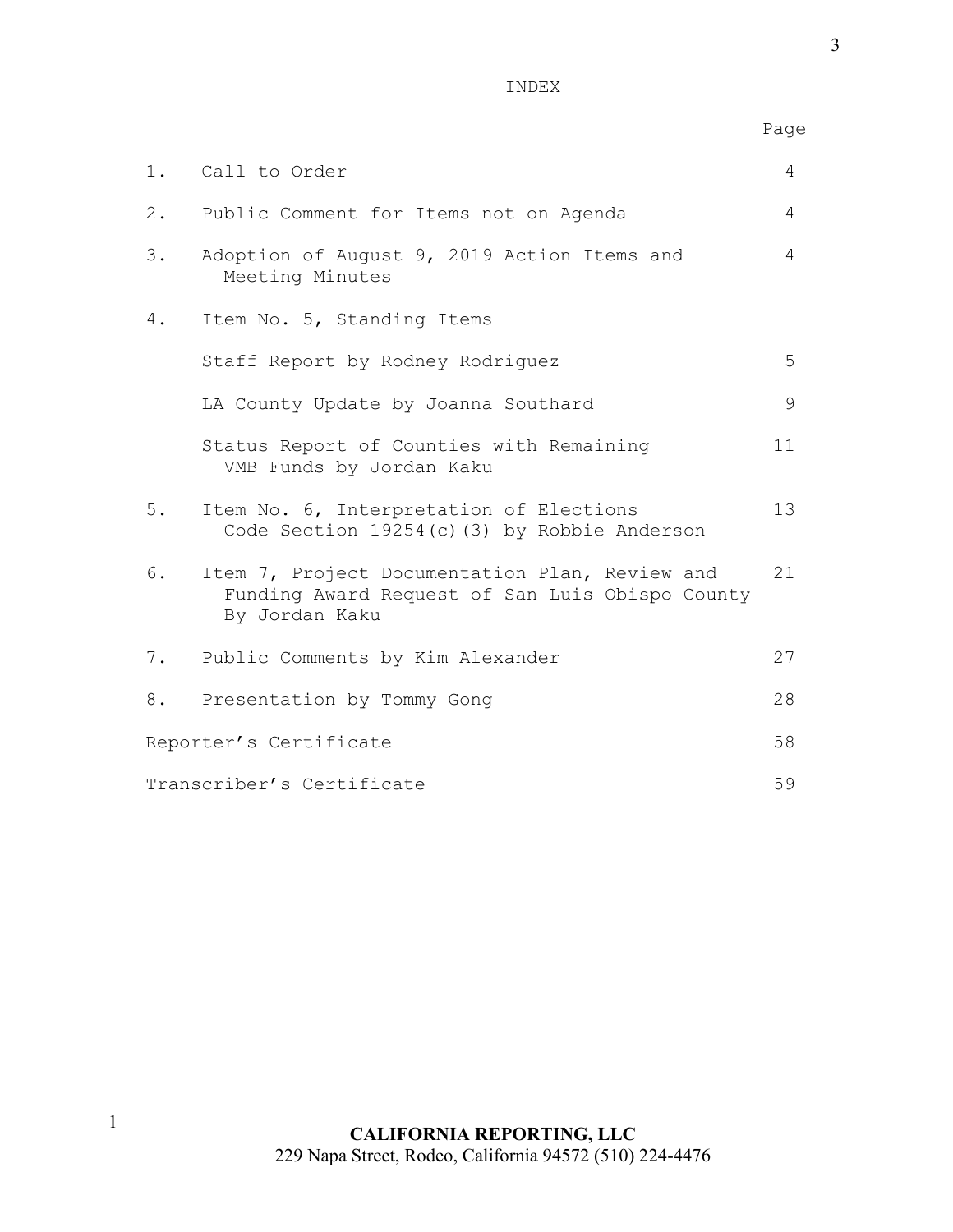| $\mathbf{1}$   | PROCEEDINGS                                                    |  |  |  |  |  |  |
|----------------|----------------------------------------------------------------|--|--|--|--|--|--|
| $\overline{2}$ | SEPTEMBER 25, 2019<br>10:31 A.M.                               |  |  |  |  |  |  |
| $\mathfrak{Z}$ | CHAIR KAUFMAN: I am going to call the                          |  |  |  |  |  |  |
| $\overline{4}$ | September 25th, 2019 meeting of the Voting Modernization Board |  |  |  |  |  |  |
| 5 <sup>5</sup> | to order. And ask -- who's reading the roll?                   |  |  |  |  |  |  |
| 6              | MS. LEAN: That'd be Stacey.                                    |  |  |  |  |  |  |
| $\overline{7}$ | MS. JARRETT: Me. Stephen Kaufman.                              |  |  |  |  |  |  |
| 8              | CHAIR KAUFMAN: Stacey. Okay, Stacey.                           |  |  |  |  |  |  |
| 9              | MS. JARRETT: Sorry. Stephen Kaufman.                           |  |  |  |  |  |  |
| 10             | CHAIR KAUFMAN: Hi, Stacey.                                     |  |  |  |  |  |  |
| 11             | MS. JARRETT: Hi.                                               |  |  |  |  |  |  |
| 12             | CHAIR KAUFMAN: Yes, I am here.                                 |  |  |  |  |  |  |
| 13             | MS. JARRETT: June Awano Lagmay.                                |  |  |  |  |  |  |
| 14             | MS. LAGMAY: I'm here, too.                                     |  |  |  |  |  |  |
| 15             | MS. JARRETT: And Gabriel Sandoval.                             |  |  |  |  |  |  |
| 16             | MR. SANDOVAL: Present.                                         |  |  |  |  |  |  |
| 17             | MS. JARRETT: And Teri Holoman, who is not here                 |  |  |  |  |  |  |
| 18             | today.                                                         |  |  |  |  |  |  |
| 19             | CHAIR KAUFMAN: Is that annoying to everybody? There            |  |  |  |  |  |  |
| 20             | we go.                                                         |  |  |  |  |  |  |
| 21             | Okay, we've done our roll call.                                |  |  |  |  |  |  |
| 22             | Is there any public comment for items that are not on          |  |  |  |  |  |  |
| 23             | the agenda today? Okay. Seeing none, let us move to the        |  |  |  |  |  |  |
| 24             | adoption of the August 9, 2019 action items and meeting        |  |  |  |  |  |  |
| 25             | minutes. Do we have a motion to approve those items?           |  |  |  |  |  |  |
|                | <b>CALIFORNIA REPORTING, LLC</b>                               |  |  |  |  |  |  |

229 Napa Street, Rodeo, California 94572 (510) 224-4476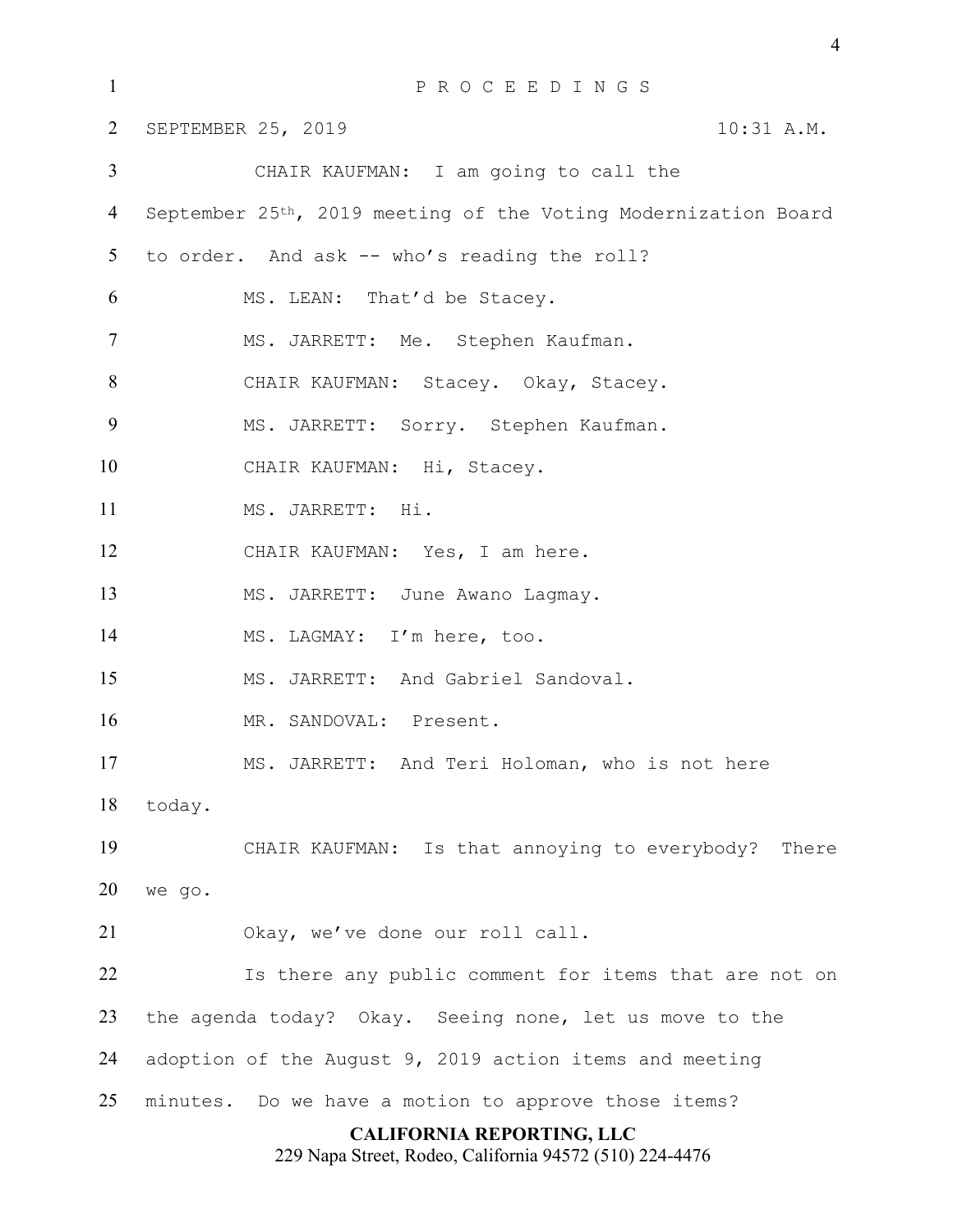1 MR. SANDOVAL: So moved.

MS. LAGMAY: I second.

CHAIR KAUFMAN: Okay. All approved, say Aye.

4 MR. SANDOVAL: Aye.

5 MS. LAGMAY: Aye.

 CHAIR KAUFMAN: Okay. We've adopted the motion -- the minutes from last meeting.

 All right, let's go to Item Number 5, which are the standing items. We have three standing items on our agenda as reports from staff. So why don't we start with the staff report on the update on the Secretary of State's Notice of Withdrawal of Certification and Conditional Approving -- Approval of Voting Systems. We -- since our last meeting we actually had a -- I guess a milestone date, right? Wasn't 15 August 29<sup>th</sup> supposed to be the start of the period, or such? So who are we going to for this report?

 MR. RODRIGUEZ: Hello, my name is Rodney Rodriguez. I'm with the California Secretary of State's office.

CHAIR KAUFMAN: Hi, Rodney.

 MR. RODRIGUEZ: Office of Voting System Technology Assessment.

 Yes, it was August 27th through February 27th -- August 27, 2019 to February 27, 2020, which would be the grace period that was given. Currently, we have two systems that just completed testing. That would be the Dominion

### **CALIFORNIA REPORTING, LLC**

229 Napa Street, Rodeo, California 94572 (510) 224-4476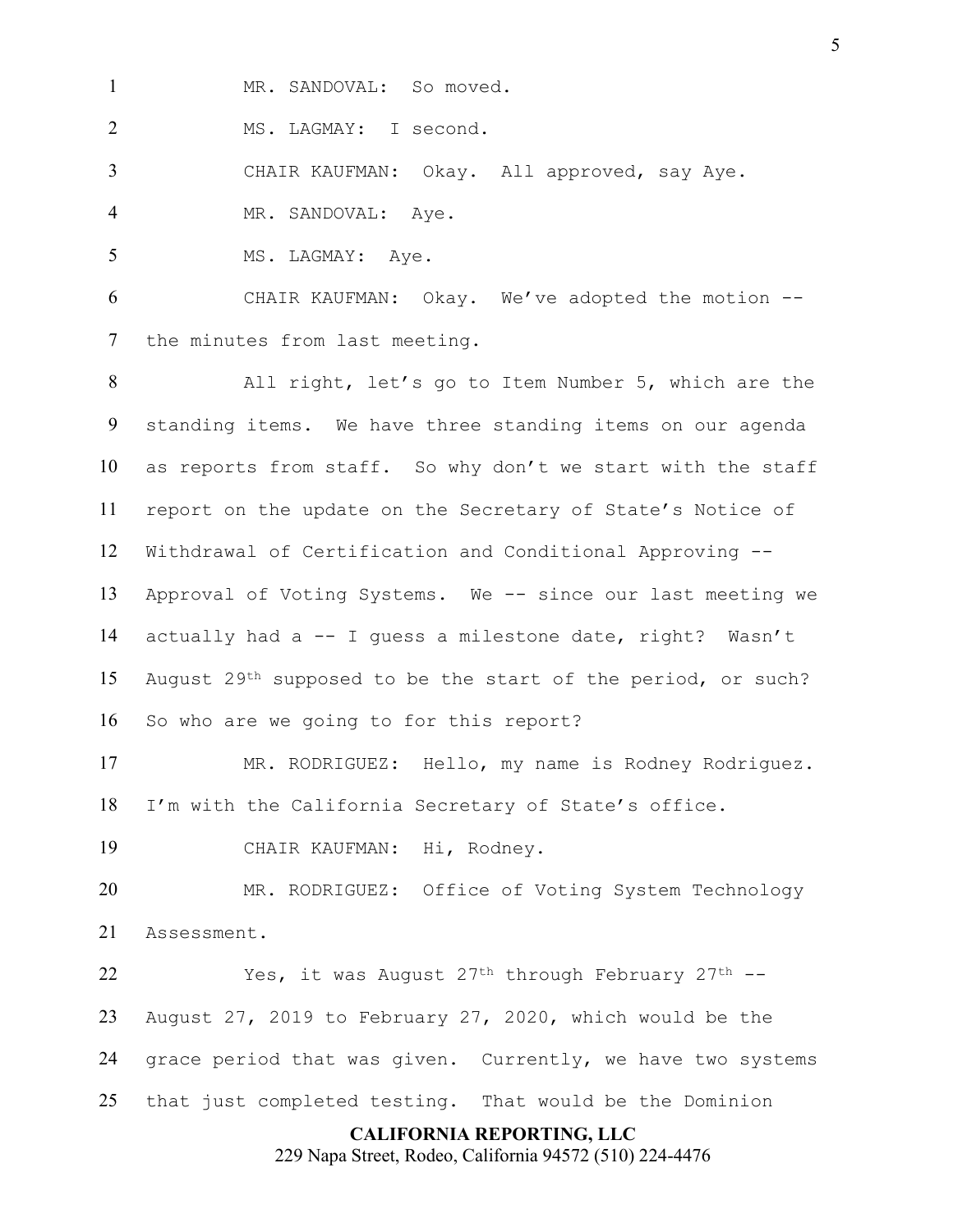Voting Systems Democracy Suite 5.10 and the Election Systems 2 and Software EVS 6.0.4.2 systems. Those two systems are currently awaiting that decision from the secretary. A public hearing was held for those two systems on September 4th, 2019.

 Currently, we are testing the County of Los Angeles's voting systems -- Voting Solutions for All People or VSAP Tally Version 2.0. Volume and Accessibility testing is 9 scheduled to begin September 30<sup>th</sup> and conclude October 4<sup>th</sup> of 2019. Also, we have Hart InterCivic's Verity 3.10 voting system and functional testing for that is scheduled to begin on October 7th of 2019.

 Currently, regarding requests for conditional approval for extension of use, we have 50 counties that have or are in the process of implementing a CVS Certif -- CVSS certified voting system. The remaining eight counties are in various stages of procuring a CVSS certified voting system, or have submitted a request for extension.

 The key dates as discussed a few seconds ago, August 27, 2019 to February 27, 2020 election scheduled six 21 months from August  $27<sup>th</sup>$  shall not be affected by this action. Therefore, federal, state, county, municipal, district or 23 school elections scheduled from August 27<sup>th</sup>, 2019 to 24 February  $27^{th}$ , 2020, may continue to use voting systems not tested and certified to CVSS.

> **CALIFORNIA REPORTING, LLC** 229 Napa Street, Rodeo, California 94572 (510) 224-4476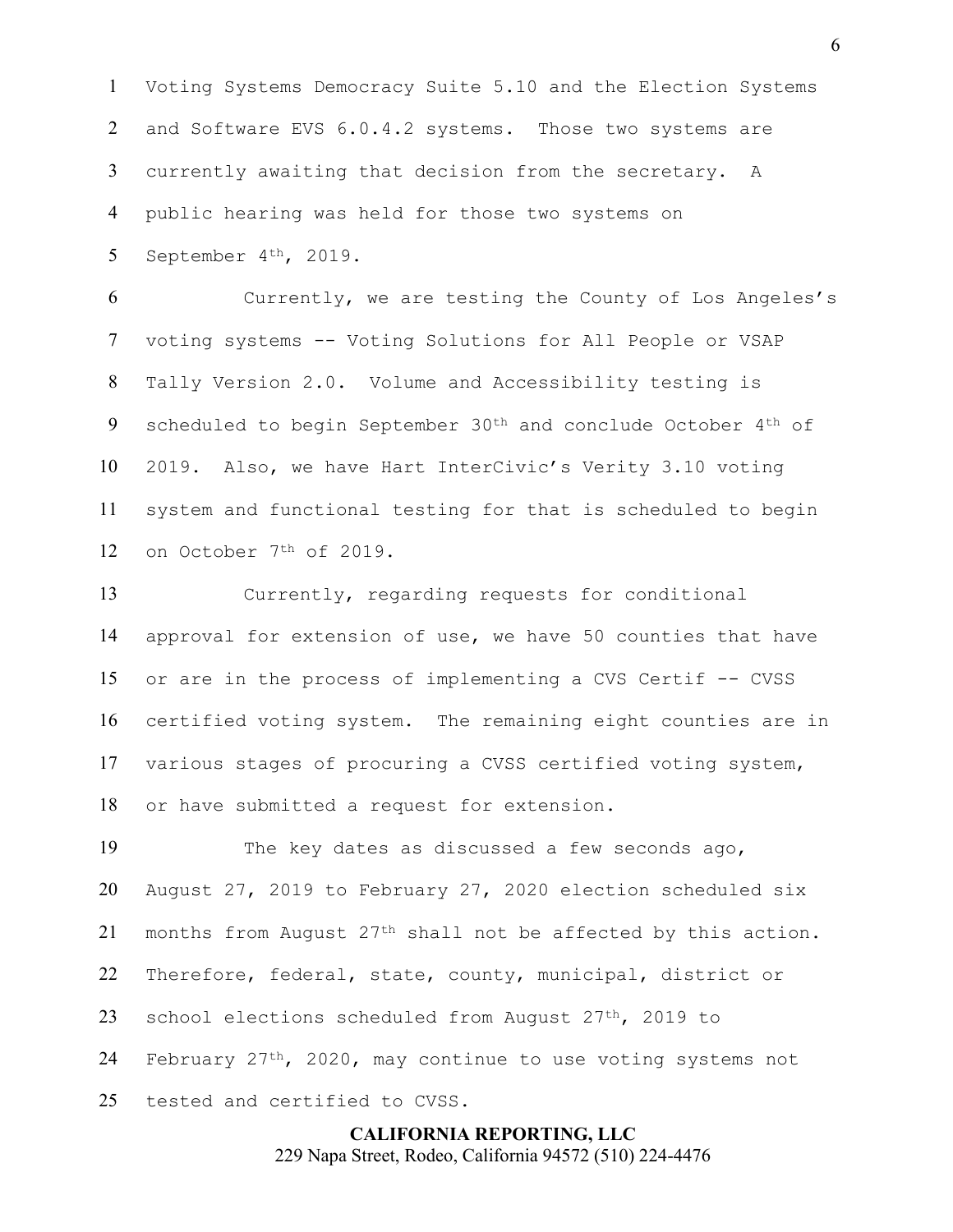February 28th, 2020 voting system --

 CHAIR KAUFMAN: I'm sorry to interrupt you. But again, is that only, then, the eight counties? Does that only affect those eight counties then?

 MR. RODRIGUEZ: Yes, and at the moment, yes, until further action is taken by those eight counties which is expected.

CHAIR KAUFMAN: Okay.

9 MR. RODRIGUEZ: Yeah. So on February 28<sup>th</sup>, 2020 voting systems not tested and certified to CVSS may no longer be used except for those eight jurisdictions that have received a conditional approval of extension for use by the SOS.

 CHAIR KAUFMAN: Okay. Fellow Commissioners, do you have any questions for Rodney?

 MS. LAGMAY: I have no questions, but -- but have loved to have had this before the meeting started to have a chance to process it, if at all possible.

MR. RODRIGUEZ: Okay.

 MS. LAGMAY: If it -- if it is all possible. Thank you.

 MS. LEAN: So for the next meeting we'll try to do that. So we want to give you the most up to date

information.

MS. LAGMAY: I understand this, yeah.

## **CALIFORNIA REPORTING, LLC**

229 Napa Street, Rodeo, California 94572 (510) 224-4476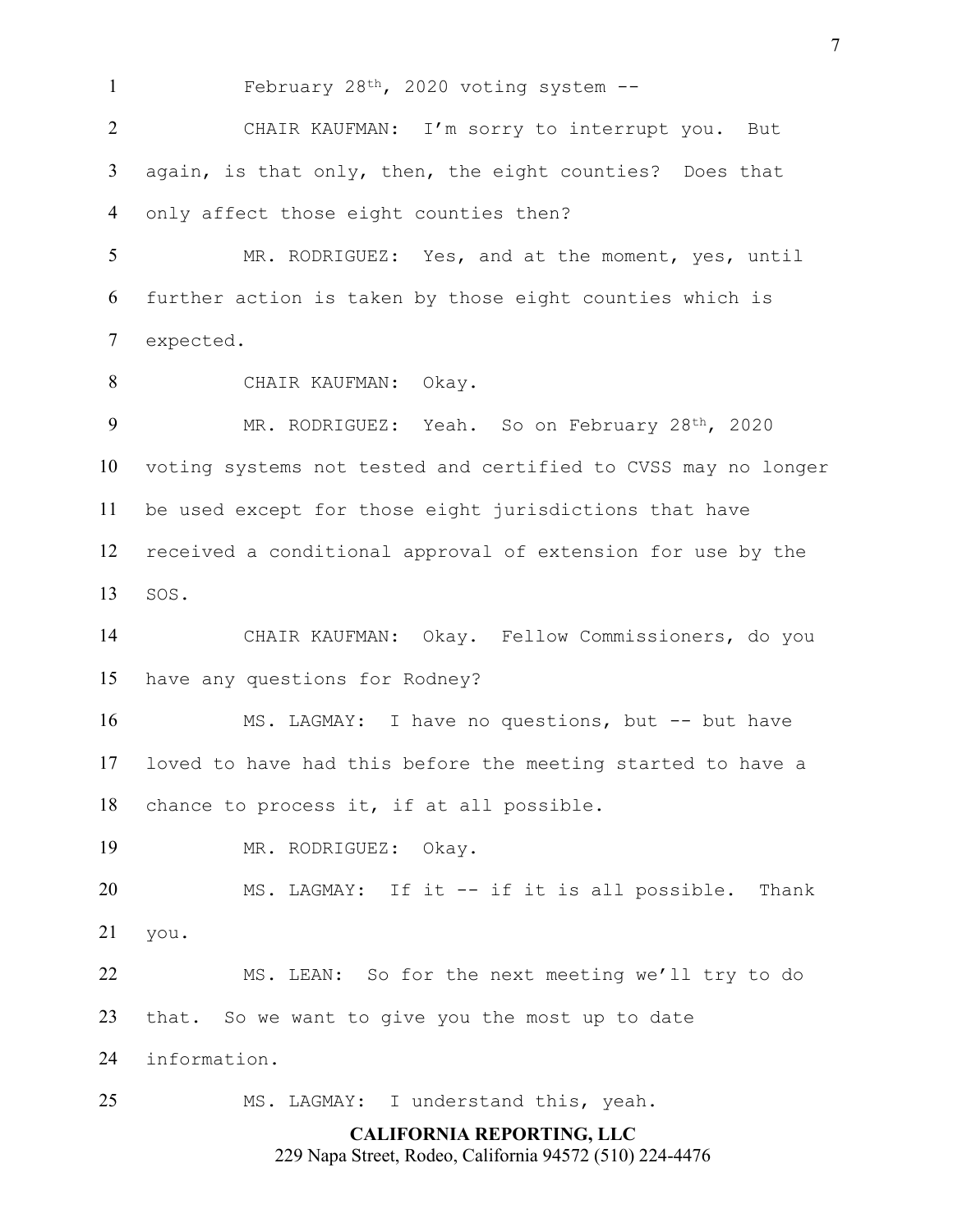MS. LEAN: So we were really anticipating the 2 Secretary's announcement on those other two voting systems. We were hoping that we could give you that information, but yes, we'll take that back. MS. LAGMAY: Or even a draft. MS. LEAN: Okay. 7 MS. LAGMAY: Okay, thanks. CHAIR KAUFMAN: Yeah, I mean, these are supposed to be informational reports, not action items, so I think they're a little more free flowing. But -- MS. LEAN: We'll take it back. CHAIR KAUFMAN: If there's something you can do to at least maybe provide an outline to satisfy those concerns, that would be great. MR. SANDOVAL: I -- I just think that questions can be more fully informed, if we have time to look at it irrespective of whether or not it's a draft. And even though it's not an action item, I do think it's important for us to receive information like this because we want to make sure that we ask intelligent questions based on information we have been able to think about. But we appreciate your work on this. 23 MR. RODRIGUEZ: Thank you. MR. SANDOVAL: Do you have any concerns about the

timelines, any counties not coming in, some falling through

**CALIFORNIA REPORTING, LLC**

229 Napa Street, Rodeo, California 94572 (510) 224-4476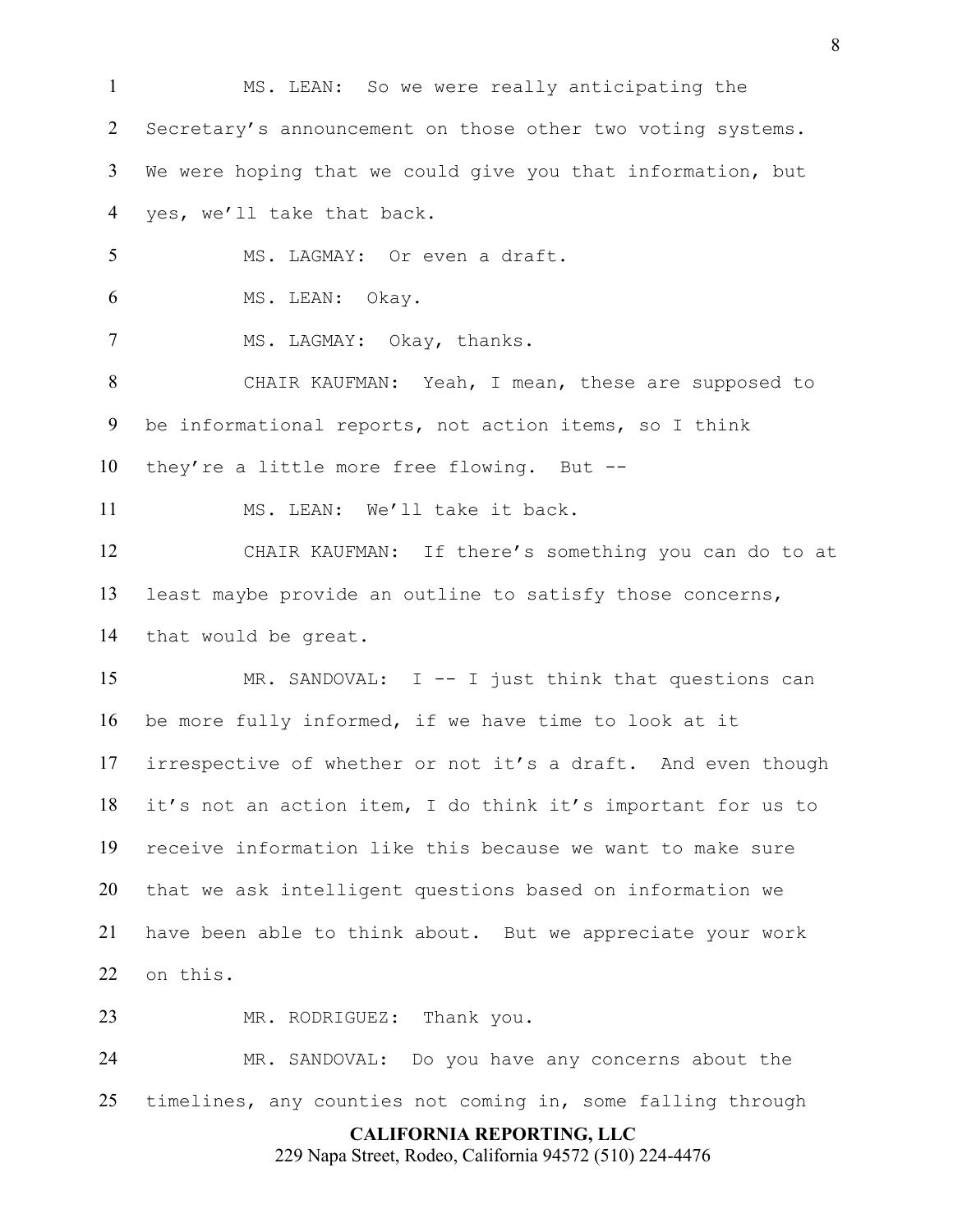**CALIFORNIA REPORTING, LLC** the cracks given the time limits you've identified? MR. RODRIGUEZ: I do not, typically. NaKesha Robinson would be the one delivering this update. MR. SANDOVAL: Okay. MR. RODRIGUEZ: I was asked yesterday to step in in her unexpected absence. 7 MR. SANDOVAL: We appreciate that. MR. RODRIGUEZ: I will -- I will definitely let her know if there's any questions she could reach out to the group. MR. SANDOVAL: Thank you so much. MR. RODRIGUEZ: Yeah, no problem. CHAIR KAUFMAN: So if there's any question in NaKesha's value, it's taking two people here to replace her today for her different roles. So. 16 MR. RODRIGUEZ: True, this is true. CHAIR KAUFMAN: Just for the record. Okay. Do we have an update on LA County? Joanna. MS. KAKU: Yes, we do have an update, Joanna Southard will provide the update on Los Angeles County. CHAIR KAUFMAN: Hello, Joanna. 22 MS. SOUTHARD: Good morning. CHAIR KAUFMAN: Good morning. MS. LAGMAY: Good morning. MS. SOUTHARD: I'm Joanna Southard, the assistant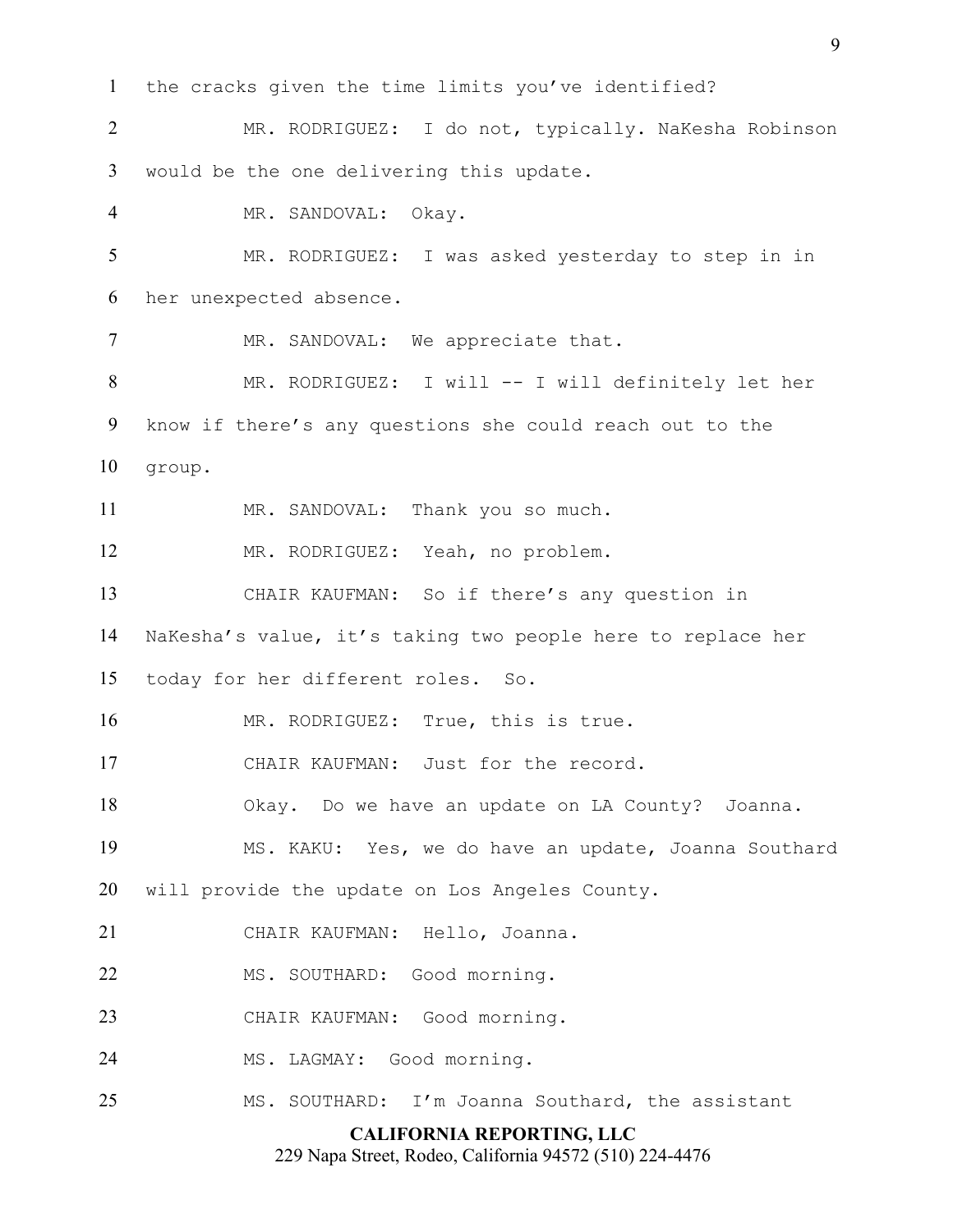chief of elections for the Secretary of State's office. As Rodney reported, testing continues on LA's Voting Solutions for All People, the VSAP, Tally Version 2.0 through 4 October 4<sup>th</sup>. The first mobile voting unit arrived on 5 September  $16<sup>th</sup>$ . They have been traveling around the county demonstrating at community meetings. Is it buzzing again? CHAIR KAUFMAN: Is it?

 MS. SOUTHARD: Such as the Los Angeles Chamber of Commerce board of directors meeting, and to Supervisor Janice Hahn at the Hall of Administration, and at other events such as the LA County Fair to highlight the new voting experience and upcoming mock election. Their two-day mock election will 13 be this Saturday and Sunday, September 28<sup>th</sup> and 29<sup>th</sup>. Members of the Secretary of State's Office, as well as other county elections officials, will be observing multiple vote center locations. They'll have 50 vote center sites around the county with the new equipment to familiarize the public as well as the poll workers with the new process and the voting experience, and they hope to engage over 100,000 people.

 And they are still on track for a limited pilot to educate the public on the new solution model in order to test the hardware and the e-Poll book components in a live 23 election on November 5<sup>th</sup> of this year, with approximately 15 jurisdictions participating.

**CALIFORNIA REPORTING, LLC** 229 Napa Street, Rodeo, California 94572 (510) 224-4476 CHAIR KAUFMAN: Thank you. I encourage everyone to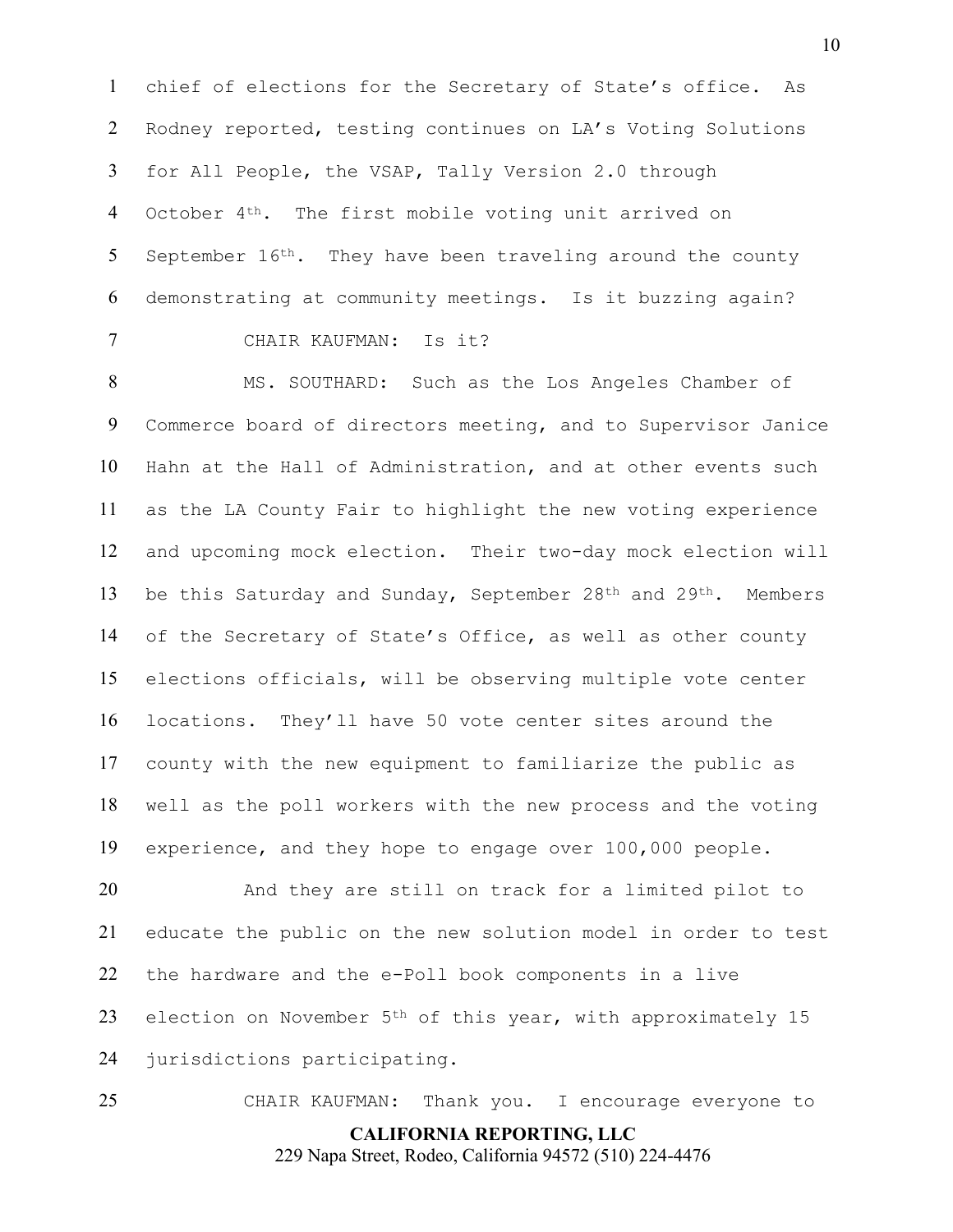check it out at the mock election this weekend. I'm planning 2 to be there myself, at least at some -- MS. SOUTHARD: Jana and I are both -- 4 CHAIR KAUFMAN: -- some location. 5 MS. SOUTHARD: -- attending. CHAIR KAUFMAN: You will be there? MS. SOUTHARD: Yeah. CHIEC KAUFMAN: Okay. We'll talk about that afterwards. Any questions of Joanna regarding the LA update? MS. LAGMAY: No questions. CHAIR KAUFMAN: Thank you. MS. SOUTHARD: Thank you. MR. SANDOVAL: Good luck. CHAIR KAUFMAN: All right. Our next status report will be on the status of counties with remaining VMB funds. I don't know if we have any change or update from our last report on that. MS. KAKU: So the only update that we do have is that we anticipated about five counties to be here today, and four of those five have pushed off until the next meeting. So that -- so we only have San Luis Obispo here today. That's all the update. CHAIR KAUFMAN: So we think we'll see more folks in November?

# **CALIFORNIA REPORTING, LLC** 229 Napa Street, Rodeo, California 94572 (510) 224-4476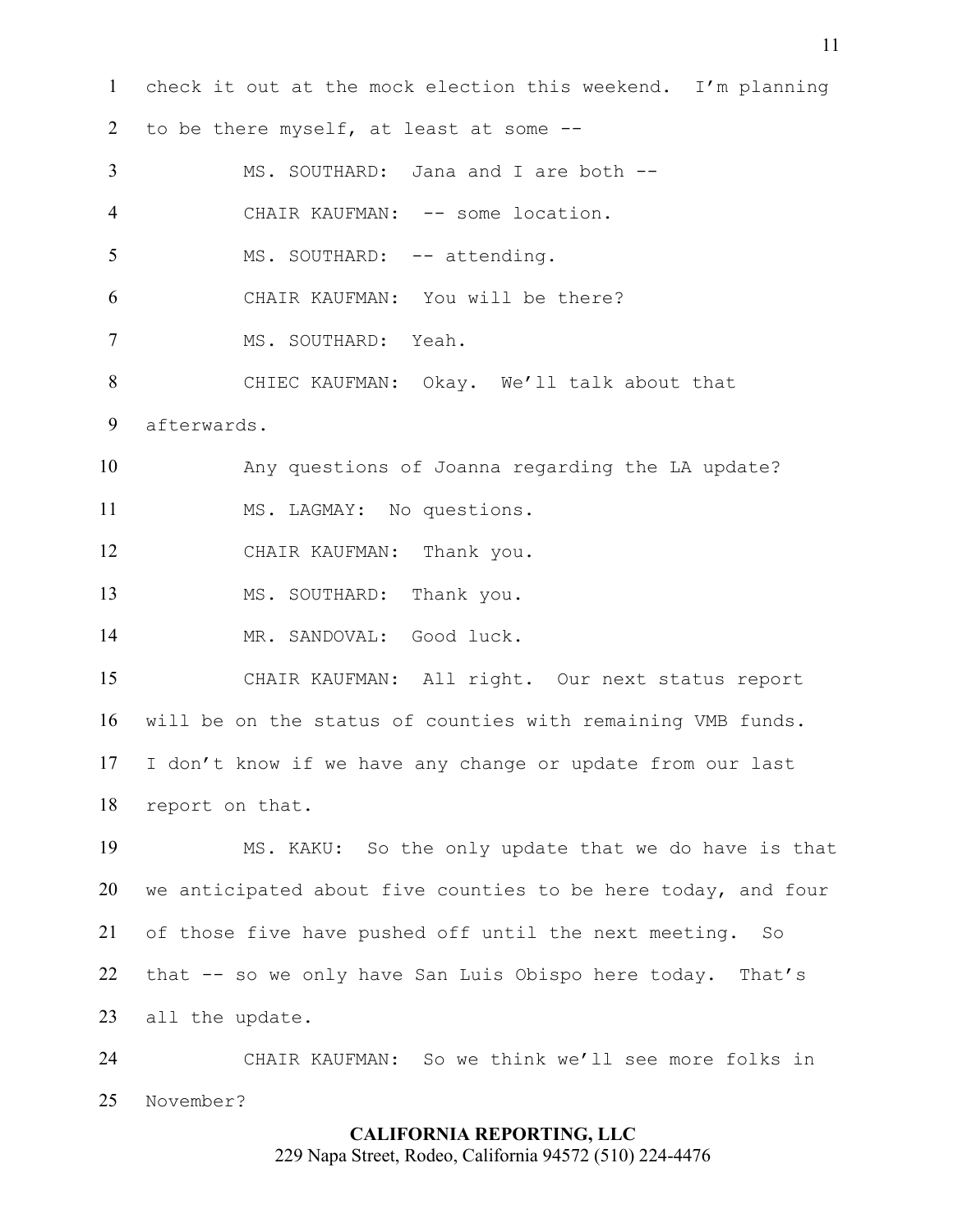**CALIFORNIA REPORTING, LLC** 229 Napa Street, Rodeo, California 94572 (510) 224-4476 MS. KAKU: That's what the counties are saying is 2 they'll come before the board in November. MR. SANDOVAL: Okay. Do you have any sense of how many counties will be requesting time to have us approve certain fund requests in December or January, do you have a sense? 7 MS. KAKU: Not at the moment, no one has said -- MR. SANDOVAL: Okay. 9 MS. KAKU: -- anything about December, January, early 2020. So. MR. SANDOVAL: Do you have a sense, Jana Lean? MS. LEAN: I would anticipate they would not, if it's for the process of we're 161 days -- MR. SANDOVAL: Correct. MS. LEAN: -- away from the election -- or 60 days. MR. SANDOVAL: Is it 160 days? 17 CHAIR KAUFMAN: Not that you're counting. MS. LEAN: No, I am counting every day. I have a little calendar at home, even. So I do know as it gets closer and closer and note that -- MR. SANDOVAL: Right. MS. LEAN: -- December it said the end of candidate filing period. The certified list goes out the day after Christmas, so people will be quite busy during Thanksgiving and Christmas and then right into securing their voting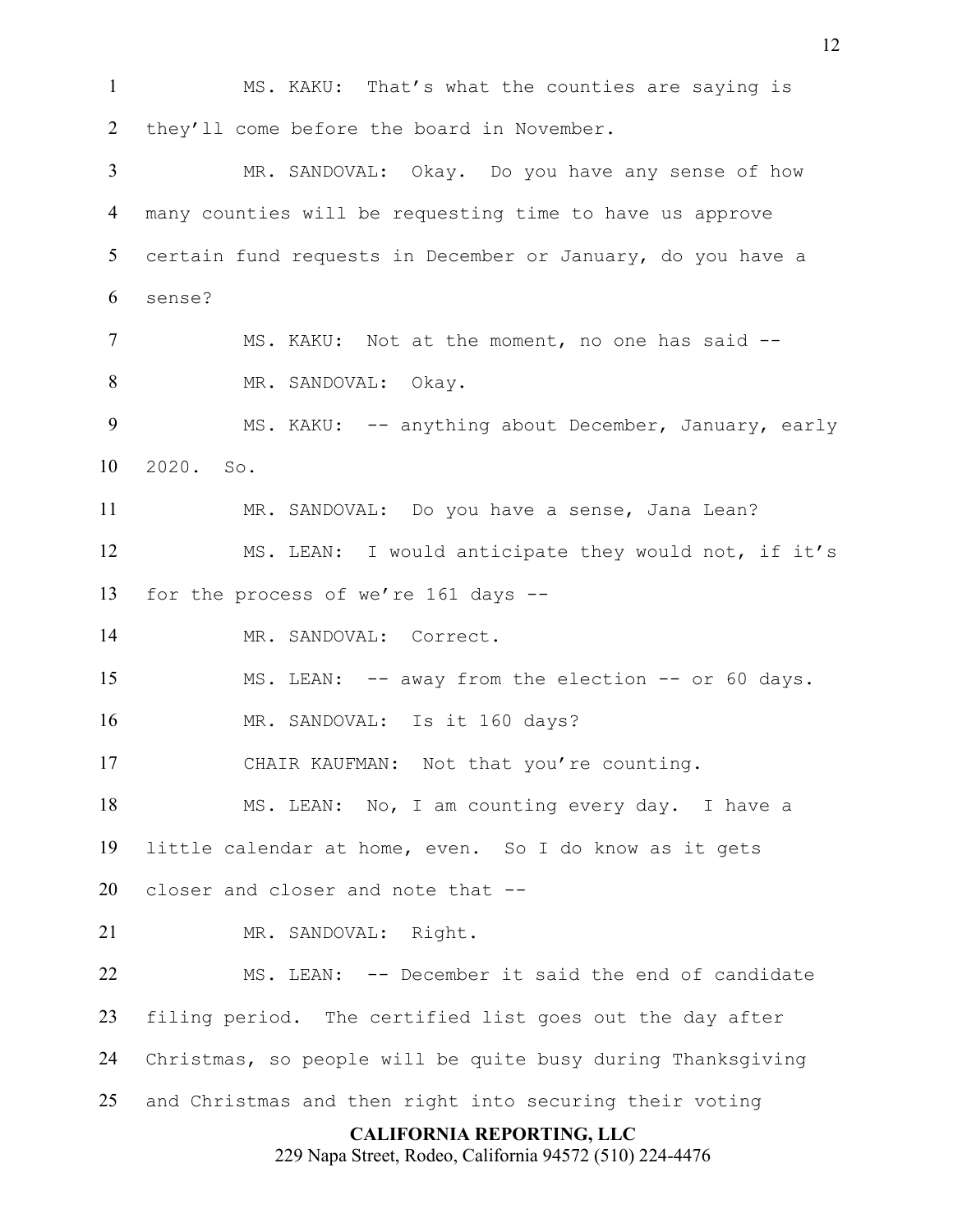locations and training their poll workers. We might get one 2 or two, but I wouldn't anticipate a lot. But we'll keep you informed.

 MR. SANDOVAL: So the bulk of presentations or requests will come in November, you think?

 MS. LEAN: I think there'll be some in November and then I think you will probably have a little bit of a break until after the March election. But if I'm wrong, I will let you know.

MR. SANDOVAL: All right. Thank you.

 CHAIR KAUFMAN: Okay. Did we cover C? I guess we covered report C.

 All right, then we have Item Number 6, which is a staff report on the issue that came up a couple meetings ago regarding the interpretation of Elections Code Section 19254(c)(3).

 As you will recall, there was a -- Robbie issued a memo addressing the application of those provisions to new requests that were coming in for funding. We raised a couple of issues that we had requested some further review on. I know Robbie has given some thought to those issues; he and I have had a couple of conversations on the issues.

 So, Robbie, if you kind of like to bring us up to speed on that, it would be appreciated.

MR. ANDERSON: Yes, sir. Good morning, everybody.

**CALIFORNIA REPORTING, LLC**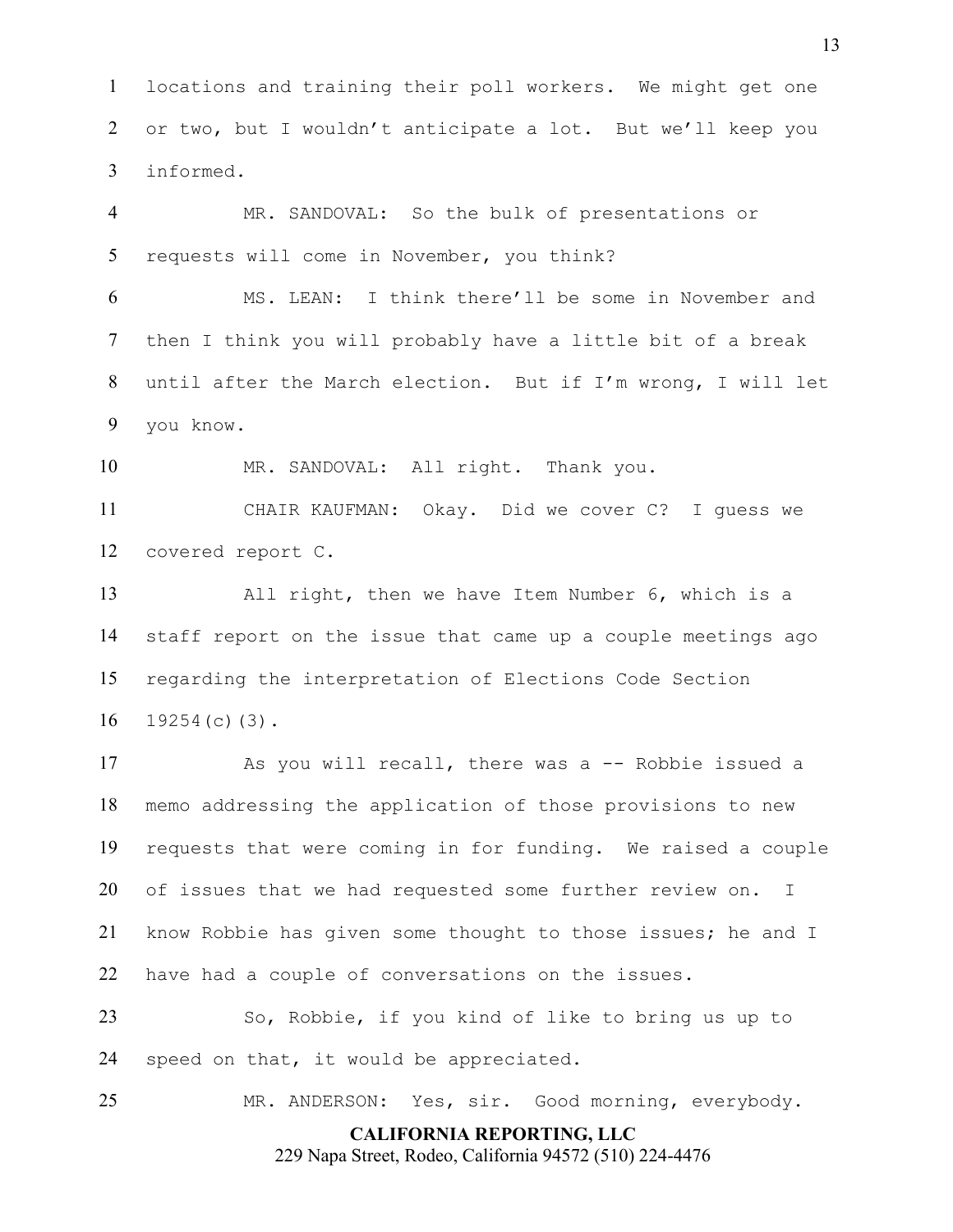1 MR. SANDOVAL: Good morning.

2 MS. LAGMAY: Good morning.

 MR. ANDERSON: So the initial memorandum that was 4 presented to the board on the May  $31^{st}$ , 2019 meeting that didn't fully address the language provided in Section 19254(c)(3) relating to a county who had previously submitted a project documentation package for reimbursement for the purchase of an entire new voting system. The analysis in that -- analysis in that memo focused on a county being reimbursed for a new voting system, however, the language in Section 19254(c)(3) refers to a county who has previously requested fund monies for the purchase of a new voting system.

 The meaning of this language is unclear and while the language specifically refers to a county who has requested fund monies, the actual language appears to penalize a county who previously submitted a project documentation package or reimbursement for a new voting, but never actually received full reimbursement for a new voting system.

 So on its face, the language appears to preclude a county who has requested fund money for a new voting system from doing so again. However, the application in this language and the lack of any legislative history on the issue does not provide the board with clear guidance. This is particular -- particularly true given the voting equipment

**CALIFORNIA REPORTING, LLC**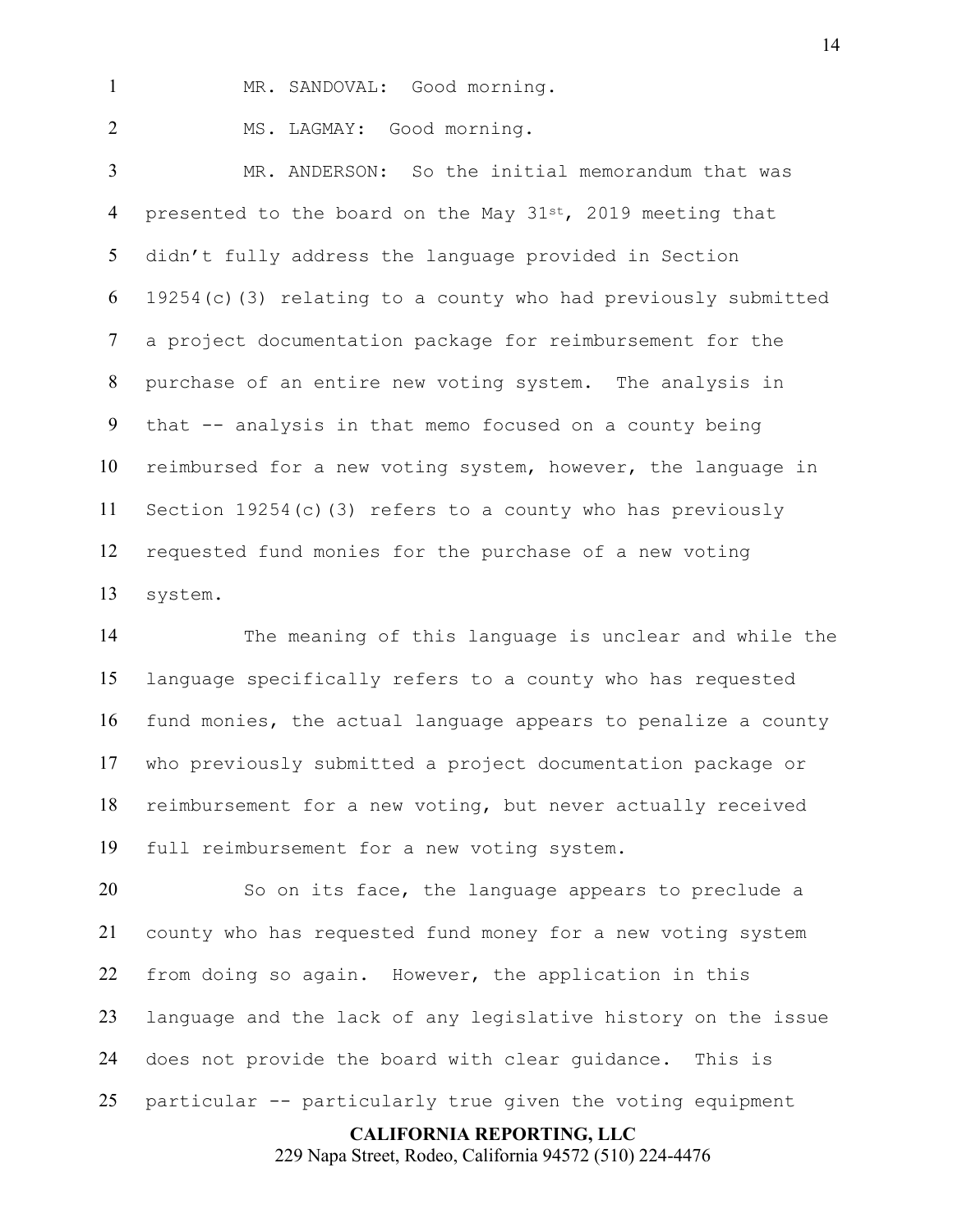has gone through an evolution since the law was enacted, and many counties have had to replace earlier systems that were decertified with newly certified voting equipment.

 So in the absence of clear direction, we feel it 5 would be wise to stay with conser -- conservative approach toward counties who have previously requested fund monies for a new voting system, yet may not have been fully reimbursed for that system. Reading Section 19254(c)(3) in the strictest sense, the VMB should not consider awarding counties who previously requested fund monies for a new voting system reimbursement for an entirely new voting system.

 And at this point, it appears that the situation theoretically could apply to only three counties; Alameda, Modoc, and San Diego. And after conversations with the representatives of each of those counties, it appears that Alameda and San Diego counties will only be seeking reimbursement for equipment to expand their overall voting system. And then also with Modoc, they may not be seeking reimbursement for any additional voting equipment. Therefore, this issue does not appear to be a continuing concern for any of the counties coming before the board. MS. LAGMAY: So it sounds that we've reached resolution on this.

MR. ANDERSON: Yes, I believe so. I think it's --

**CALIFORNIA REPORTING, LLC**

229 Napa Street, Rodeo, California 94572 (510) 224-4476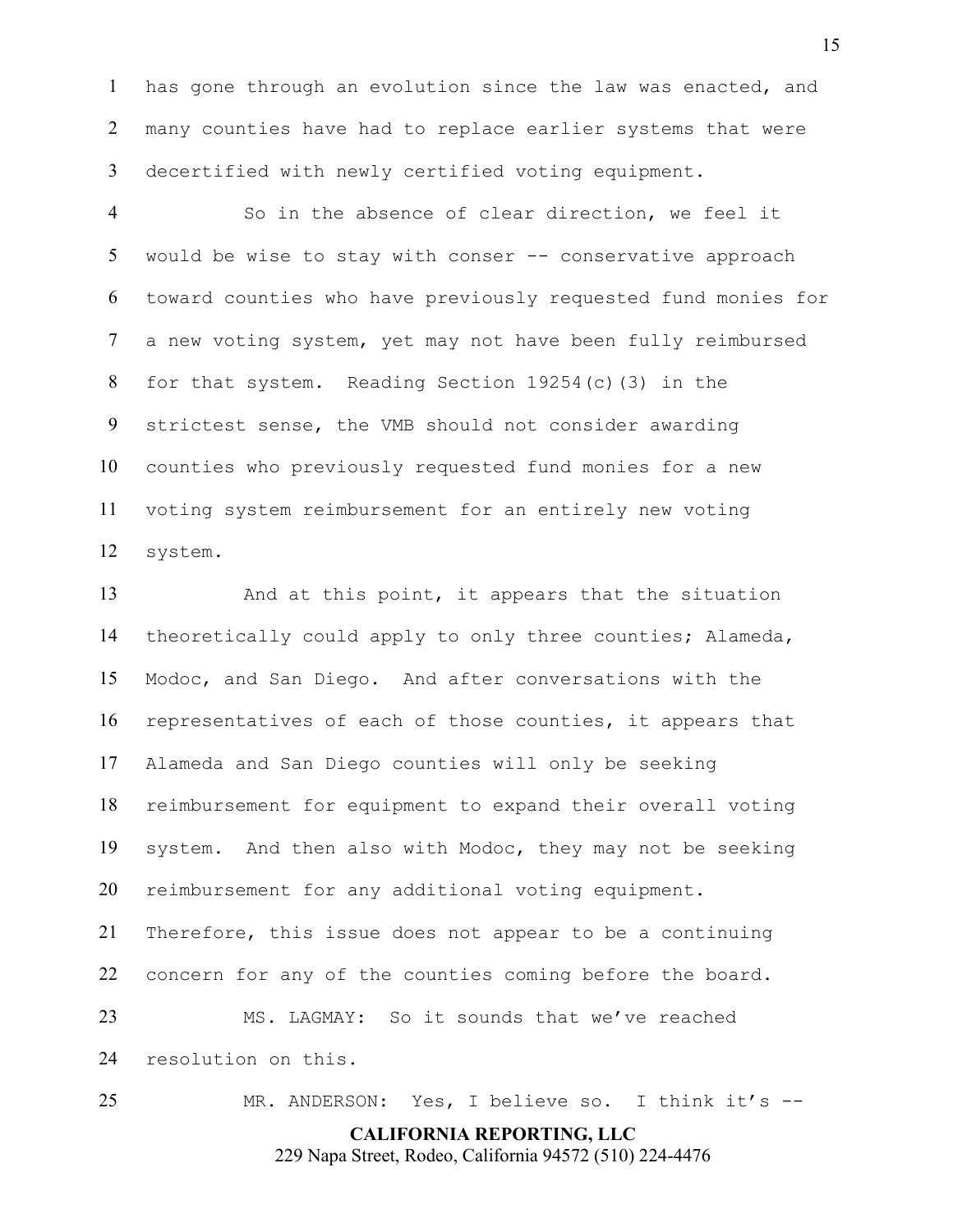the safest route is to be conservative with this. And, you know, two of the counties have indicated they're going to come forward for equipment that will expand their system, which is something the board contemplated and approved back in May.

MS. LAGMAY: Go ahead, keep going.

 MR. SANDOVAL: Who makes the decision whether or not particular counties expanding as opposed to acquiring a new system, who's responsible for making that determination?

 MR. ANDERSON: Well that would be that staff, we would receive the report from the counties and then determine what it is that they purchased and what they're seeking reimbursement for.

 MR. SANDOVAL: And at this time, do you believe you have clear guidance as to what in fact is expansion as opposed to what is new systems?

17 MR. ANDERSON: Yes, sir.

18 MR. SANDOVAL: Okay.

 CHAIR KAUFMAN: Yeah, I mean, that -- that's been the tricky part of it, but I think, you know, the bottom line for us is, you know, trying not to veer too far from the language of the -- of the statute. We may not agree with it at this point, and may wish that it said something different, but I think, you know, not getting too far afield from what's presented by the statute will serve this board the, you know,

### **CALIFORNIA REPORTING, LLC**

229 Napa Street, Rodeo, California 94572 (510) 224-4476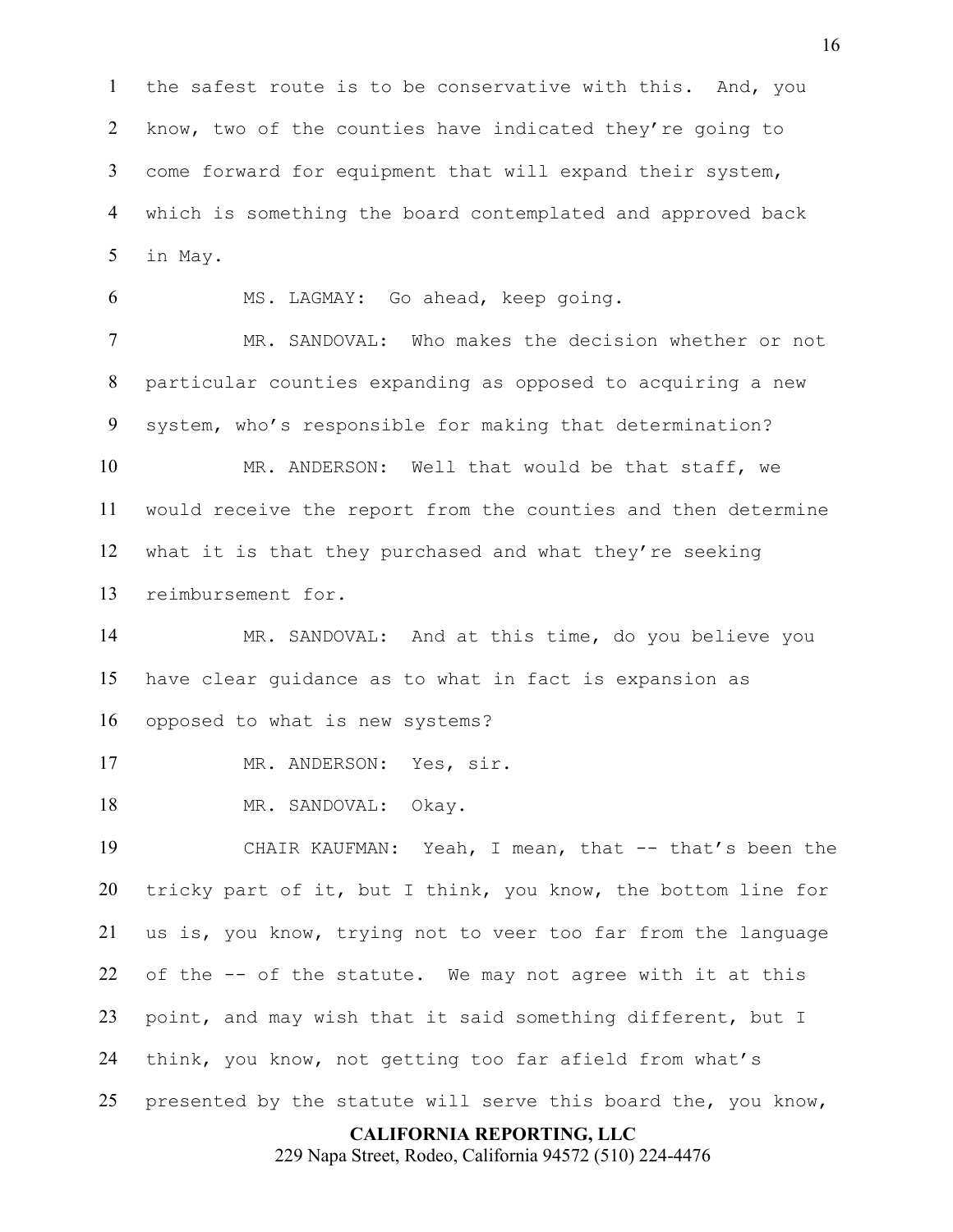best under the circumstances.

2 And I'm comfortable with that evaluation but it also seems like most of the counties have spent money on a lot of things, so there are a lot of different pieces to their 5 puzzles that can be submitted and -- and, you know, they may not get reimbursement for this piece of their program but they'll get reimbursed for another piece of their program. In -- in a manner that's -- that we've deemed to be permissible.

 MR. ANDERSON: And then this just a reminder that for the pieces that VMB can't reimburse for, there's other funds available for those items.

CHAIR KAUFMAN: Some additions.

 MS. LAGMAY: So I'm just wondering, you gave us your 15 original opinion in writing at our May 31st meeting, you're now supplementing it verbally. I'm wondering if you're going to commit it to writing as a supplement to your original report so, you know, it will all hang together and not be half written and half oral.

MR. ANDERSON: Yes.

CHAIR KAUFMAN: Yeah.

MS. LAGMAY: Okay.

 CHAIR KAUFMAN: Yeah, I've requested and Robbie will prepare a supplemental memo so that we have a record --

MS. LAGMAY: Got it.

## **CALIFORNIA REPORTING, LLC**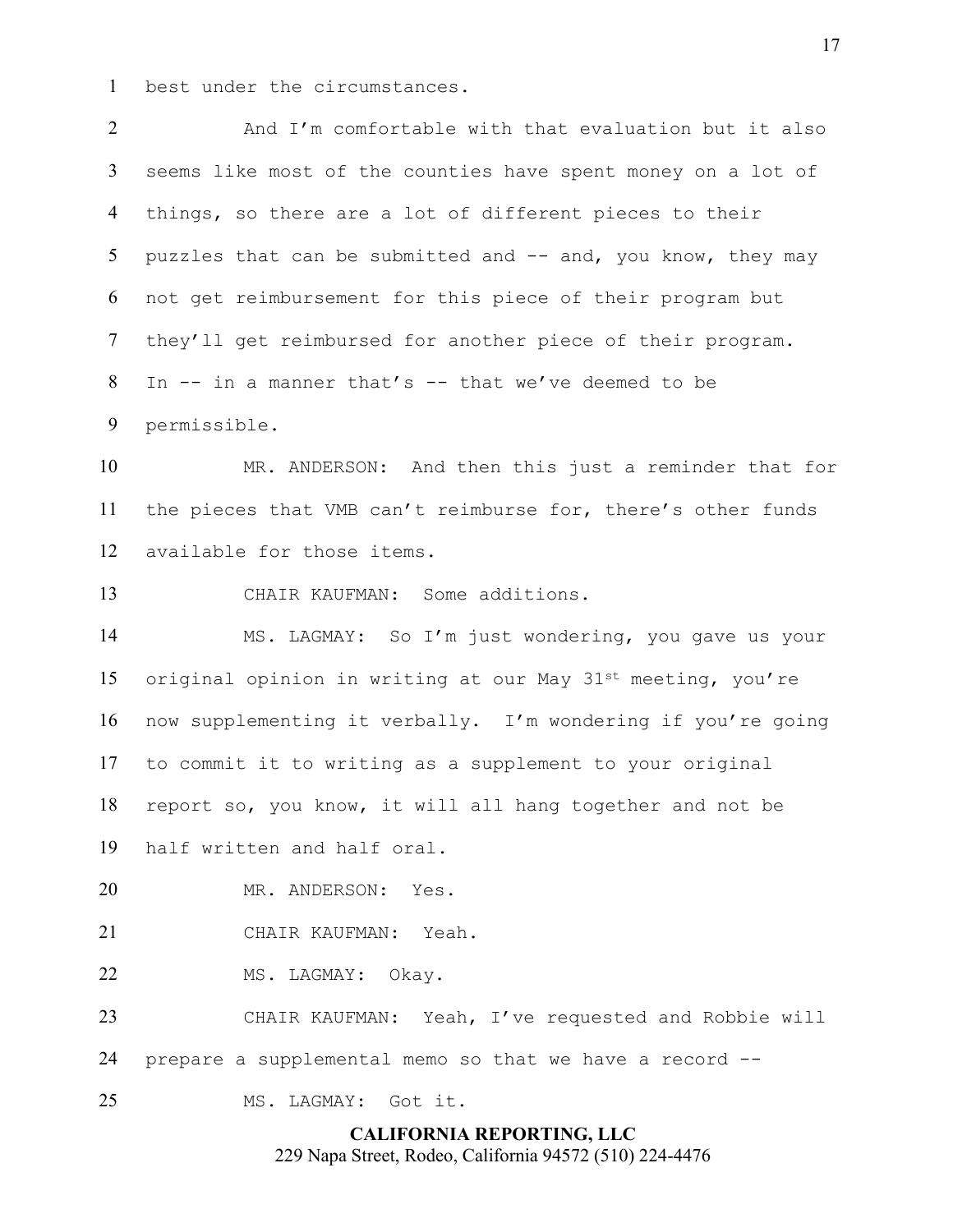1 MR. SANDOVAL: Thanks, Robbie.

 CHAIR KAUFMAN: -- based on our original request. We'll have a record of the modification of the prior memo and we'll have that at our next meeting to approve. In November? MR. ANDERSON: Yes, sir.

 MS. LAGMAY: And the other thing in -- I'm depending on my fellow commissioners to help me remember, you named three counties that this might possibly affect, which is why it's important, I think, to have it all in writing in one piece in case there's an unknown county that comes forward. But, didn't we have an issue with LA County Dean coming forward and saying something about a differing action until clarity on that issue -- on your issue was made? Or am I -- am I thinking of something else?

 MR. ANDERSON: I believe that was something different.

MS. LAGMAY: That was something different?

 MR. ANDERSON: It was possibly related to research and development.

 MS. ALEXANDER: Those are certification costs, I think.

 MS. LAGMAY: Okay. So that's separate and apart from  $-$ 

24 MR. ANDERSON: From -- from --

MS. LAGMAY: -- our discussion on this issue. Okay.

## **CALIFORNIA REPORTING, LLC**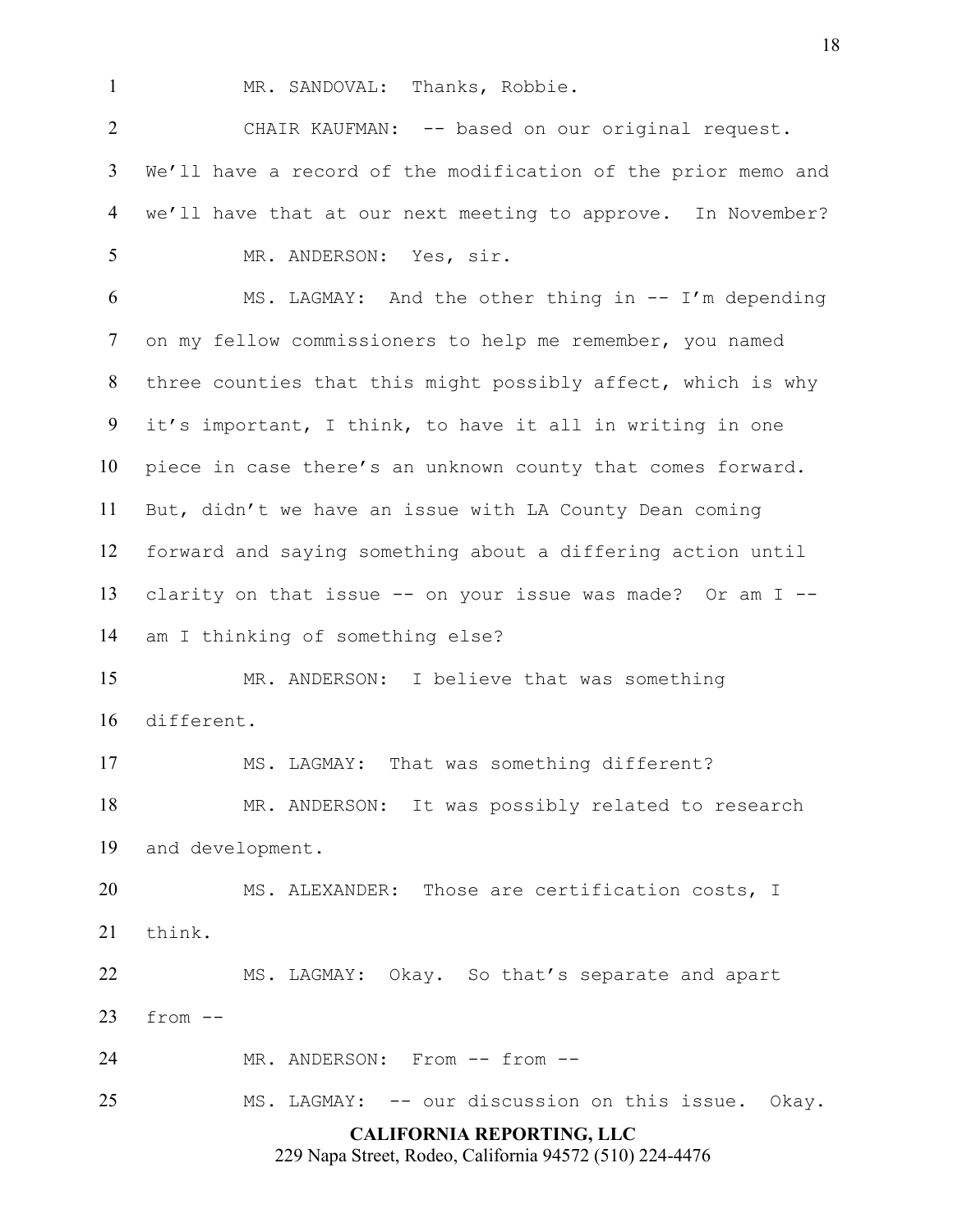1 MR. ANDERSON: Yes.

MS. LAGMAY: All right. Thank you.

3 MS. LEAN: Can I -- can I --

CHAIR KAUFMAN: Jana?

 MS. LEAN: So to Gabriel, you had a question about 6 who's authority  $-- 1$  don't know if it was  $-- 1'm$  seeing it correctly, but ultimately we're the staff to the board and we'll make recommendation, you are an independent board, but you have weighed heavily upon what the staff has recommended. So -- but ultimately we don't make the decisions, that would be the board would make the decision. So I just want to --

 MR. SANDOVAL: Right, I was not -- my question is more nuanced in that, it was whether or not you felt as staff that you had the necessary guidance to make the determination as to whether or not what has been requested by the county is an expansion as opposed to a new system and then, as a result, prohibited by your new interpretation.

 So it -- that was what I was trying to see if you, as staff, had the necessary guidance to make those determinations so that -- and I guess in response that you provided was that yes, you do.

 MS. LEAN: Yes. Thank you for the clarity. MR. SANDOVAL: Yeah, you're welcome.

 CHAIR KAUFMAN: And I don't want to jump the gun on this, but it seemed like some of those issues were wrapped up

## **CALIFORNIA REPORTING, LLC**

229 Napa Street, Rodeo, California 94572 (510) 224-4476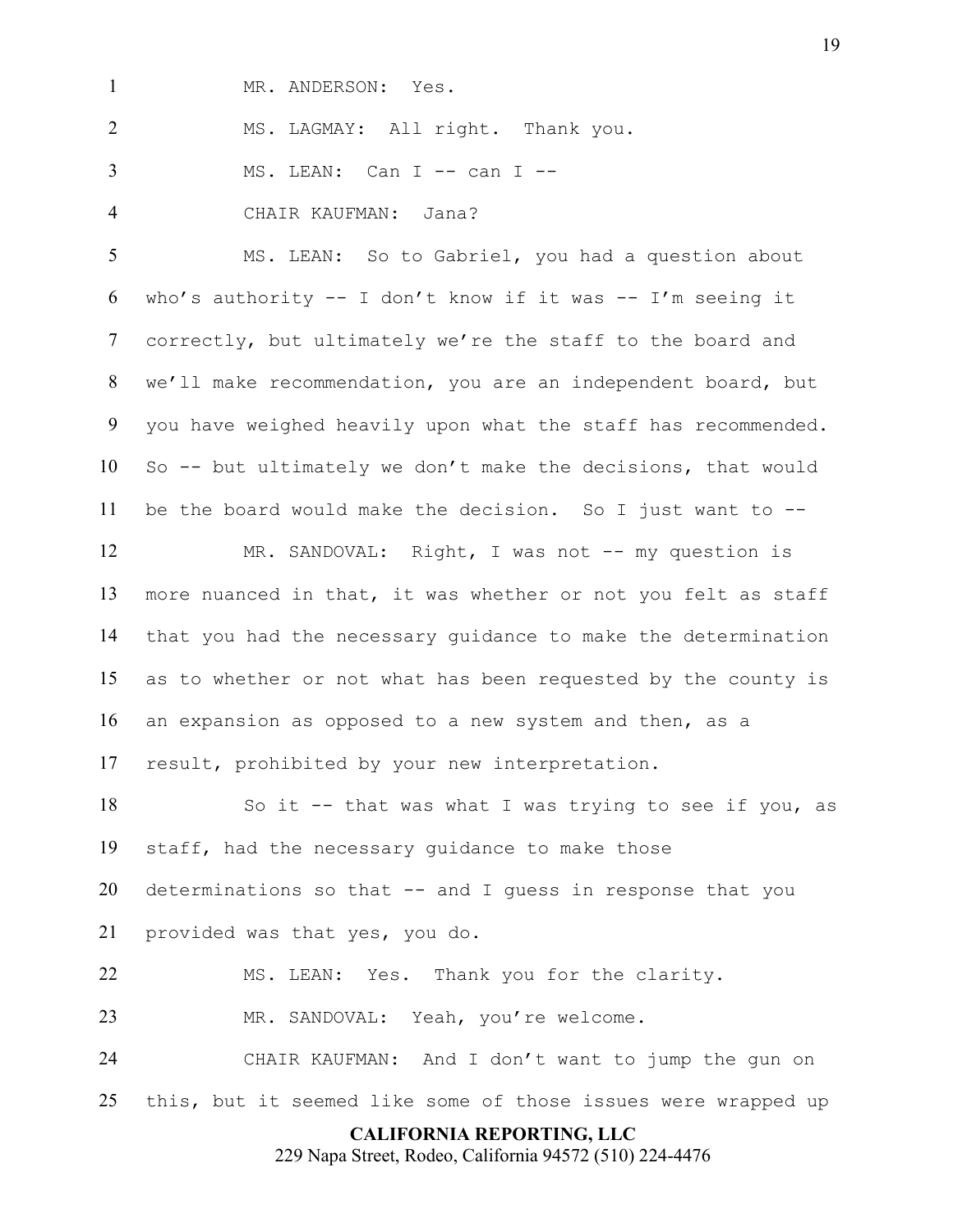**CALIFORNIA REPORTING, LLC** in the evaluation of San Luis Obispo request today that we're going to be dealing with in a minute. But there are some cost items that were not approved, because they are essentially paying for something that was already -- MS. LAGMAY: Correct. Yeah. CHAIR KAUFMAN: -- paid for. 7 MS. LEAN: There is a -- as we get to the staff report, there is a portion of that, yes. But there is also a portion of what we recommending not to authorize that has never been authorized under the Act. CHAIR KAUFMAN: Right. MS. LEAN: So there's certain portions. CHAIR KAUFMAN: Right, there's different pieces of it. MS. LEAN: Correct, sir. 16 MR. ANDERSON: Thank you. CHAIR KAUFMAN: Any more comment on this issue? MS. LAGMAY: No, no further questions. CHAIR KAUFMAN: Okay. Robbie, we'll look forward to seeing the formalization of that last piece in writing. 21 MR. ANDERSON: Will do. CHAIR KAUFMAN: Thank you. Okay. Now we will go on to Item 7 and that is the Project Documentation Plan review and funding award request of San Luis Obispo County.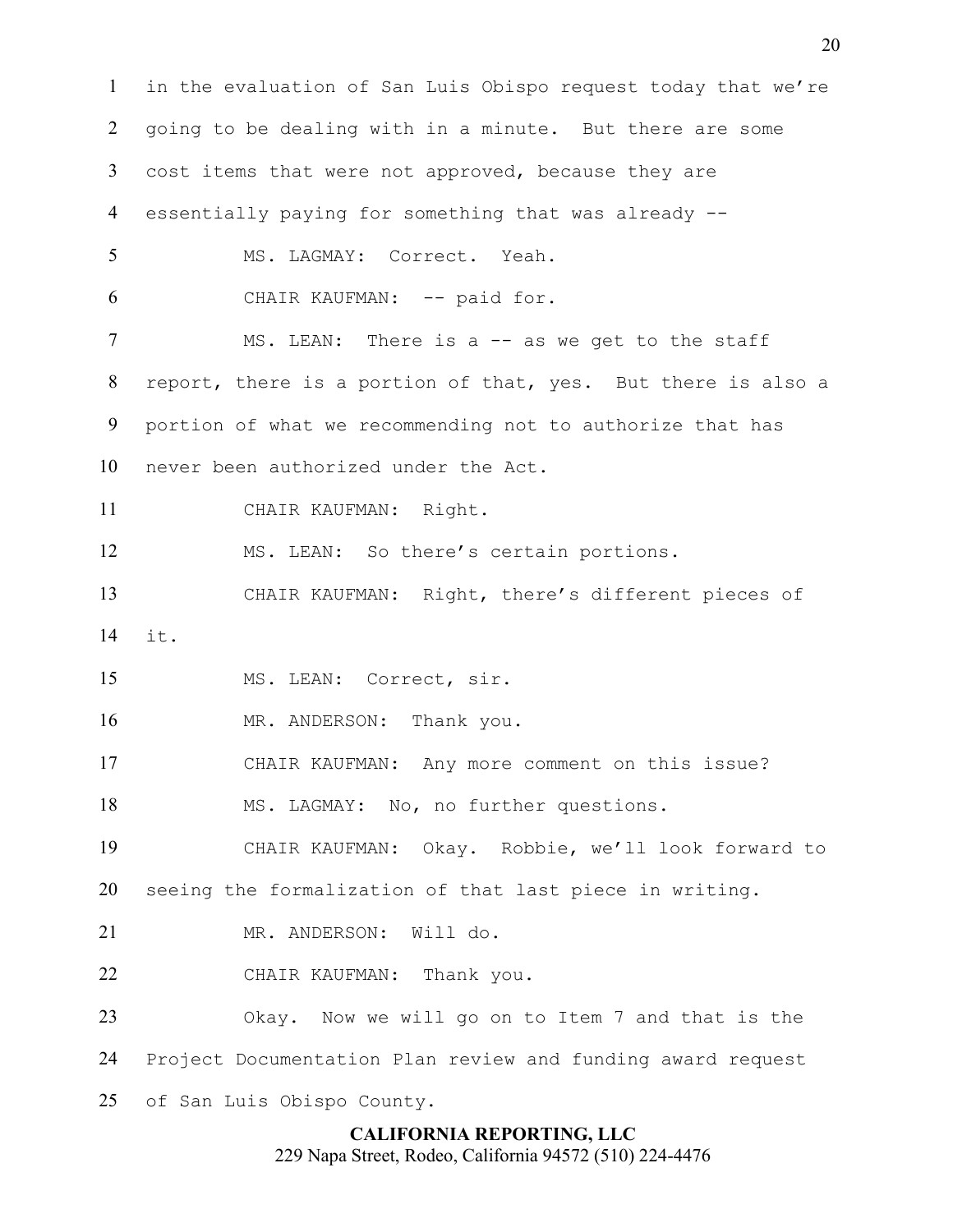So, Jordan, do you want to provide us with the staff report on that?

 MS. KAKU: Absolutely. So San Luis Obispo County was originally allocated \$1,690,000 when this board was enacted. And in their Phase 1 funding, the board awarded San Luis Obispo \$399,000, 180 -- or \$399,188.25. And in this Phase 2 project for San Luis Obispo, the staff is recommending an award of \$561,938.36. For this Phase 2, San Luis Obispo has purchased from Dominion Voting Systems as well as Election Systems and Software. In the mail ballot printers, Central Tabulation System and Mail Ballot Verifier, as well as some software through Dominion Voting Systems in the Systems Remote 5.2, ImageCast adjudication application that Democracy Suite Voting System and Mail Ballot Printing System.

 And so there -- San Luis Obispo has gone through this entire phase in two parts. Part 1 where they focused more on the central in-office, which was -- which took part during February and March of 2018. And the county successfully 19 implemented their Part 1 equipment for the June 5<sup>th</sup>, 2018 California Statewide Primary Election.

 And then San Luis Obispo is in the process of, they have received their Part 2 equipment in early August and they have since completed training and testing in preparation for the March primary election.

So San Luis Obispo County anticipates their Phase 2

**CALIFORNIA REPORTING, LLC** 229 Napa Street, Rodeo, California 94572 (510) 224-4476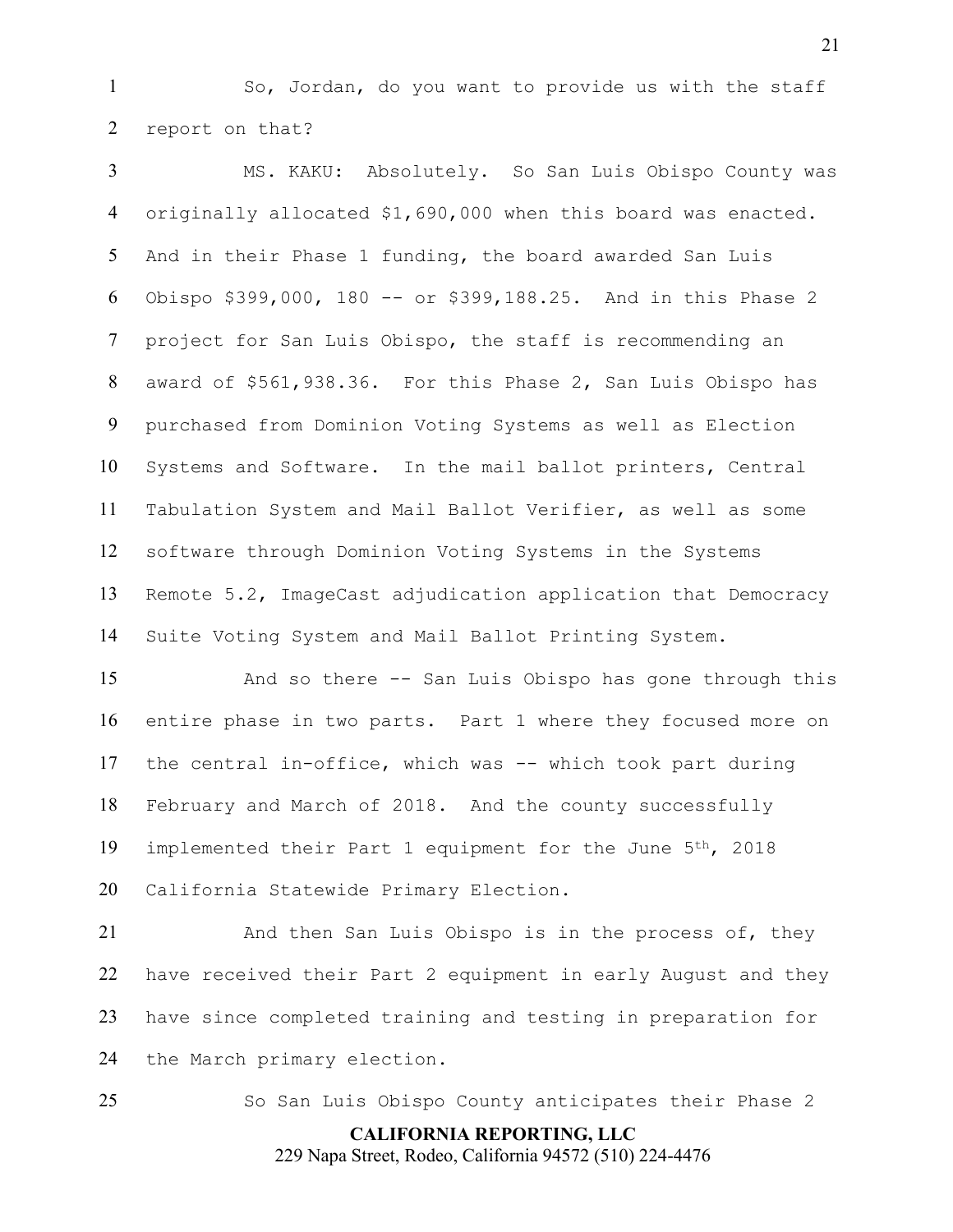project completion date will be on the certification of the March 2020 Presidential Primary Election. So San Luis Obispo County Phase 2 Project Documentation Plan does meet the requirements for completeness. The ImageCast Voting System is certified for use in California. So Phase 1 for the county began in 2006 when they purchased the AutoMARK ballot marking devices as supplemental voting equipment to the -- the Election Systems and Software equipment they had purchased to help reach the HAVA requirements.

 The equipment was used to supplement their ES -- or their EMS system that they purchased in 1999, the Global Election Management System. At the March 27, 2006 meeting, the board approved their Phase 1 funding award in the amount of the \$399,000, and the county submitted all of the necessary invoices and received the approved amount resulting in the remaining \$1,291,000.19.

 And after completing several successful elections from 1999 through 2016 with the GEMS and the AutoMARK ballot marking devices, they decided that this blended system would no longer effectively serve the county to meet new accessibility requirements and their business needs. So in the fall of 2017, San Luis Obispo began to search for a new system and they determined Dominion Voting Systems' ImageCast Voting System would serve the county best in this new phase of modernizing their elections.

> **CALIFORNIA REPORTING, LLC** 229 Napa Street, Rodeo, California 94572 (510) 224-4476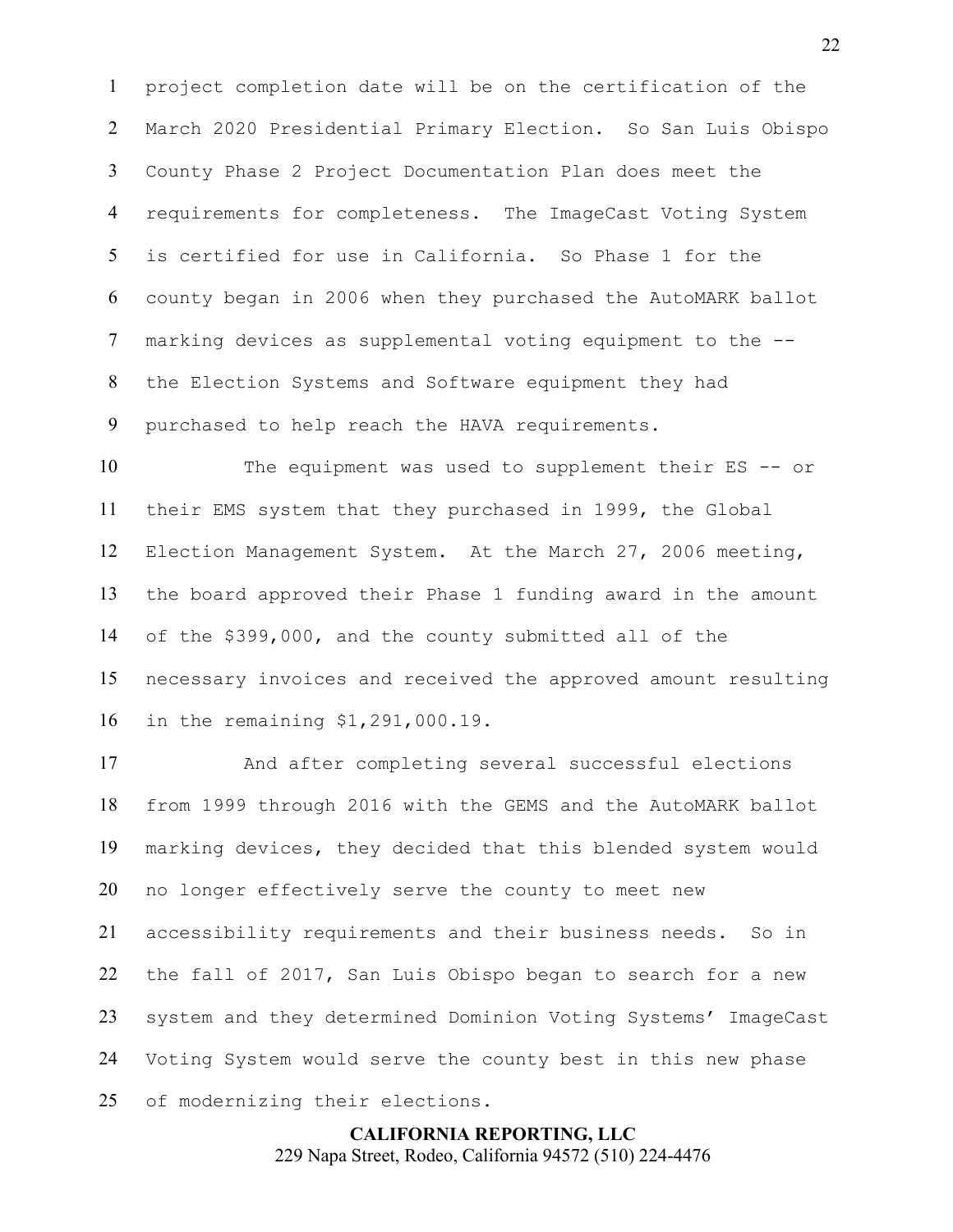So this system has several capabilities that will serve the county's needs using this one system to perform ballot layout and printing, tabulation, scanning and 4 reporting. And additionally, in order to meet the needs of 5 the business, the county's increased vote-by-mail ballots, San Luis Obispo has contracted with ESS and purchased the -- a mail ballot verifier machine to help keep up with the increasing amount of vote-by-mail ballots.

 So while the new system is not intended for immediate implementation of the Voter's Choice Act, San Luis Obispo is preparing to model the VCA System should the County Board of Supervisors approve a switch to the Voter's Choice Act model.

 So for Phase 2, San Luis Obispo has implemented the new system in two parts, as I mentioned earlier. For Part 1, the county focused on the internal components of the system and executed the ballot layout, Central Tabulation System, Mobile Ballot Printing, and the Onsite ImageCast ICX ballot marking devices to duplicate ballots when required, all from this ImageCast voting system. So the first part included the installment of the ESS mail ballot verifier machines at the county headquarters, and the first part was successfully implemented in time for the 2018 primary.

 Part 2 of Phase 2 involves implementing the ICX ballot marking devices in all polling places to allow voters with auditory, visual, and physical limitations to use a

> **CALIFORNIA REPORTING, LLC** 229 Napa Street, Rodeo, California 94572 (510) 224-4476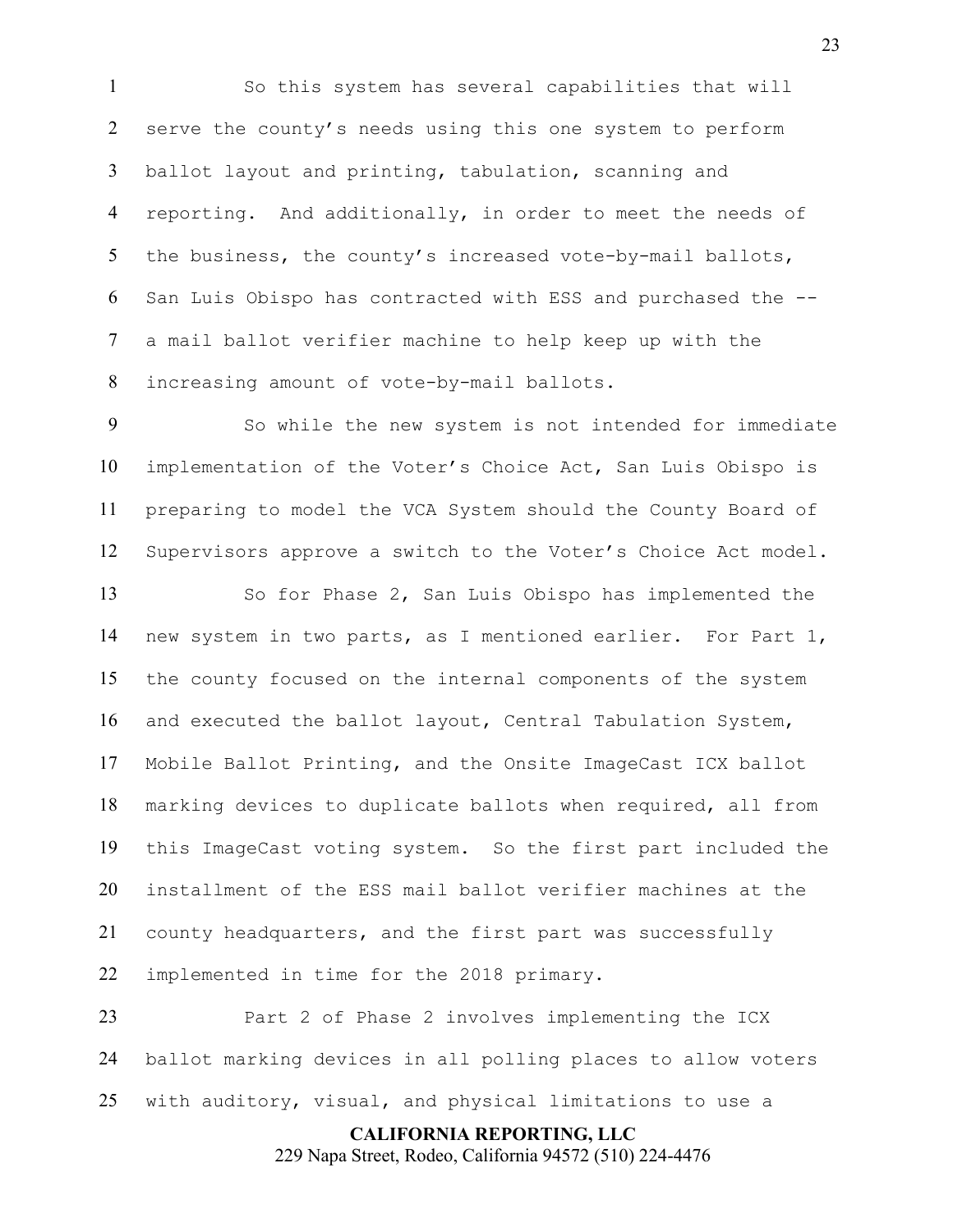customizable touch screen interphase to both understand their 2 ballot and cast their vote privately and independently. The county has also undertaken the need to meet the requirements for the RV -- RAVBM ballots for voters that need a more accessible vote-by-mail option. So under the Dominion System's voting contract, the county has purchased the ImageCast Remote 5.2 system in order to meet those requirements and provide an accessible option to voters.

 The Part 2 equipment has been delivered and installed as of August 2019, and they've also conducted their training and the county is ready to prepare for the March 2020 Presidential Primary Election.

 So although the ICX units are accessible and certified by the California Secretary of State's office and they are technically reimbursable under the provisions of the board, the county has been previously reimbursed for these ballot -- for ballot marking devices back in 2006. Therefore, it's our interpretation that the county is not eligible for another reimbursement through the board for the same type of equipment. However, under the new voting systems replacement contract they may be in for reimbursed

 for the ICX devices under the same match requirements as the BMD.

 So San Luis Obispo County will not only -- or will only receive the board payments once it has submitted all

**CALIFORNIA REPORTING, LLC**

229 Napa Street, Rodeo, California 94572 (510) 224-4476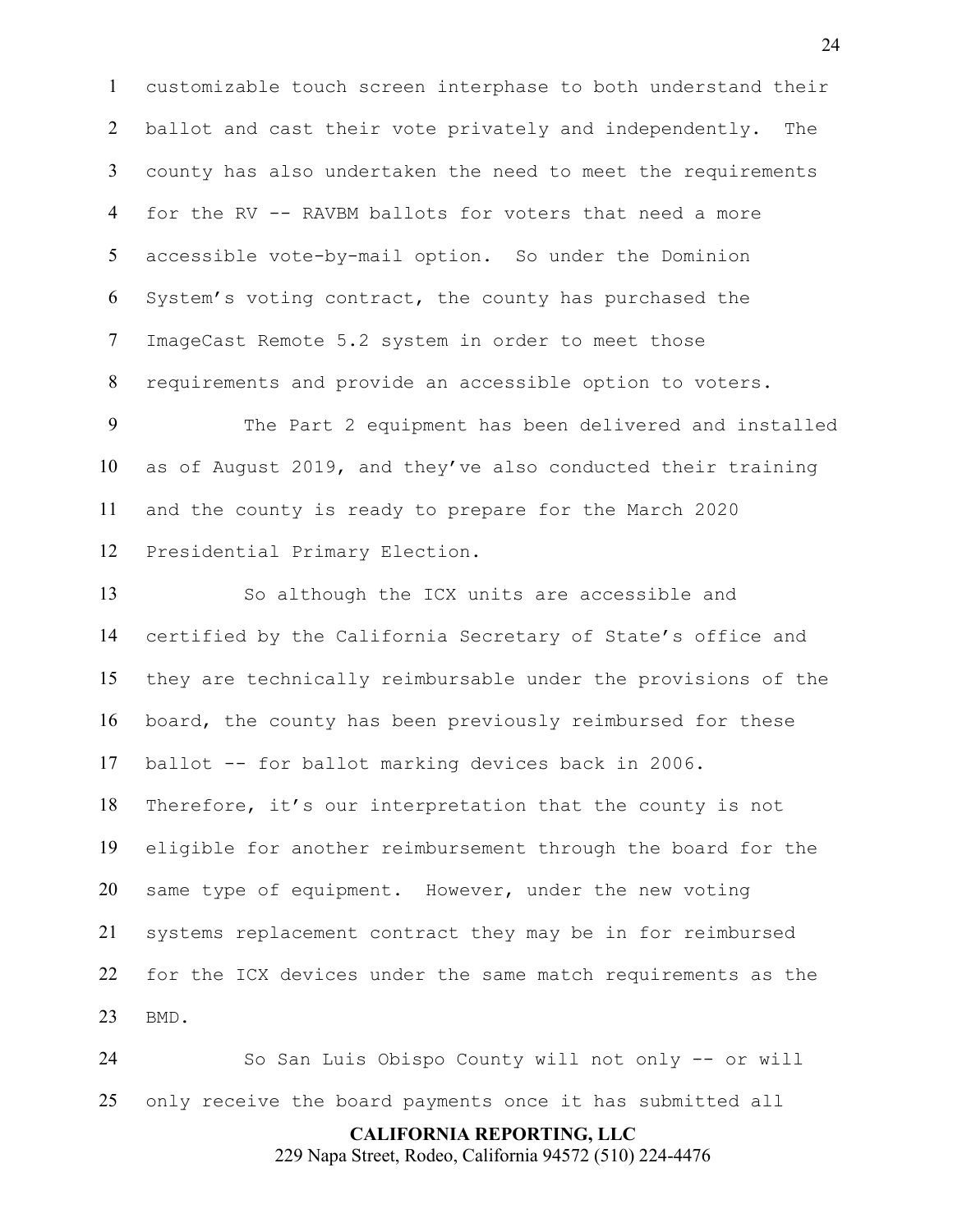detailed invoices for its certified voting equipment and additional voting technology components. Please note that the staff proposed funding award is based upon allowable reimbursement under Proposition 41. Election support, maintenance, project management, and warranties listed in the San Luis Obispo County contracts with Dominion Voting Systems and ESS would not be covered as a reimbursable claim under Prop 41. A chart of nonallowable expenses is attached detailing all ineligible expenses from San Luis Obispo's Phase 2 voting modernization. Therefore, it is our recommendation that San Luis Obispo County's Phase 2 Project Documentation Plan be approved and a funding award letter issued in \$561,938.36.

 CHAIR KAUFMAN: So, Jordan, I had a question just to clarify.

16 MS. KAKU: Sure.

 CHAIR KAUFMAN: With respect to the chart on the back, the nonreimbursable, nonallowable expenses. Getting back to the issue we talked about earlier, tell me if I'm correct about this.

 It seemed to me that most of the stuff on here are items that we have historically dealt with and are outside of the purview of the VMB but that the, I guess there looks like two expenditures maybe for second one listed the DVS ImageCast, X Ballot marking device units for 8,250 and the

### **CALIFORNIA REPORTING, LLC**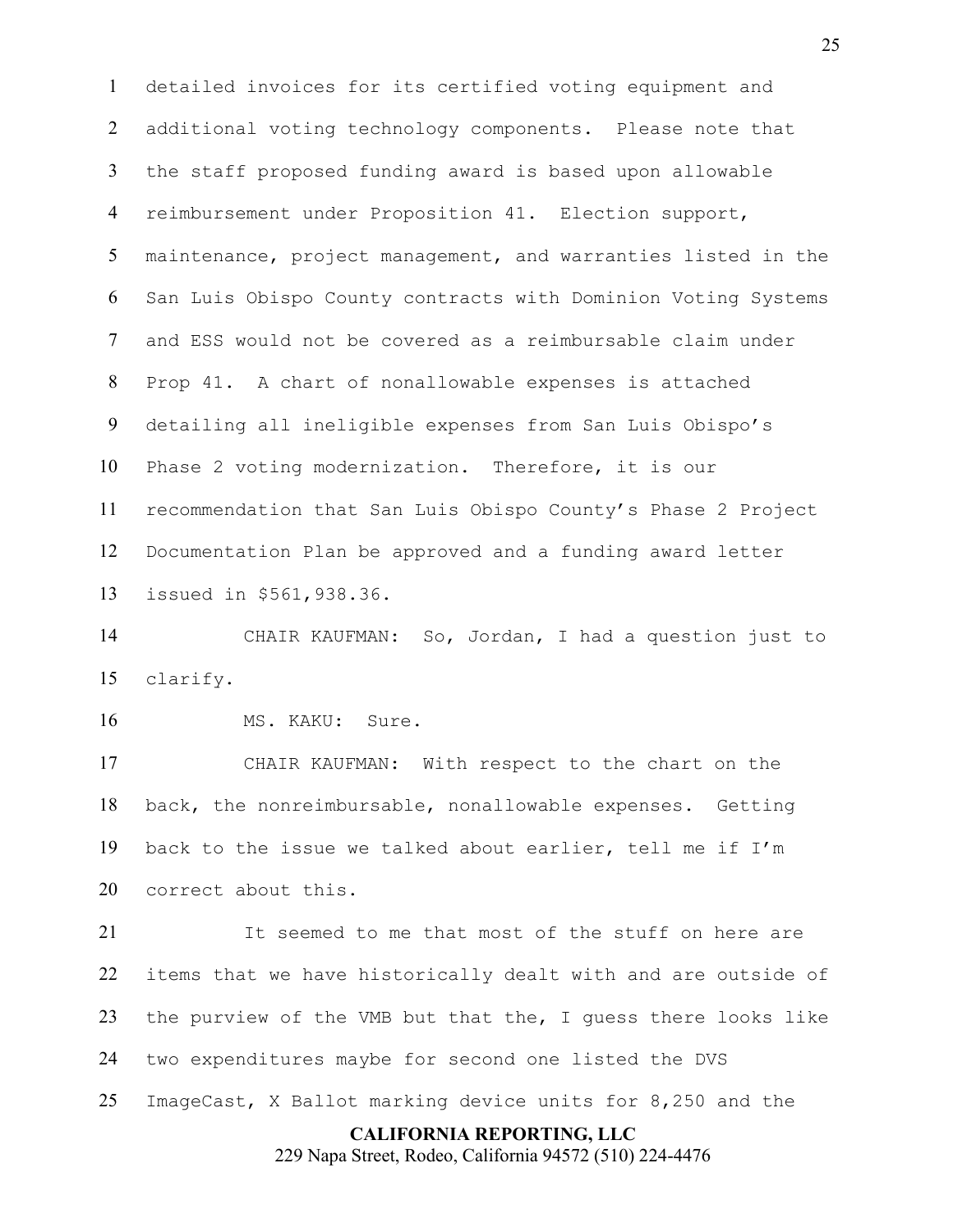ImageCast the X BMD accessible units for 317,500. Those are -- those two seem to fall into the category of the issue we just discussed which is previously reimbursed for this -- for a system.

 Is that correct? That those are kind of -- those are the two expenses that fall out of the usual?

 MS. KAKU: Yes. Those are both the ballot marking devices. Yeah.

 CHAIR KAUFMAN: Okay. And it's again an issue of replacing, I guess what used to be an optical scan system with a new ballot and marking system, and therefore, paying for another system that had already been reimbursed for or received funding for or in this case, applied for funding for.

MS. KAKU: Yes.

MS. ALEXANDER: Can I ask you a question?

17 CHAIR KAUFMAN: Let's -- let's wait on them.

 Okay. I just wanted to be clear on what's in and what's out and why. Okay.

Fellow Commissioners, question of staff?

MR. SANDOVAL: Not at this time.

MS. LAGMAY: No.

 CHAIR KAUFMAN: Okay. We want to let representative from San Luis Obispo County speak. I also want to take

public comment, if there is some and if Kim your comments are

## **CALIFORNIA REPORTING, LLC**

229 Napa Street, Rodeo, California 94572 (510) 224-4476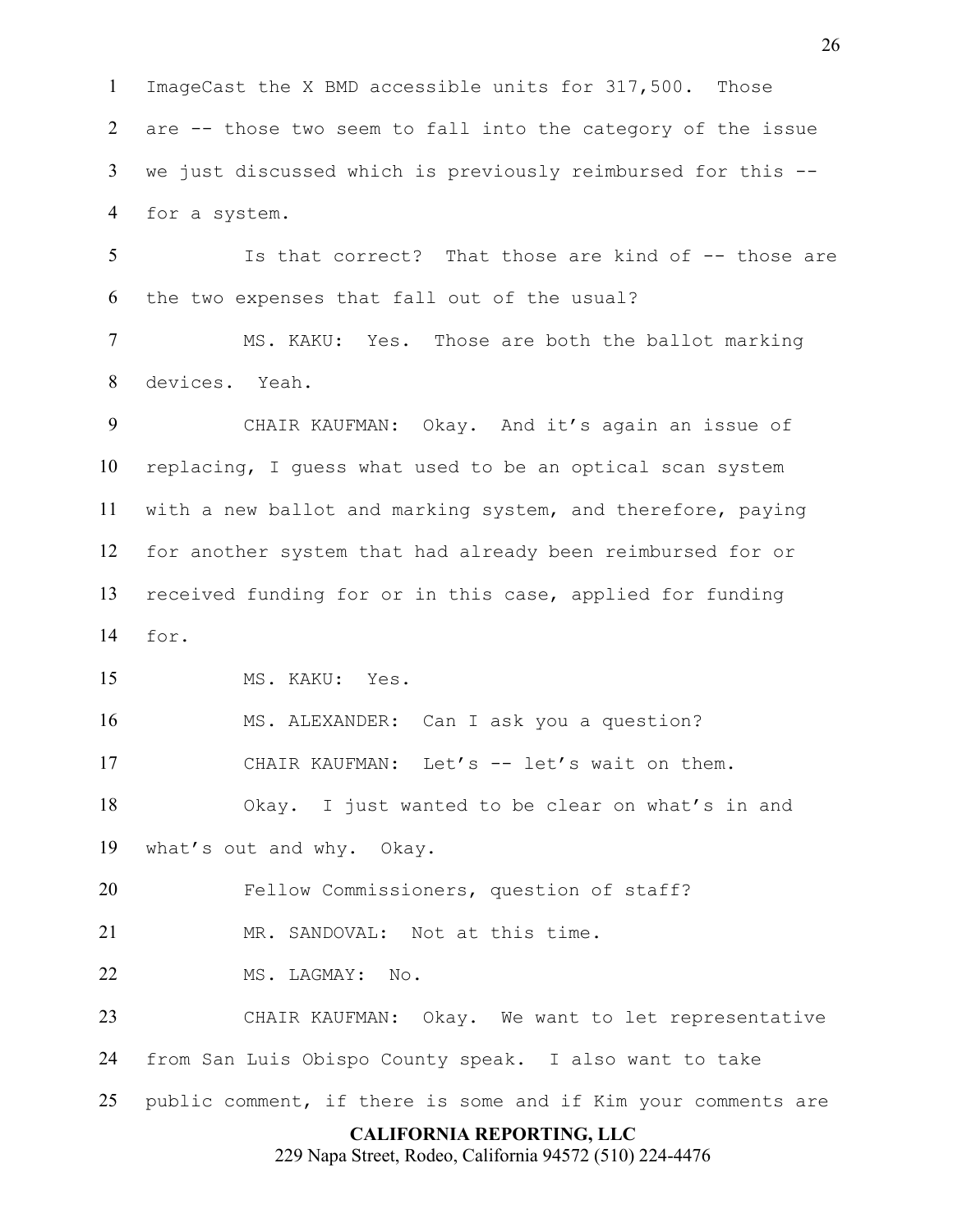directed to staff, why don't we --

 MS. ALEXANDER: Sure. CHAIR KAUFMAN: -- if you had some public comment, feel free to do it right now. 5 MS. ALEXANDER: Right now?

CHAIR KAUFMAN: Yeah.

MS. ALEXANDER: Yeah, just a point of clarification.

UNKNOWN SPEAKER: Can you go to the microphone.

MS. ALEXANDER: Oh, sure. Yeah.

10 UNKNOWN SPEAKER: Thank you.

 MS. ALEXANDER: Hi, Kim Alexander with the California Voter Foundation.

 Regarding this chart of the nonallowable expenses, it looks like, at least the mail ballot verifier maybe is on here because it's not subject to certification, and I just wanted to seek clarification about that.

17 I think, it's my understanding that Prop 41 funds can only be spent on equipment that is certified. So the county's voting system may include components that aren't subject to certification and therefore would not be subject to reimbursement from the state.

 MS. LEAN: So the first item, I believe, what you're looking at is ES&S Mail Ballot Verifier Hardware and Software maintenance.

MS. ALEXANDER: Oh, I'm sorry, yeah.

## **CALIFORNIA REPORTING, LLC** 229 Napa Street, Rodeo, California 94572 (510) 224-4476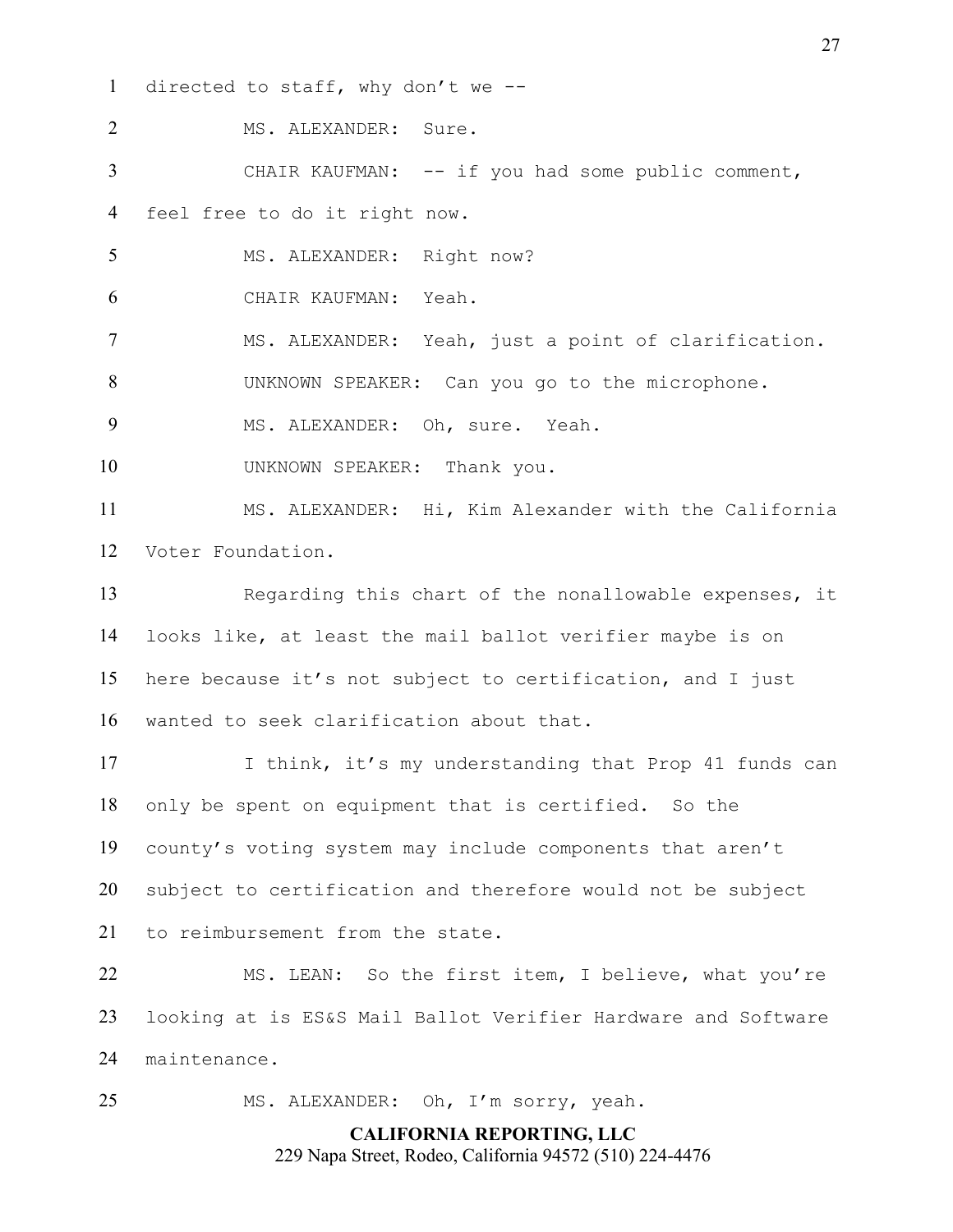**CALIFORNIA REPORTING, LLC** 229 Napa Street, Rodeo, California 94572 (510) 224-4476 1 MS. LEAN: It's the maintenance. MS. ALEXANDER: Okay. MS. LEAN: Yeah. MS. ALEXANDER: But that would -- that, too, meaning 5 the equipment itself on the front shows the -- shows the verifier is an item of hardware. MS. LEAN: Yes. MS. ALEXANDER: So is that something that's eligible for reimbursement? MS. LEAN: Yes. MS. ALEXANDER: Even though it's not certified? MS. LEAN: Yes. MS. ALEXANDER: Okay. Thanks for clarifying. CHAIR KAUFMAN: Thank you, Kim. Gentleman from San Luis Obispo, please come up to the podium and state your name. Thank you for completing the (indiscernible) we'll take you as is. MR. GONG: Good morning, Tommy Gong, County Clerk/Recorder for San Luis Obispo County. CHAIR KAUFMAN: Good morning. MR. GONG: Good morning. Thank you very much for having me here today. It's not an all or nothing, right? So I'm guaranteed what's being recommended first? Okay. So I guess I just wanted to kind of clarify some of, I guess, you know, there's obviously different ways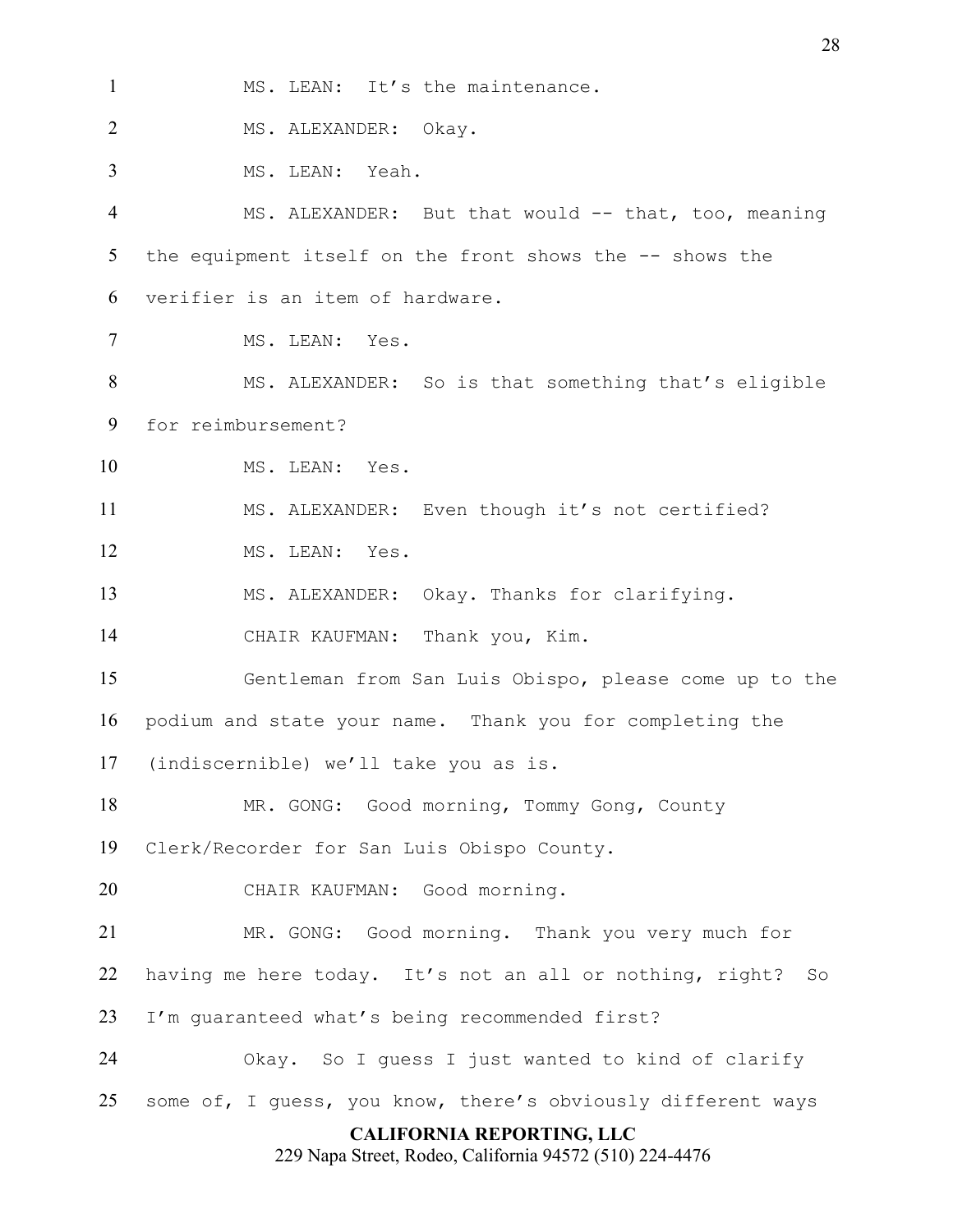of looking at things. And, you know, we -- yeah, my 2 predecessor actually, you know, it goes many years ago. But I was here at the time we did purchase the AutoMARK ballot marking devices in 2006, when we obtained those.

 At the time, my predecessor had already gone on to optical system in 1999. So after 2000 when all of the, you know, concentration went towards counties of updating their voting systems, San Luis Obispo was already ahead of the game and therefore, only had to adhere to the ADA requirements at the polling place.

 And at the time where the discussion was, was did we want to go with touch screens, which could have been blended with -- or not blended, but currently existed with the GEMS system or -- and it was actually Santa Barbara, you know, we work very closely with Santa Barbara County that suggested well why don't we get the AutoMARKS and just have the AutoMARKS for the ADA component only, and that we'll maintain our GEMS Optical Scan System. We liked that system so much better than ES&S's base counting tabulation system that we decided to go forward on that.

 And so, therefore, we had to work with ES&S to program a second set of ballots at the polling place, specifically for use with the AutoMARK. You know, we had to -- but yet we maintained the system that we had already purchased. And when we upgraded in twenty -- well, 2017 when

**CALIFORNIA REPORTING, LLC**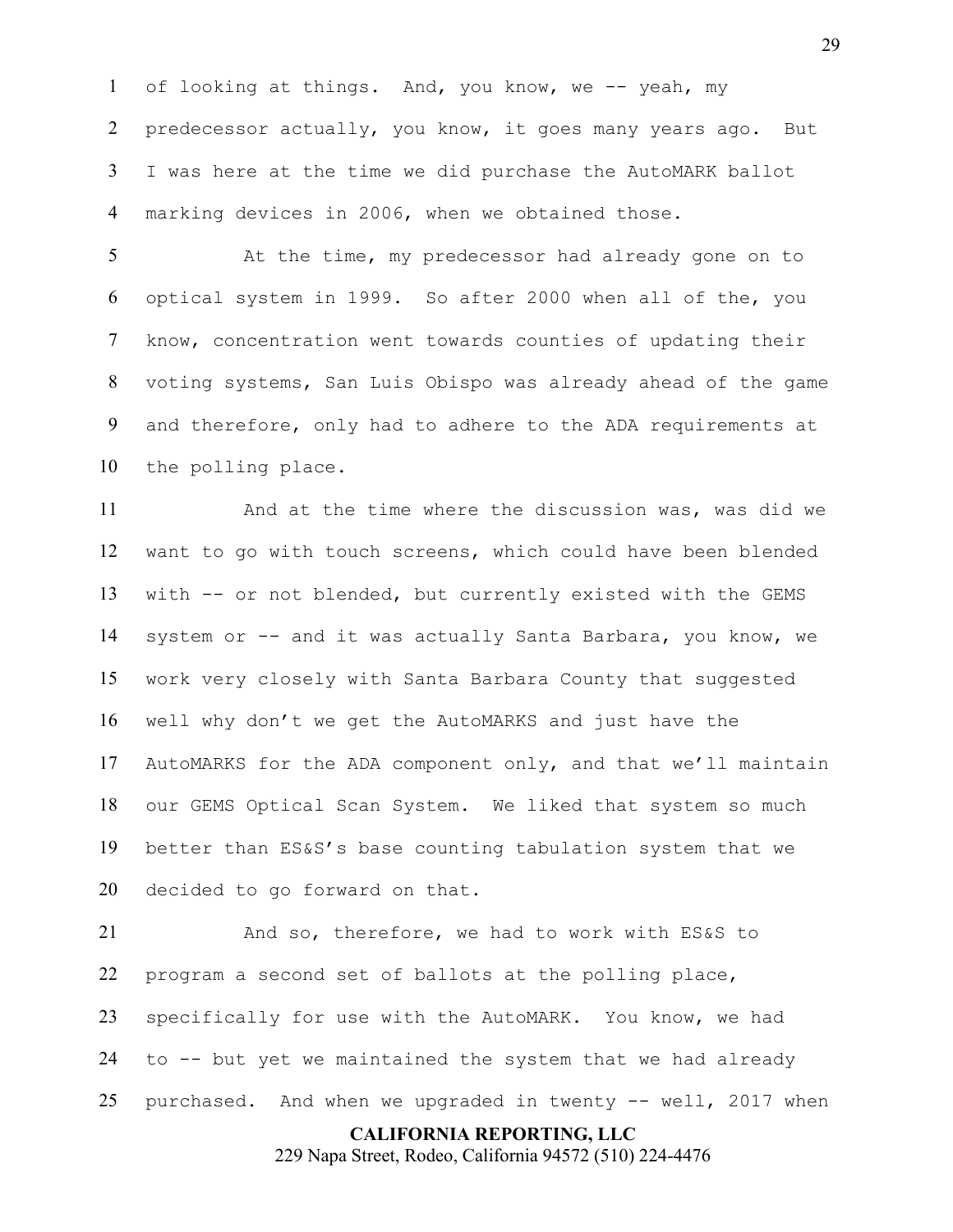1 we obtained the Dominion System, we -- we kept to a blended system, we kept the AutoMARKS, we did not replace with the ICXs at the time.

 And my belief at that time I was in office was that I wanted to have as least amount as impact on the voters at the polling place, and for my poll workers to implement something new. And in fact, that was what my plan was going to be going into twenty eight –- to -- into 2020 was to maintain using the AutoMARKs. We know what the cycle is going to be next year, it's going to be record setting again. And so I wanted to keep it status quo at the polling place. And that was my initial plan, until such time that the Secretary of State Padilla decertified, you know, all –- basically all existing equipment except for a few systems.

 So it was at that point, then, that I had to really decide was I going to ask for an extension or was I going to go ahead and bite the bullet and go with the new system, go with the new components for accessibility. And when all was said and done, and because of what was going on the legislature with conditional voter registration at the polling place, then it just made sense to go ahead and go forward with the ICXs. And so that's where we are today, in terms of my application.

 So I guess where I'm having a hard time with this is, I get the point of that the AutoMARK is deemed a ballot

**CALIFORNIA REPORTING, LLC**

229 Napa Street, Rodeo, California 94572 (510) 224-4476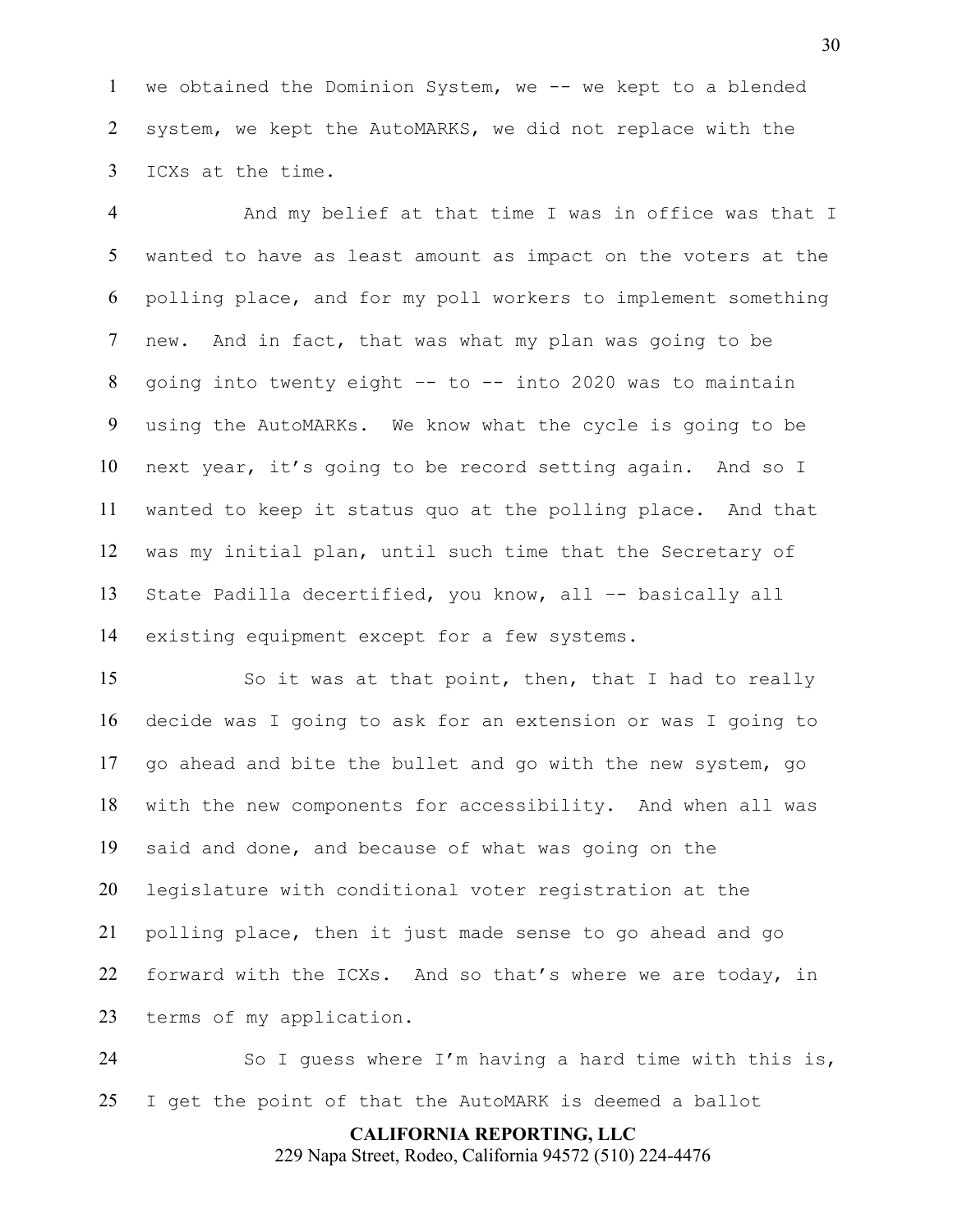marking device, and so therefore the ICXs designated a ballot marking device that therefore is a new technol –- a 3 replacement technology, right. But at the same time, I would, you know, venture to say that in the case of those counties that obtained DREs, we -- that those were all accessibility devices to comply with their requirements at the polling place. So it was purpose driven in the sense of, what was going to be offered to the voters. Basically, the accessibility, the ability to be able to vote independently and confidentially for voters with disabilities.

 Whether it's a DRE or a ballot marking device, 12 technol -- technology doesn't matter, it's offering the same level of service to the voters at the polling place. And so whereas because of, whereas we selected a ballot marking device, you know, designated such as though -- and others obtained the DREs, then we're not able to get reimbursement for our ICXs, whereas everyone else is getting replace -- reimbursed for their ICXs because they got DREs, because they got Direct Reporting Electronic touchscreen devices. Whereas we went, you know, with the ballot marking device technology to comply with our -- for all of us to comply with our accessibility requirement.

 So I just wanted to go on record with that. I understand that there are other avenues for us to go and all of that, but in a way, I don't know if there are going to be

**CALIFORNIA REPORTING, LLC**

229 Napa Street, Rodeo, California 94572 (510) 224-4476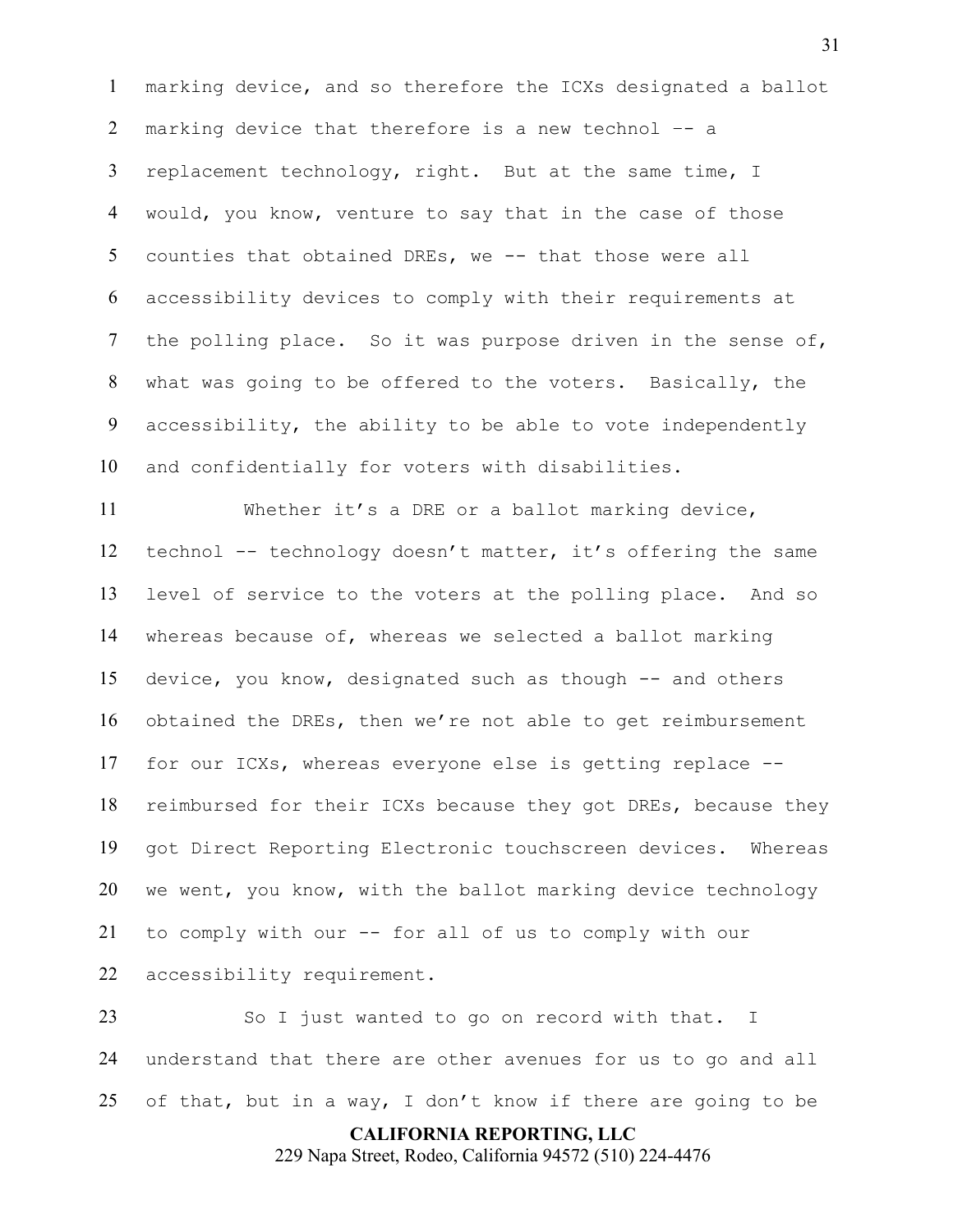other counties that are in the same boat. But it does seem to be penalizing the counties that, you know, that we decided to go with this particular model, we weren't really thinking about a technology, per se, as much as avoiding the touchscreens, and all of the things that happened with touchscreens after the fact. So we were actually in pretty good company in that way with being able to continue on for all of these years.

9 So anyways I just wanted to be sure that we -- that I state my case on this and, you know, for consideration or whatsoever.

 CHAIR KAUFMAN: Mr. Gong, we appreciate your comments and appreciate you being here today. And, you know, it sounds to me like you've done everything right and for all the right reasons throughout the years.

 MR. GONG: I would say two -- if you just. The earlier conversation about voting systems, I don't think that's exactly the situation of -- this situation here. That's replacing a voting system. And unless I'm like totally wrong on this, but that's replacing a system that's already been in a new tabulation system, we're actually submitting for a new tabulation system.

**CALIFORNIA REPORTING, LLC** So our GEM system was our base tabulation system. 24 So, this is  $-$  if  $-$  I  $-$  it's a different replacement technology, but not that we, you know, we adhere to our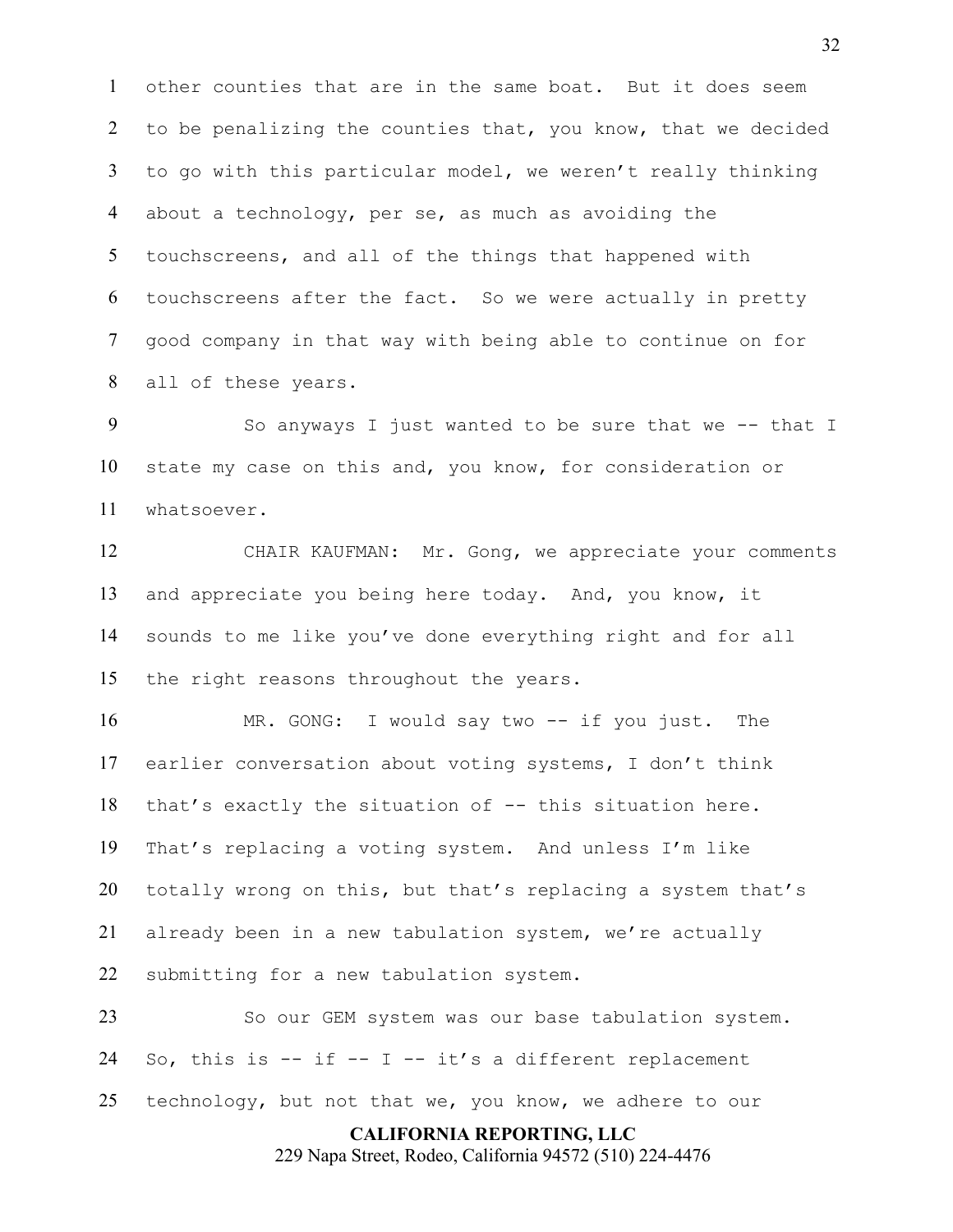initial application in 2006 for the ADA devices, not for 2 replacing a tabulation system. Hence, that's why they're approving making a recommendation for the base tabulation system. But we're talking about essentially for the accessible equipment that were provided to the voters.

 CHAIR KAUFMAN: Well, again, let me -- that's a nuance that I may or may not have a full grasp of. But what I wanted to say is, I mean, we appreciate, you know, that you guys have tried to do everything you can to meet all the requirements that have been thrown at you for the last 18 years, and been taken away from you.

 You know, the unfortunate thing for us is, we'd all love to be able to give you all your money, but there is language in the statute that we have to adhere to. And at the time that this measure was passed in 2001, I don't think anybody contemplated that we'd be sitting here 18 years later, you know, confronting these issues. I mean, I think, you know, it was contemplated, money would be awarded within a few years and we'd be done with it, and now we're going on new generations and voting equipment and we have language that's there, that we have to live with, unless it somehow gets changed at some point.

23 But I don't -- I don't think that we as a board, can stray, you know, uncomfortably into territory where we're, you know, potentially running up against those restrictions.

> **CALIFORNIA REPORTING, LLC** 229 Napa Street, Rodeo, California 94572 (510) 224-4476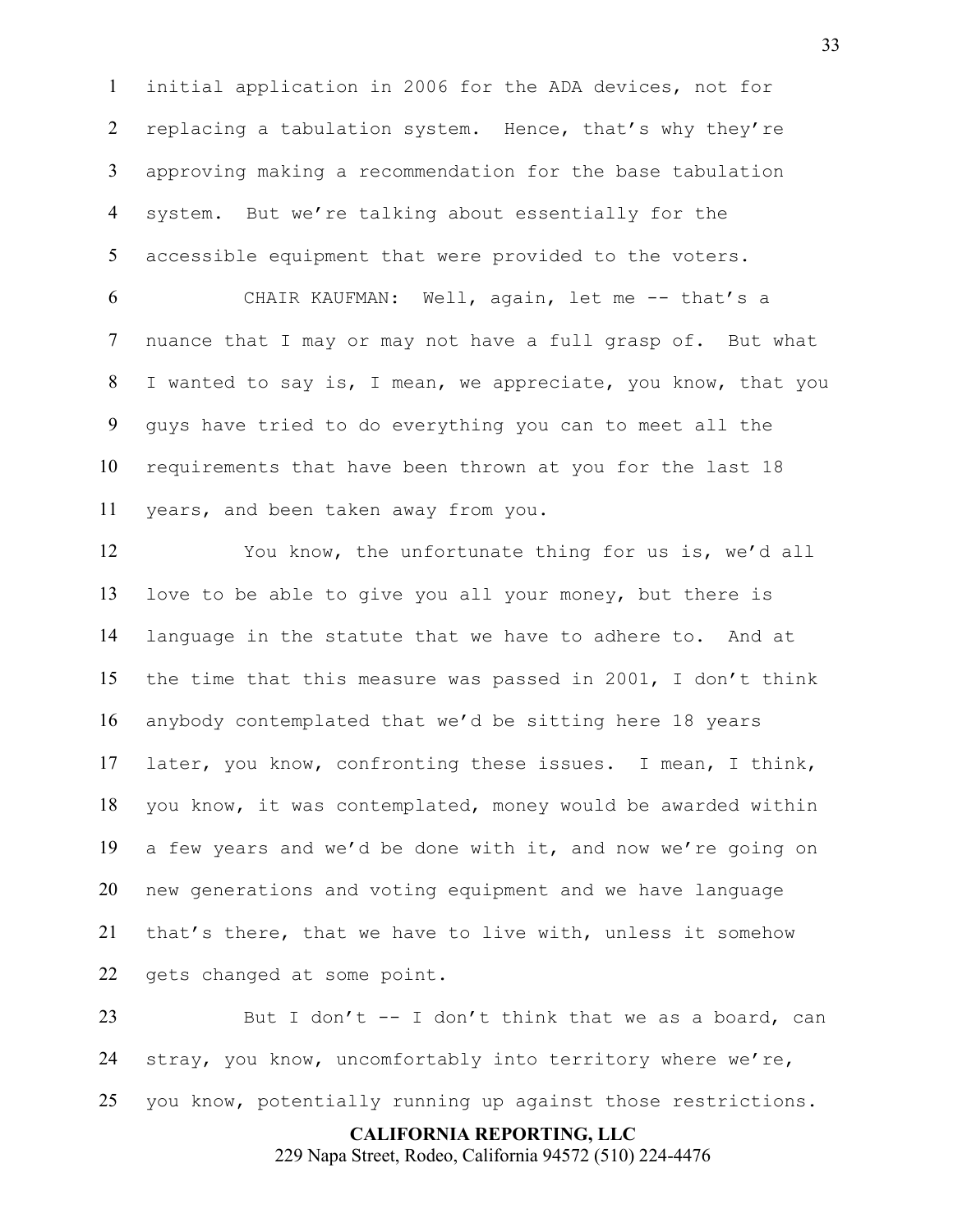So, that's -- that's what we're left with. We would like nothing more than to be able to award you your full allocation. And I hope that you find as you move through this election cycle additional items that you can come before 5 this board and seek additional funding for, you know, perhaps some others enhancements that you might decide to pursue.

7 And fortunately, there is other money that has been made available through the legislature that you should be able to capture these costs from. But I just want you to understand and appreciate, you know, that these are some of the issues that we as a board have to contend with.

 MR. GONG: Yeah, I understand. And I -- and I do 13 respect, you know, what -- you know, what you're up against as well. You know, we're still sitting on 43 percent of our -- of our awarded amount.

CHAIR KAUFMAN: Right.

 MR. GONG: So certainly beyond 18 -- you know, you're talking about 18 years of work -- certainly talking about 20 years, then, because in, you know, 2022, you know, we're seriously looking at vote centers and again, this is where it gets us halfway there with the replacement equipment that we're getting right now. And the other pieces would be for, you know, additional ballot on demand printers at our vote centers and the e-Poll books or all the communication that would have to occur at those locations.

> **CALIFORNIA REPORTING, LLC** 229 Napa Street, Rodeo, California 94572 (510) 224-4476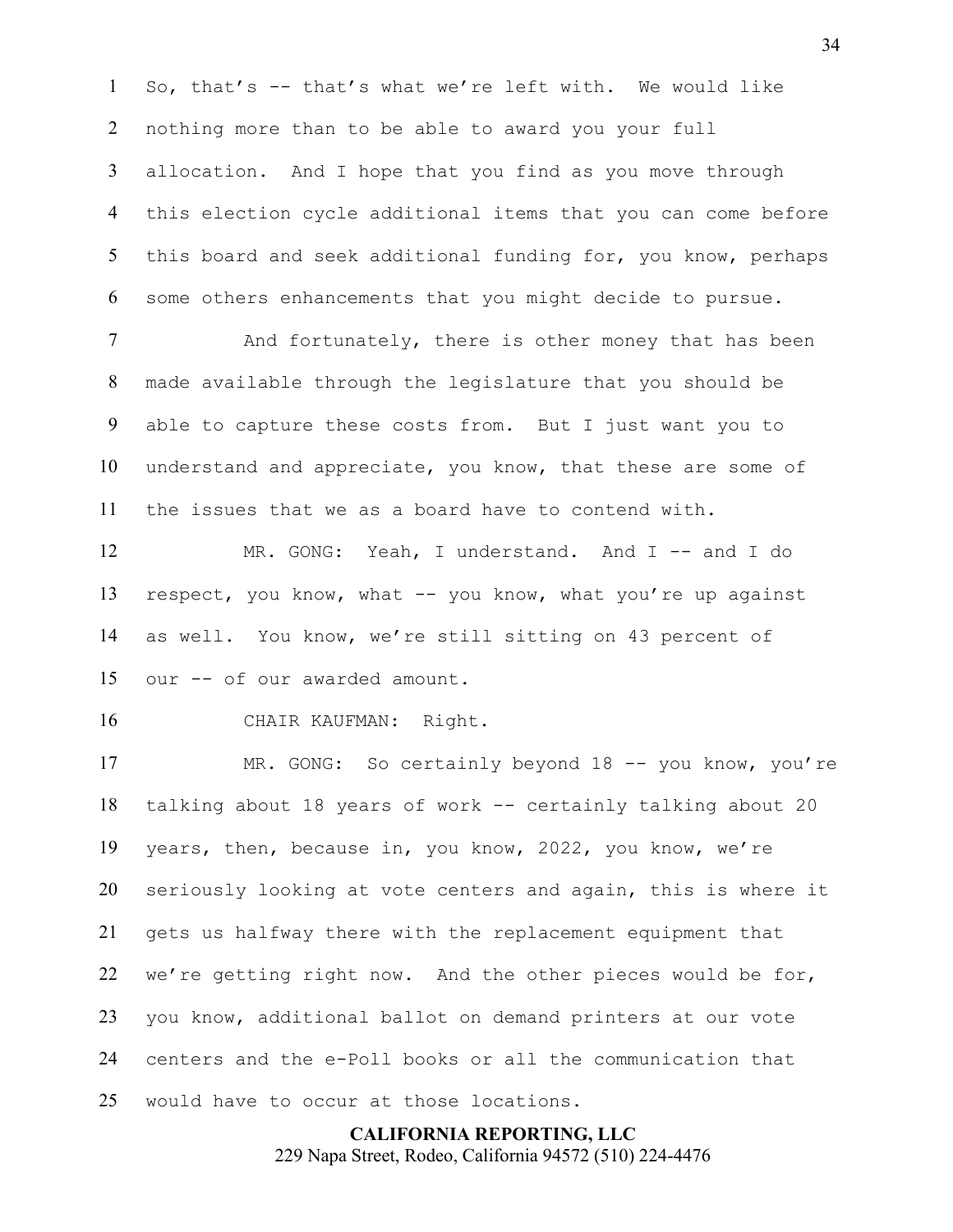So, yeah, I'll be back for that then.

 CHAIR KAUFMAN: Well and, you know, again, we're not trying to prolong our service any more than it has to be. But you heard the conversation earlier about how, you know, I find it unlikely that we'll even have all the counties come before us, you know, before the November 2018 election. So there's, you know, going to be continuing lingering issues beyond. And money that will probably be reallocated back into the pot, that might indeed be able to capture those additional expenses as you move towards the vote center model. Fellow Commissioners, do you have any questions or comments for Mr. Gong? MS. LAGMAY: Mr. Gong, so you are aware of the

 additional monies available in the Governor's budget, was it your intent to recoup some of that through there?

17 MR. GONG: Certainly is now.

MS. LAGMAY: Okay, okay, okay.

MR. GONG: Thank you.

 MS. LAGMAY: And for the record, how much, then, are you foreseeing that you will have to eat or absorb in dollars because of this -- this action?

 MR. GONG: In terms of, you know, looking at the chart here and what we submitted, you know, we certainly anticipate that in terms of the accessible voting devices

### **CALIFORNIA REPORTING, LLC**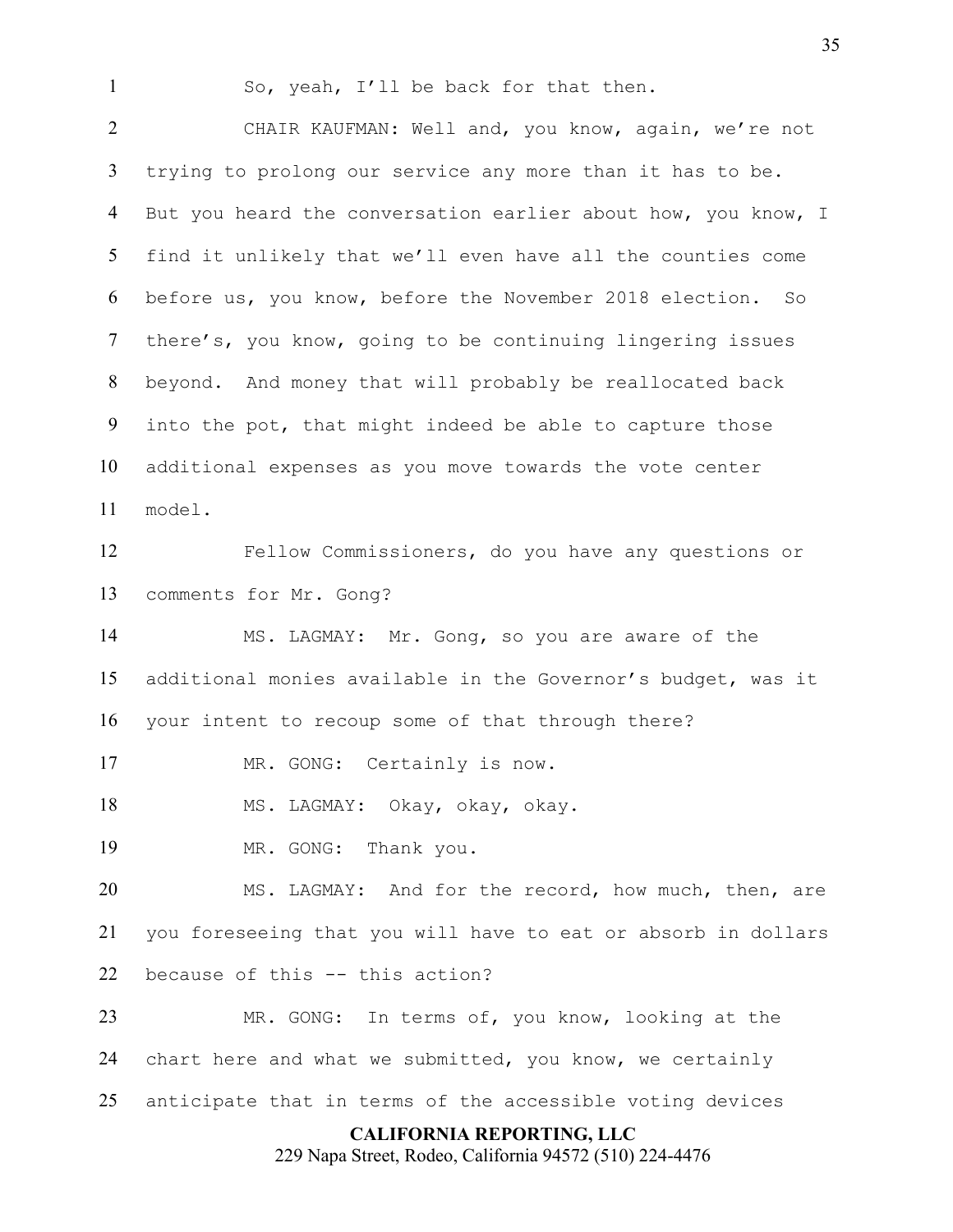**CALIFORNIA REPORTING, LLC** 229 Napa Street, Rodeo, California 94572 (510) 224-4476 would be approved through the state funding, and then work will see what else is -- would be deemed as reimbursable by the state funding. But those will be -- those are obviously the largest costs. MS. LAGMAY: So give me a dollar figure, please. MR. GONG: Oh, 325,000 at least. 7 MS. LAGMAY: Okay, thank you. MR. GONG: Yes. MS. LAGMAY: Shortfall, at this point? Okay. MR. GONG: Yes. 11 MS. LAGMAY: Gabriel. MR. SANDOVAL: Can you flesh out the earlier argument that Stephen spoke about that – you're making an argument that initially you were enhancing an existing system and as result of that, your request for additional funding now is not to replace an old technology, you're in fact for the first time asking for new technology because you were just enhancing that which you already -- for purposes to ensure there was access -- accessibility to individual's disabilities -- MR. GONG: Yes. 22 MR. SANDOVAL: -- is that the argument that you're making? MR. GONG: That is the argument that I'm making. So the base system that we had in -- that we purchased in 1999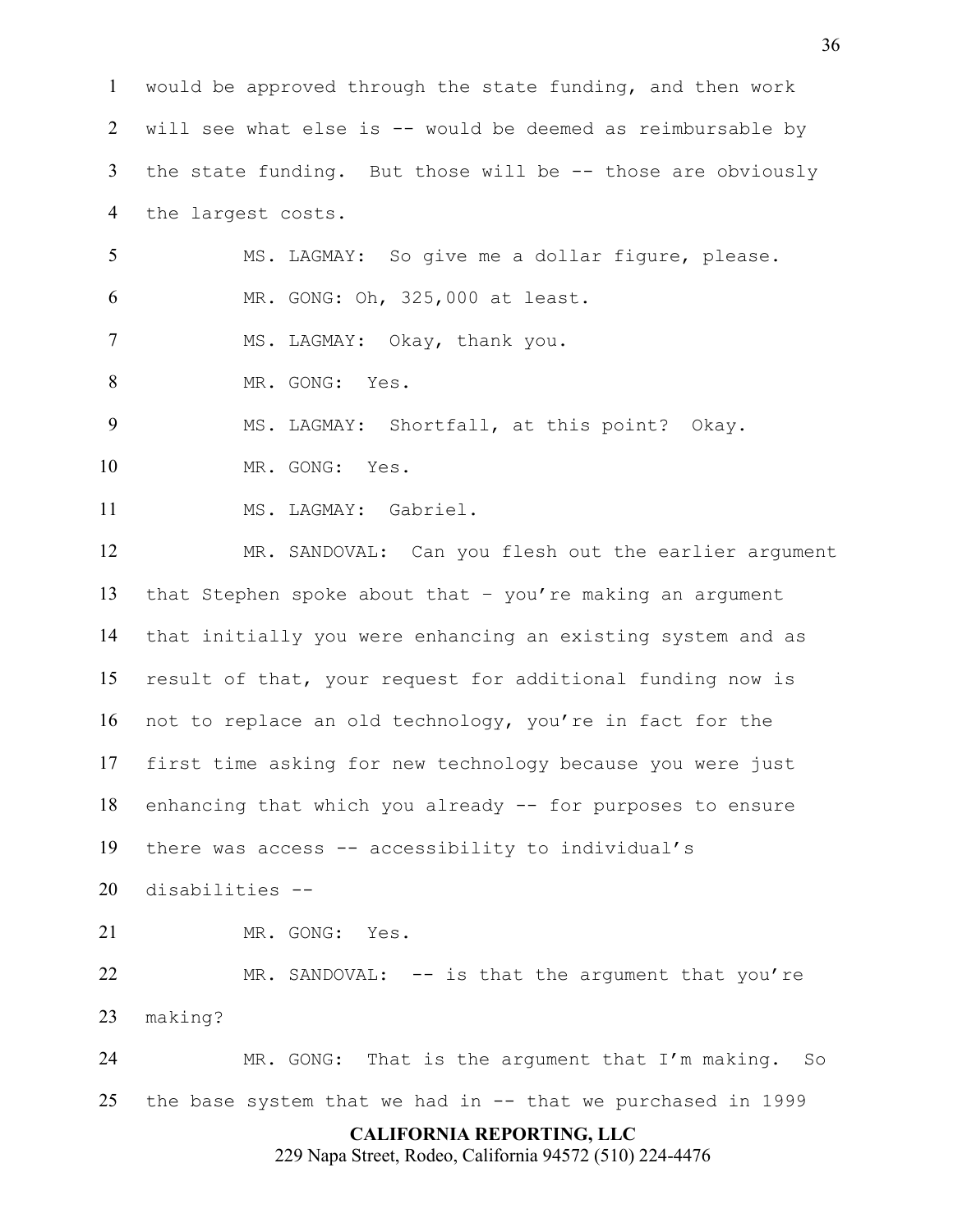was already purchased outright by the county, that was the Optical Scan System. And then in 2000, you know, as the requirements for the ADA requirements at the polling place 4 came for -- came forward, then we only purchased the AutoMARK devices for the polling place. So just to supplement. So that's why we're here today.

7 I mean, they made the recommendation to approve the -- the Central Tabulation System, we want to characterize it as such. But the -- but the components, the accessible components at the polling place are being recommended not to be reimbursed because a ballot marking device.

 So I guess the way to look at it is, one way of looking at it is you have two different -- maybe had three different types of technology that was available for counties to use at the polling place for voters with disabilities. You had a touchscreen device, which are designated as DREs, you had a job dial device that one vendor had that would also be deemed a DRE, and then you had the AutoMARK, which was you put a ballot into the machine and you utilized the touchscreen but it marks the ballot. So that's the technology that is being defined as replacing -- the ICX technology today is being considered the same type of technology as the AutoMARK technology.

 So, again, talking about the counties that you had recently approved their purchases, Fresno, Madera, and

> **CALIFORNIA REPORTING, LLC** 229 Napa Street, Rodeo, California 94572 (510) 224-4476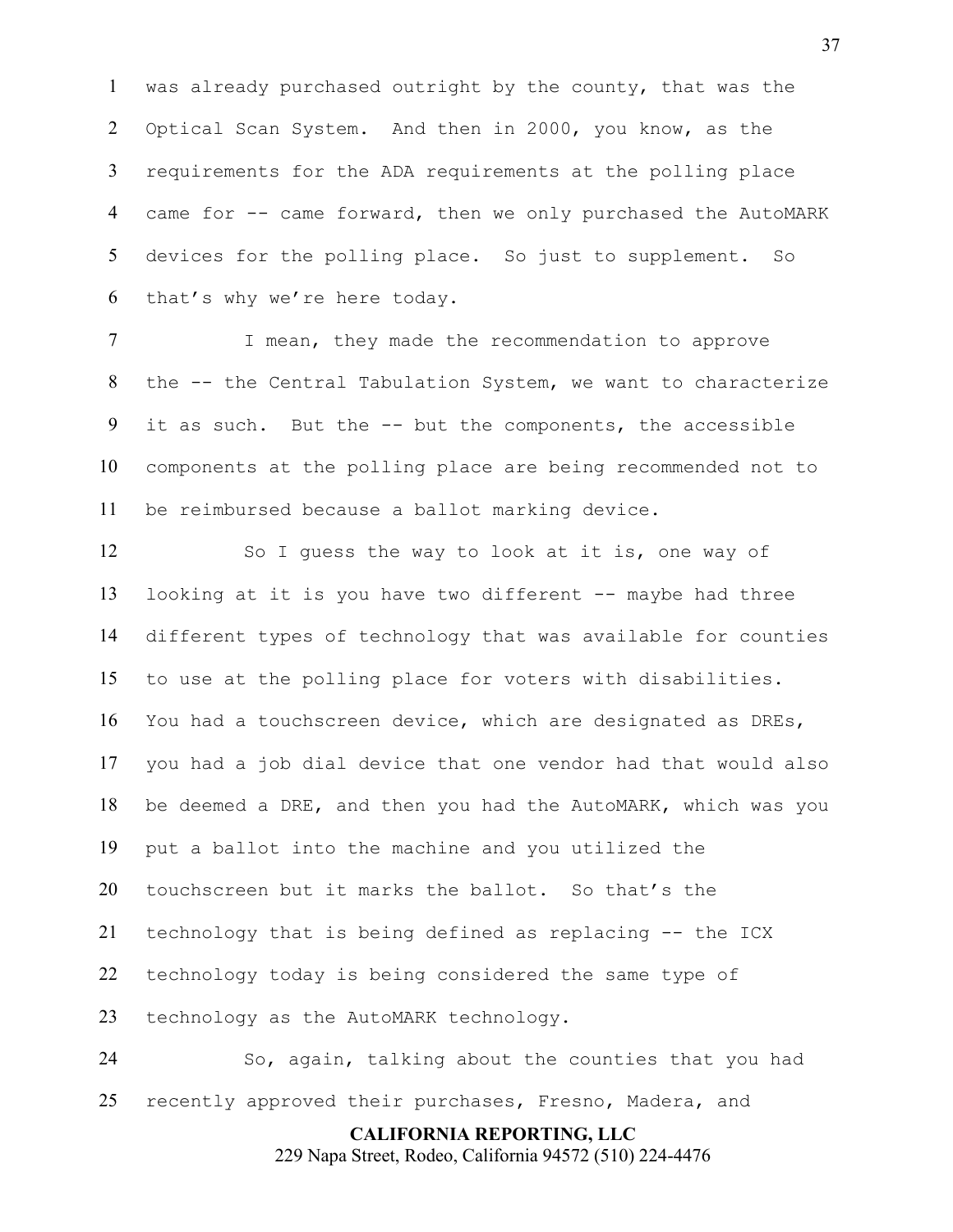El Dorado, they had obtained a DRE devices for their accessibility requirement. We had obtained AutoMARKs. And so we all went into it for accessibility equipment, not necessarily the type of technology that we were seeking. But their applications are approved because that technology 6 they're getting is  $-$  is not the same type of technology by definition.

 MR. SANDOVAL: How does staff respond to that issue? CHAIR KAUFMAN: Yeah, can we have some staff input on this?

 MS. LEAN: Sure. That's correct. So for -- I can go back to Madera because I remember that one more recently. I know Fresno came, let me go back to Madera. So Madera when they came forward for, they only came forward as Tommy is for the second phase. So his first phase was just to replace -- not to replace, but to get accessible equipment, and his was the ballot marking devices. So when they came forward they were getting supplemental equipment to their existing equipment before, but they chose to go for a DRE equipment. They never purchased a DRE before, therefore, they're not supplementing or replacing purchased -- purchasing funds for 22 what they've  $-$  sorry, equipment for what they've already been reimbursed for.

 CHAIR KAUFMAN: Is the issue the -- I don't know if I'm saying this correctly. Is it the system or is it the

> **CALIFORNIA REPORTING, LLC** 229 Napa Street, Rodeo, California 94572 (510) 224-4476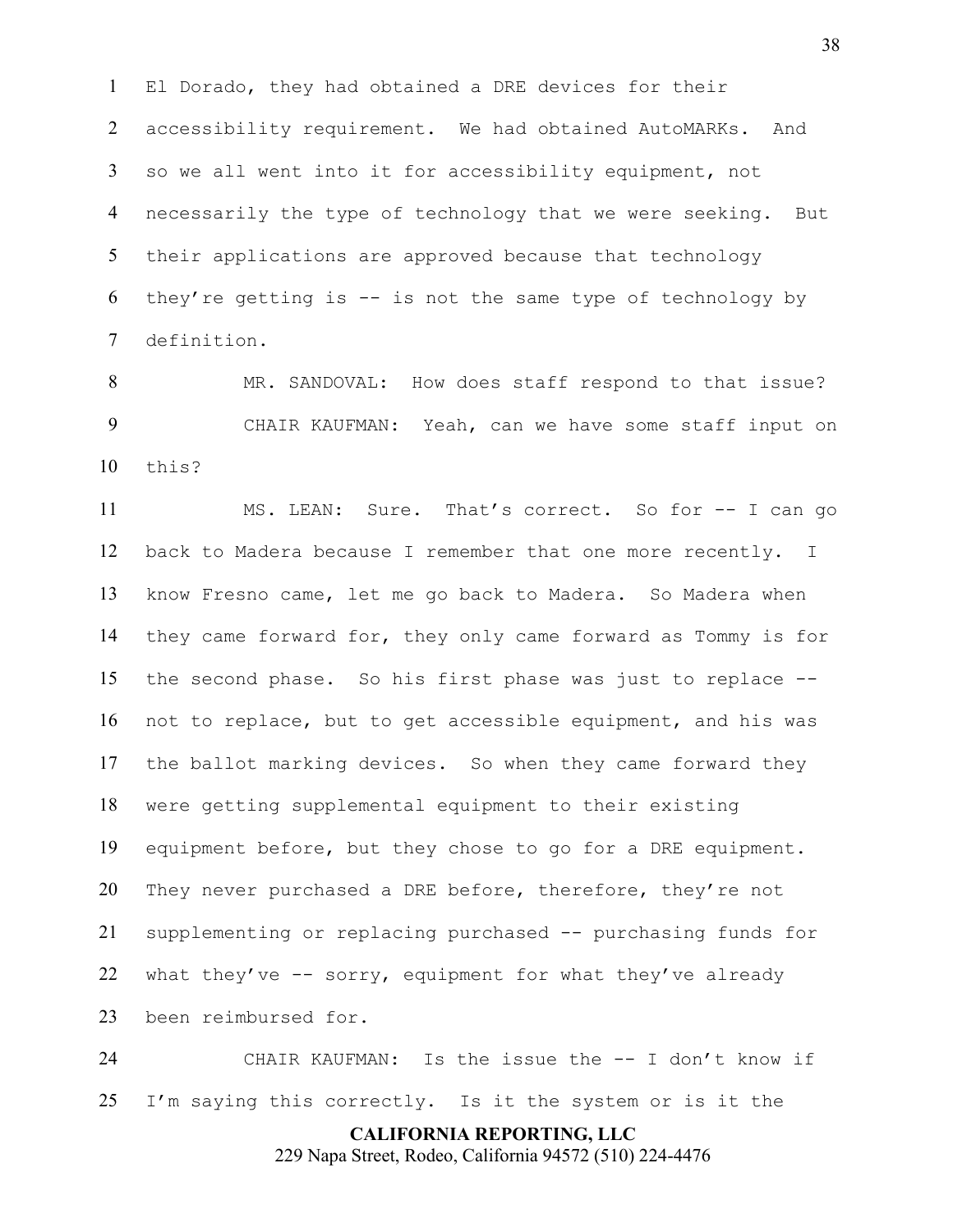equipment?

**CALIFORNIA REPORTING, LLC** MS. LEAN: Equipment. CHAIR KAUFMAN: Is that -- I don't have that language from the statute -- UNKNOWN SPEAKER: I thought she said system. CHAIR KAUFMAN: -- in front of us again but I 7 thought --8 MS. LEAN: If they've got --9 CHAIR KAUFMAN: -- it said system. MS. LEAN: -- if they have this piece of -- it already been purchased for this system and this piece of equipment, that we wouldn't be reimbursing them for the same type of equipment. CHAIR KAUFMAN: Well, we're using, I mean, to me a system is different, I think is different from equipment. MS. LEAN: So they got a system -- system, equipment we can call it both the same thing. Okay. Let's just try to  $-$  CHAIR KAUFMAN: Because just to me it's said just -- MS. LEAN: -- meld them together. CHAIR KAUFMAN: -- it's like -- the system to me is like the system of voting in the polling place. MS. LEAN: Right. So they never -- CHAIR KAUFMAN: As opposed to vote by --the system for vote-by-mail voting.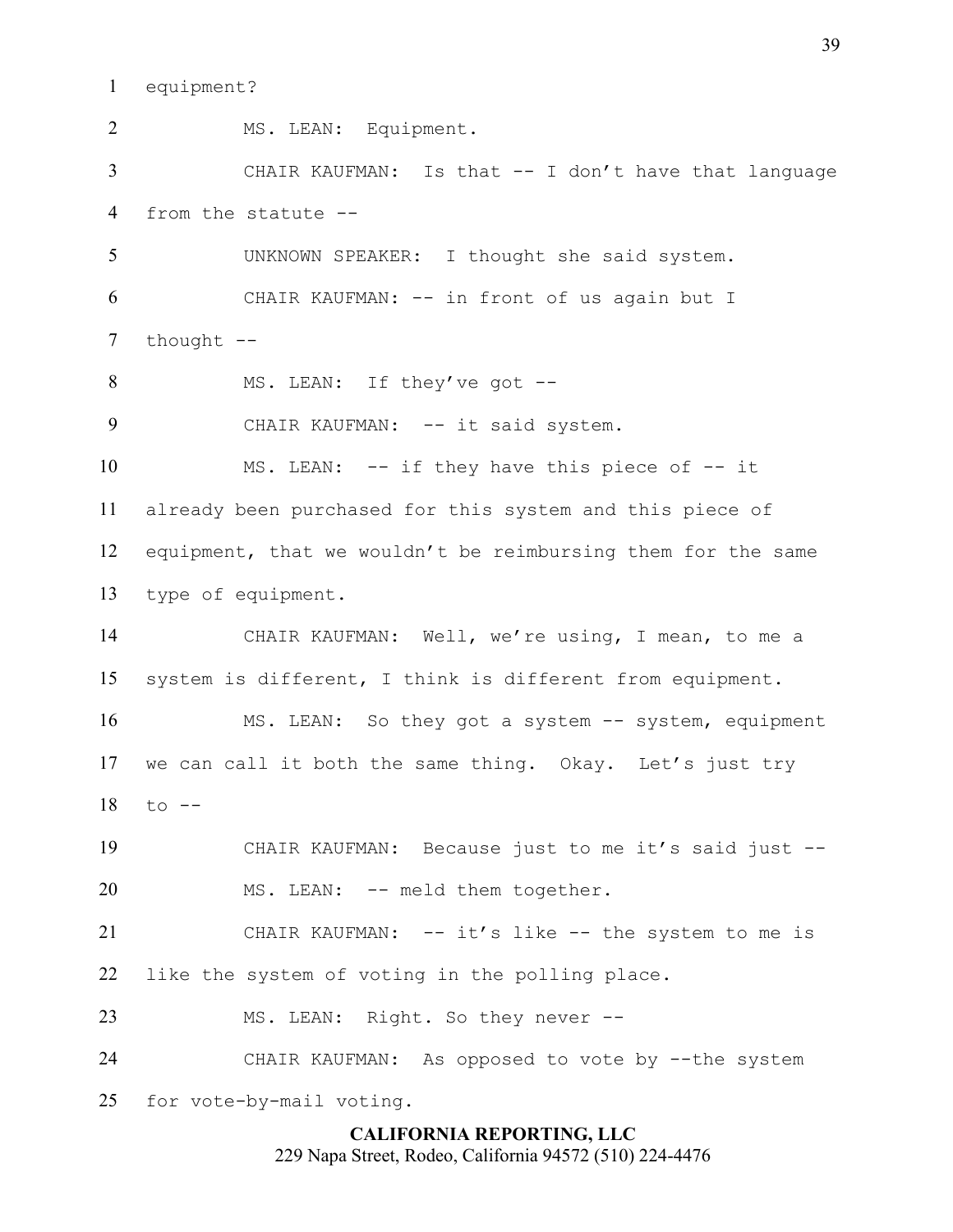MS. LEAN: Understood. Totally agree with you. So Tommy never got reimbursed for a -- an overall underlying system. He got reimbursed for an accessible part of the system. So he only had been reimbursed once for that. So he's coming back and he's asking for a whole a new system, but part of that overall system is what is in there is about marking devices. And so that's what we're saying shouldn't be reimbursed for.

 And -- but the rest of it, all of the other costs the staff is recommending, we're saying yes, because he never was reimbursed for that type of system. But the other system he was because he was reimbursed for the Optical Scan Devices.

13 It's the same analogy for Madera, I believe you said, Fresno, and El Dorado. They never were reimbursed for a system before, that they were coming forward to a second time in their Phase 2. I think -- he's nodding his head, so he understands the thought pattern there.

18 MR. GONG: So let me reiterate if you -- if you don't mind. Let me reiterate the disparity here. We -- we each had our existing system which was supplemented with accessible equipment. You've approved the replacement accessible equipment for those three counties because they had DREs versus a ballot marking device.

 In our case, because we got a ballot marking device for our accessible equipment, the recommendation is not to

**CALIFORNIA REPORTING, LLC**

229 Napa Street, Rodeo, California 94572 (510) 224-4476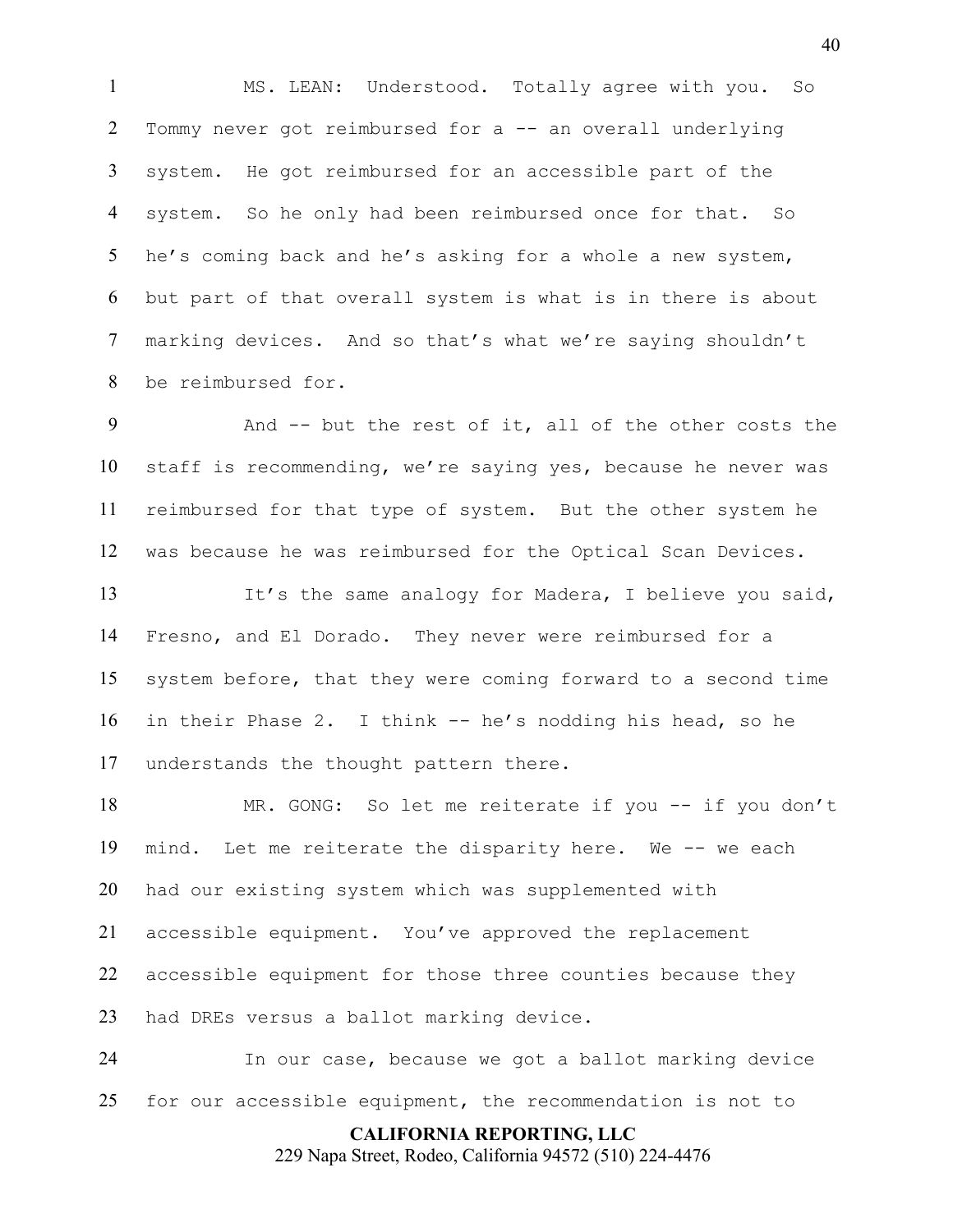reimburse for our accessible implement for this second round. That's where the disparity is.

 MR. SANDOVAL: What's the underlying rationale that you were provided?

 MR. GONG: Because the AutoMARK is designated a ballot marking technology -- ballot marking device technology as well as the ICX touchscreen. The ICX machines are also designated a ballot marking device technology. So that's where the -- that's the premise, that's the basis for not making the recommendation.

 But that's where I'm saying that's where there's a disparity because we all went into it for just what are we going to get for to meet our accessible -- accessibility requirements, we just happened to choose this particular type of equipment whereas the other counties chose other types of equipment. They're getting reimbursed for their second generation, we're -- we're not.

 CHAIR KAUFMAN: Do you want to speak to anything else on that, or has it already been said?

 MS. LEAN: No, sir, I believe it's already been said. That is our staff --

 MR. SANDOVAL: I would recommend that we have a briefing on this and may hold this off to have a better understanding of distinctions that are being made with regard to this particular issue.

# **CALIFORNIA REPORTING, LLC** 229 Napa Street, Rodeo, California 94572 (510) 224-4476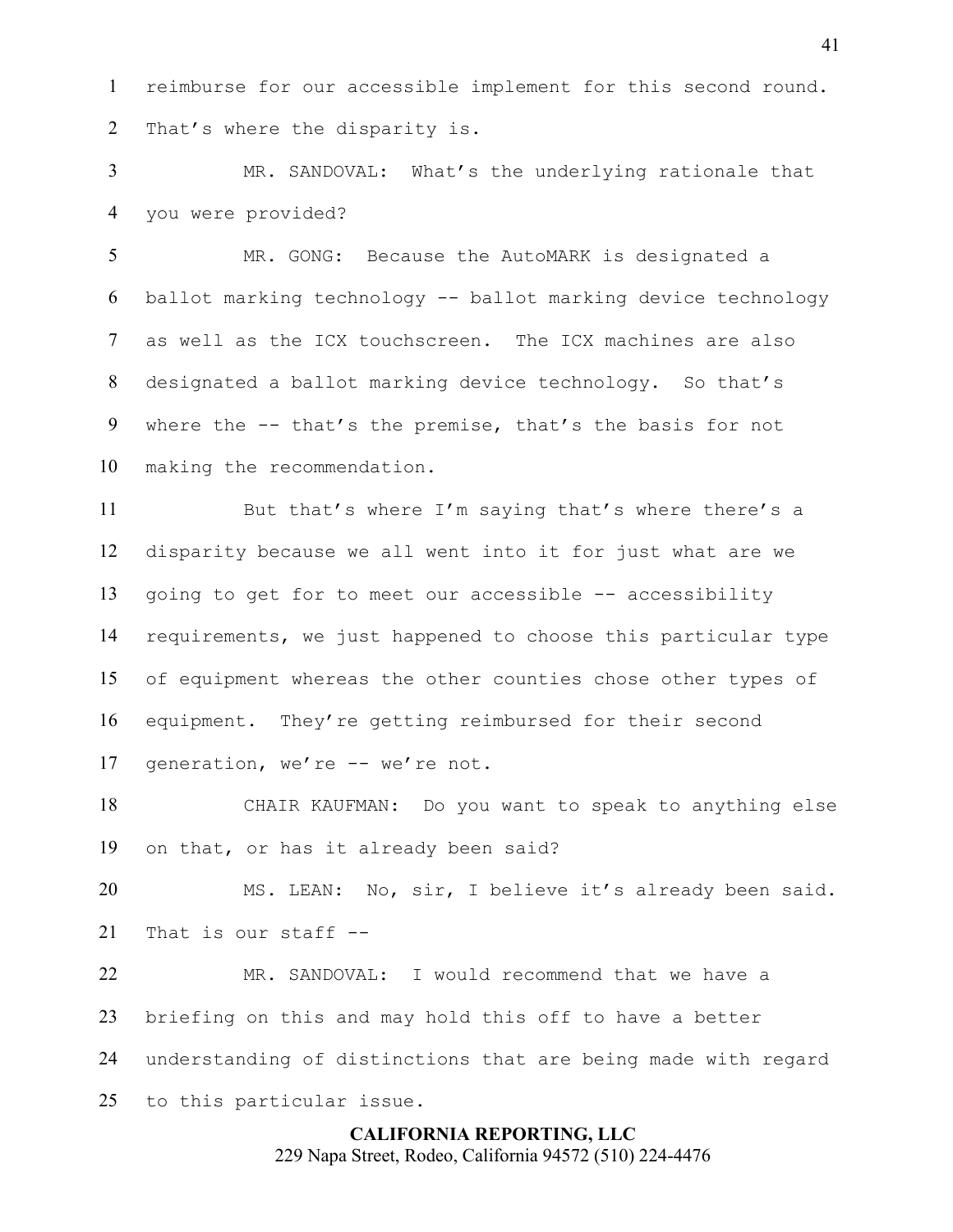**CALIFORNIA REPORTING, LLC** MS. LEAN: Sir, I thought it was and I thought it was 2 spelled out in the staff report, but if you would need any further clarification, we can hold off giving any money to 4 the San Luis Obispo, but I believe we're -- it's up to our staff recommendation. MR. SANDOVAL: You can't bifurcate it? MS. LEAN: We did bifurcate if. So we did bifurcate what we thought was allowable versus wasn't, and that's what's in the chart. MR. SANDOVAL: Okay. Is it a possibility to look at what you're not deeming as reimbursable at this moment? And to consider it at some future date once we get a briefing on it? MS. LAGMAY: In other words, you don't want to deny him his -- the money that's been recommended. CHAIR KAUFMAN: Sorry, yeah, you -- MR. SANDOVAL: I don't want to deny the money that is being recommended, that's not my course of action that I think -- I think, but I think we would like, I would like better understanding because, you know, I'm not hearing clarity with regard to why he is or should say the county is not being reimbursed with regard to this -- this other portion. MS. LEAN: Well, it is laid out here is what we're considering as non -- non-reimbursable. But if it is your

229 Napa Street, Rodeo, California 94572 (510) 224-4476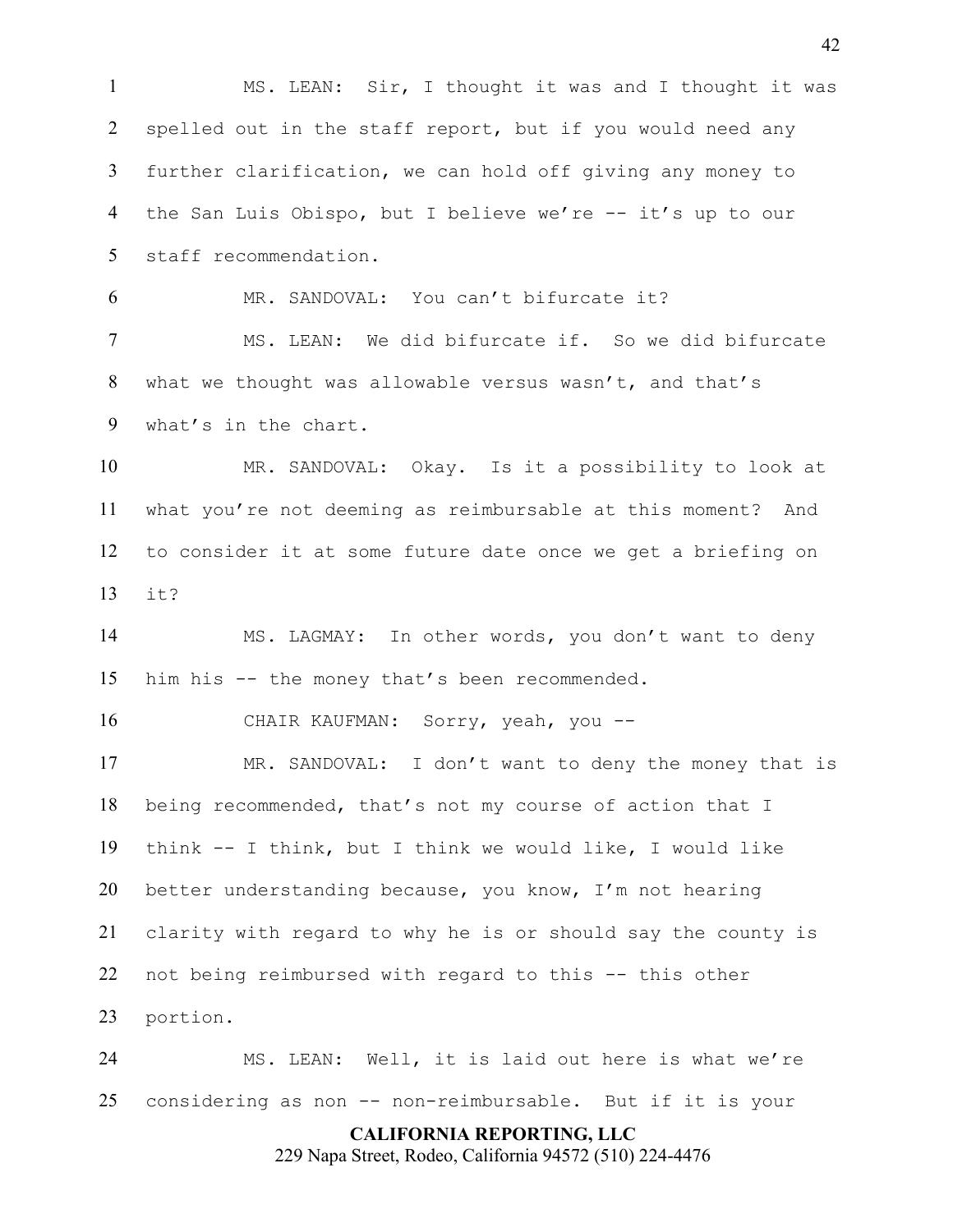independent board if the board chooses to reimburse him for that at a later date -- 3 MR. SANDOVAL: That's -- that's --4 MS. LEAN: -- we can use that. 5 MR. SANDOVAL: -- that's not my ask. My ask is for more understanding of the differences that have been identified by San Luis Obispo and in more laser focused way identify the distinctions that are being made with regard to this county in comparison to the other counties that he's identifying. MS. LEAN: So you're asking for an additional staff report? I just want to make sure I understand -- MR. SANDOVAL: Yes, I am. 14 MS. LEAN: -- to clarify. MR. SANDOVAL: Yes. CHAIR KAUFMAN: Are you asking for a staff report on a more global issue? In other words, the -- the issue in front of us today is whether we're going to award -- what is it -- five -- MS. LEAN: 561. CHAIR KAUFMAN: -- \$561,938.36. So I think that's -- that's what's in front of us -- MS. LEAN: Right. CHAIR KAUFMAN: -- and I think we need to vote on that.

## **CALIFORNIA REPORTING, LLC**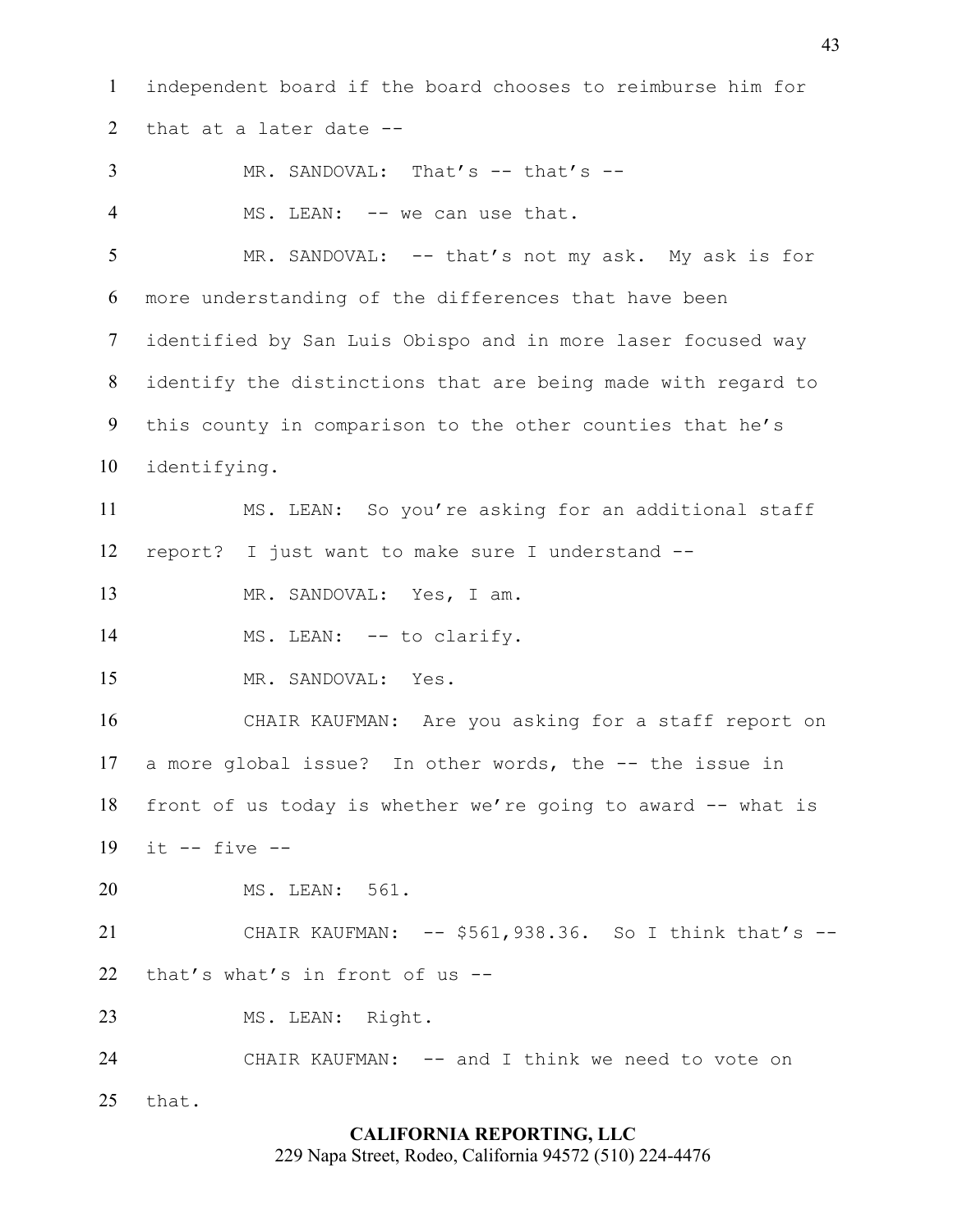So my question is, are you asking for a staff report? 2 And this gets back to your comment earlier, I think, do you feel as a staff, you have enough direction on what is -- MR. SANDOVAL: Correct. 5 CHAIR KAUFMAN: -- an expansion and what is new equipment, and this seems to dovetail with -- with what you asked earlier -- 8 MR. SANDOVAL: Correct. CHAIR KAUFMAN: -- so are you asking them to provide more of a report on that issue, and regardless of this. MR. SANDOVAL: So I'm asking several things. One is -- or I'm throwing it out there for consideration. One is I don't think we should stop the recommended funding for this county. MS. LEAN: The 561. 16 MR. SANDOVAL: Correct. 17 MS. LEAN: Okav. MR. SANDOVAL: That's number one. Number two is I know there is some monies that have been disallowed based on interpretation of staff. For that, I'm wondering if there's any opportunity to reconsider that portion that's being disallowed at some future date after we get further briefing on the issue. That's Part 2. And then Part 3, the issue of questions that I had, asked whether or not the staff has enough clarity. Because

### **CALIFORNIA REPORTING, LLC**

229 Napa Street, Rodeo, California 94572 (510) 224-4476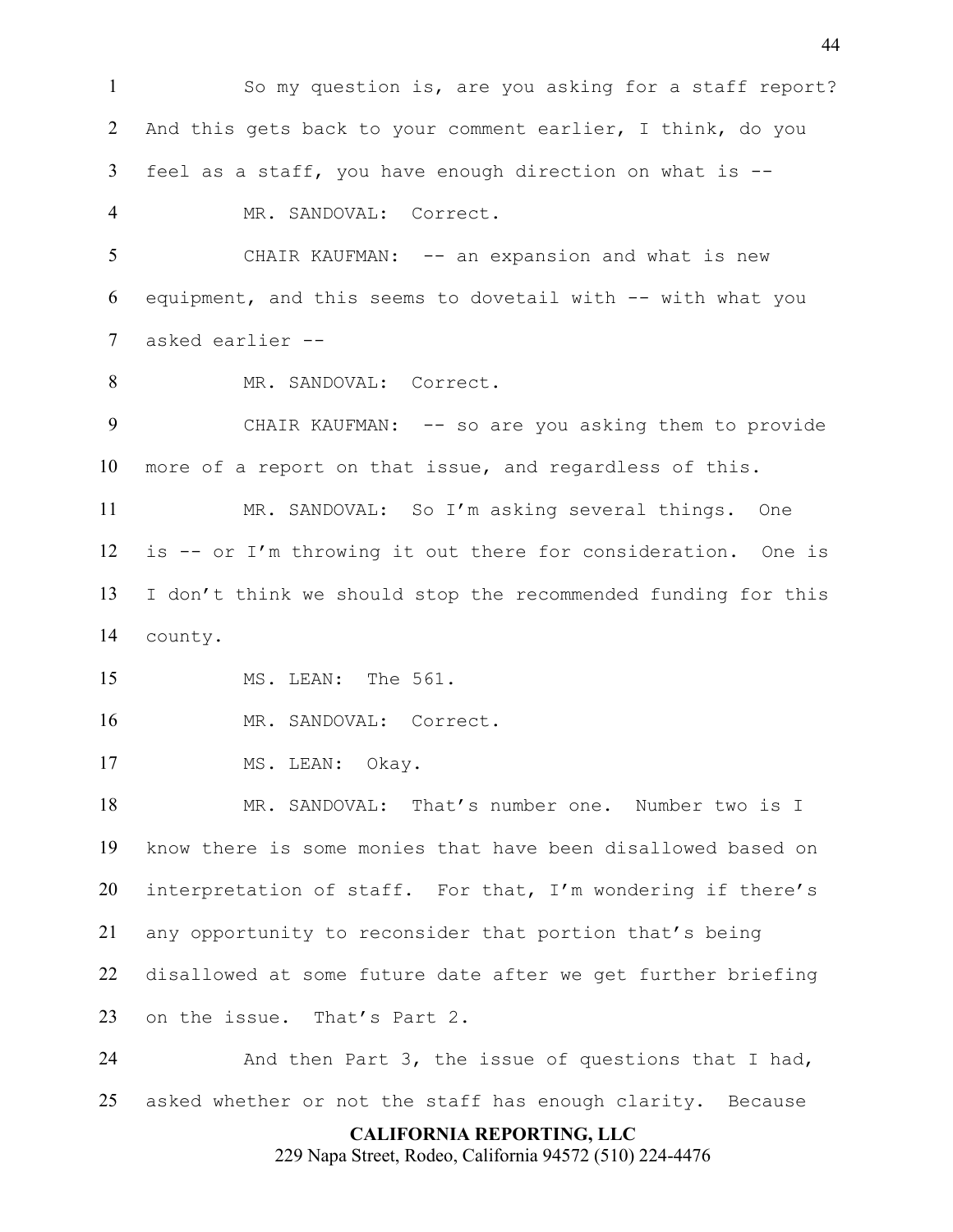my concern is that technology is evolving, I don't see a clear definition, you know, obviously unfortunately we don't have the legislative history that we would have like with regard to this particular statute, and as a board we don't want to do anything that's going to be inconsistent with what the law provides, particularly the plain reading of the statute.

8 So those are three components to it, and I'm more than happy to under -- hear what you have to say and what my colleague June has to say.

 CHAIR KAUFMAN: Well, I think we should vote on the staff recommendation that's in front of us because we don't want to hold up this funding and I know Mr. Gong doesn't want to --

MR. SANDOVAL: Right.

16 CHAIR KAUFMAN: -- hang up this --

MR. SANDOVAL: I don't want to do that.

CHAIR KAUFMAN: -- hold up this funding.

 If it is your desire, and perhaps your desire and I'm not saying it's not my desire, but if it's our desire to further delve into the issue of what constitutes expansion versus replacement, or what have you, we can certainly delve into the issue further with the assistance of staff.

MR. SANDOVAL: Sure.

CHAIR KAUFMAN: And I don't know that there would be

**CALIFORNIA REPORTING, LLC**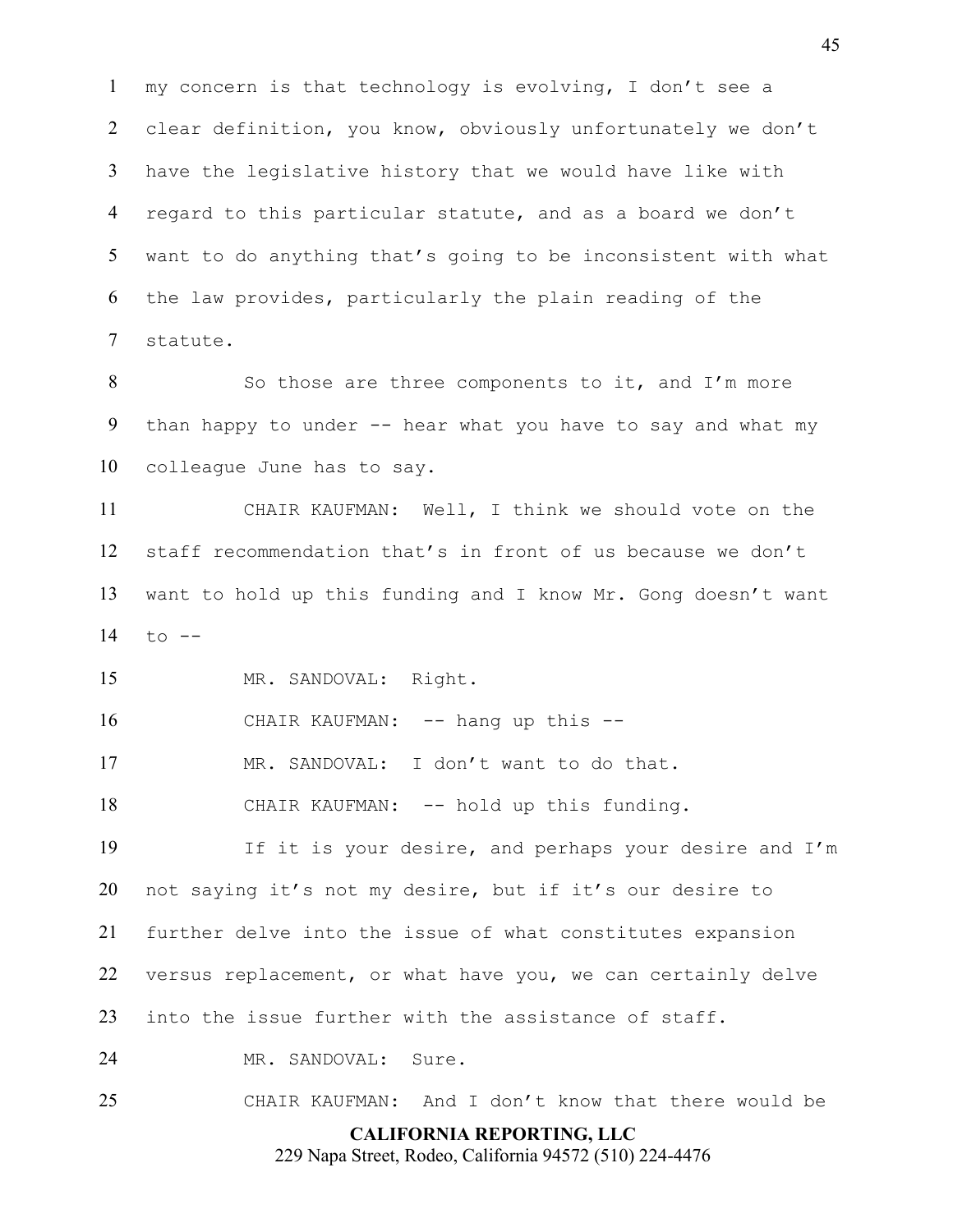any prejudice, I mean, if we make some other determination down the road, there is nothing preventing San Luis Obispo County or any other county from coming back and resubmitting on items that were previously denied.

 MS. LEAN: I would agree, and that's why it's laid out so distinctly in the staff report. So if for some reason at a later date you chose to go a different route, there's a different interpretation, it's laid out what was approved and what was not. So that's --

 CHAIR KAUFMAN: I mean, we have, you know, historically we've never really had to deal with this issue before.

 MR. SANDOVAL: It's a nuanced issue that is incredibly interesting that needs to be addressed.

 CHAIR KAUFMAN: It -- it is. But, you know, we have for years, you know, for example, denied requests for, you know, warranties and training and all that other stuff that isn't covered.

19 MR. SANDOVAL: Sure.

 CHAIR KAUFMAN: If at some point, you know, the legislature or the people want to pass some, you know,

amendment that would allow us to reimburse that, I'd presume

everybody could come back and ask for it again.

MR. SANDOVAL: Sure, sure.

CHAIR KAUFMAN: So this is an entirely new category,

## **CALIFORNIA REPORTING, LLC**

229 Napa Street, Rodeo, California 94572 (510) 224-4476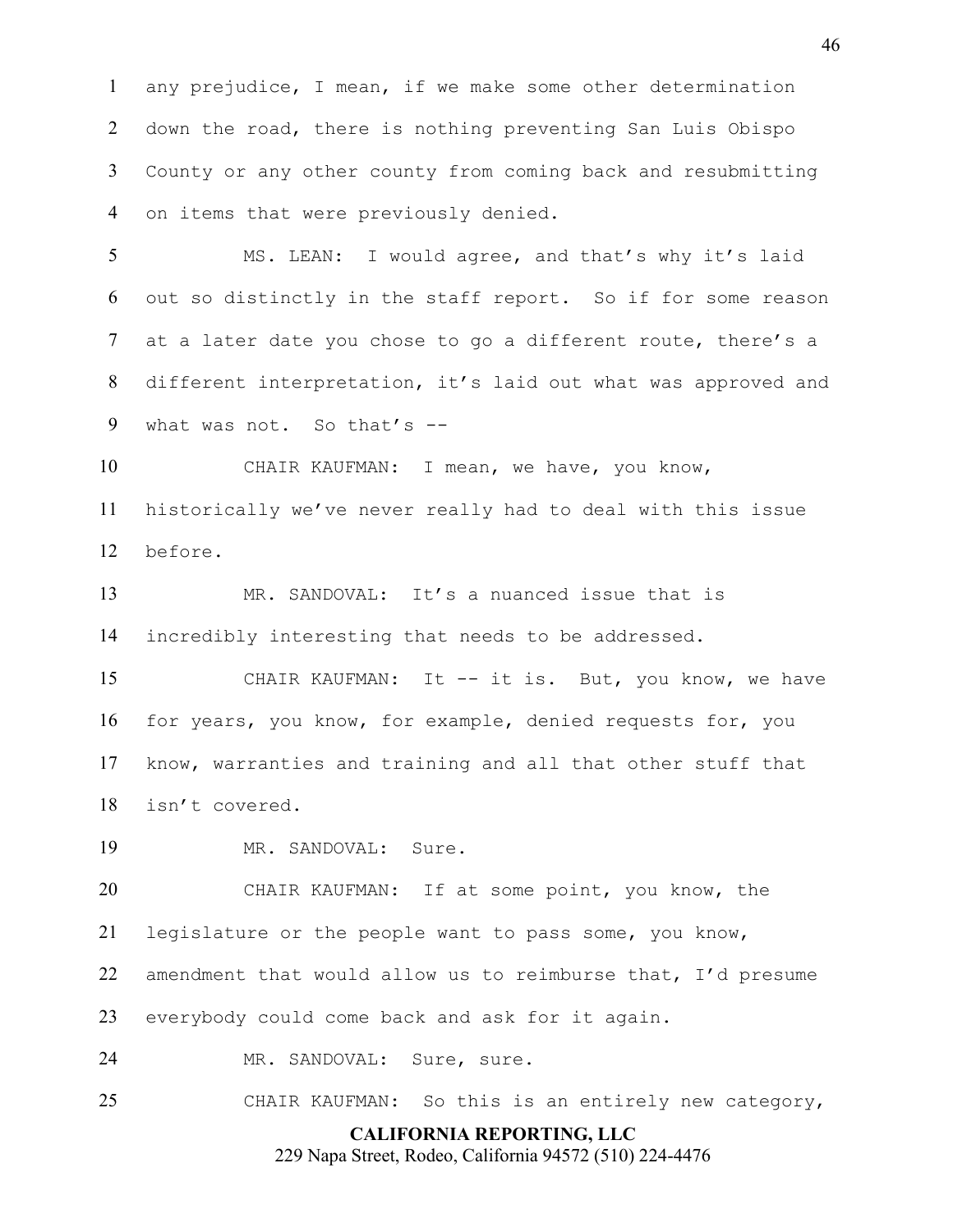there's no reason why we couldn't continue to deal with the issue in some manner, and should circumstances change, you know, allow for further application.

 MR. GONG: If you don't mind me saying, too, I think you're going to encounter the same -- the same exact situation with future applications from other counties. Because we were, you know, there were a number of us that went the AutoMARK route, just the same. So. Just it's not, it's not just unique to San Luis Obispo. So.

10 CHAIR KAUFMAN: Yeah. It -- and it, you know, it may or may not result in issues with other counties just given what they're submitting on and how much they've used of their funding or what have you.

14 MR. SANDOVAL: Agreed.

 CHAIR KAUFMAN: We certainly identified three counties where we thought it might be an issue, and now it appears to not be an issue. But, you know, now we have an issue right in front of us. So. I'm not adverse to continuing to look at the issue, but I don't want to hold up this and I don't think Mr. Gong --

 MR. SANDOVAL: I think we're all on the same page too. Yeah.

CHAIR KAUFMAN: Yeah. All right.

 MR. GONG: That's what I said all or nothing, right? Just kidding.

## **CALIFORNIA REPORTING, LLC**

229 Napa Street, Rodeo, California 94572 (510) 224-4476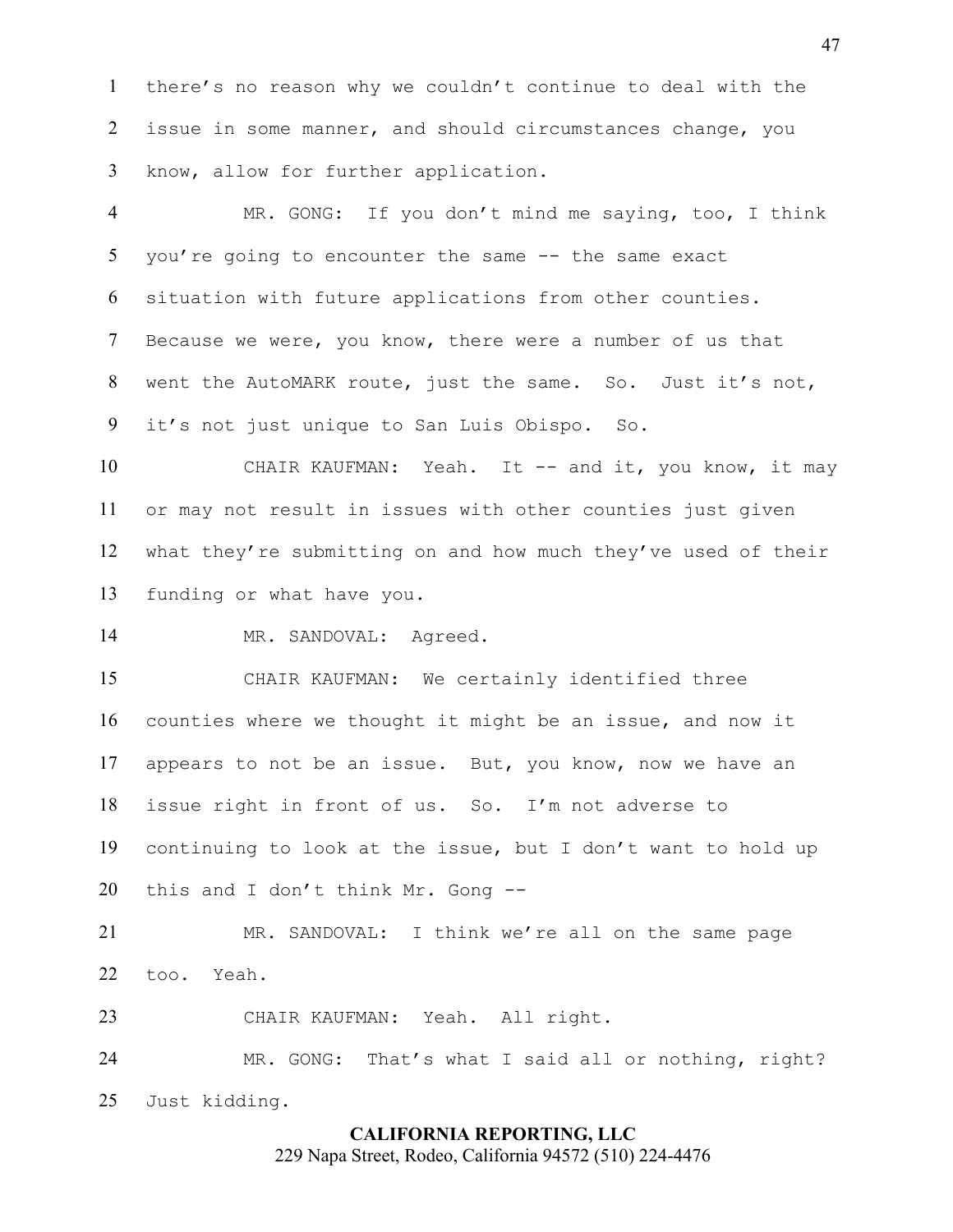**CALIFORNIA REPORTING, LLC** CHAIR KAUFMAN: So I think we should take a motion to -- or, you know, take a motion and on what's in front of us and then if you want to take a vote on, you know, some other further research or review that we should be doing on that issue, then I'm certainly open to that as well. MS. LAGMAY: Okay, I move that we adopt the staff's report to award funding in the amount of 561,938.36. CHAIR KAUFMAN: Do we have a second? MR. SANDOVAL: Second. CHAIR KAUFMAN: Okay. Let's just do a roll call, though, for the fun of it. MS. JARRETT: Gabriel Sandoval. MR. SANDOVAL: Yes. MS. JARRETT: June Awano Lagmay. 15 MS. LAGMAY: Aye. 16 MS. JARRETT: And Stephen Kaufman. CHAIR KAUFMAN: Yes. Okay. Mr. Gong, congratulations. MR. GONG: Thank you. CHAIR KAUFMAN: We will execute a funding award letter that you will receive shortly for that amount. 22 Now, let's talk about the other piece. Because if we're going to ask for something, we should be clear on what we're asking for. You know, I share some discomfort that you have,

229 Napa Street, Rodeo, California 94572 (510) 224-4476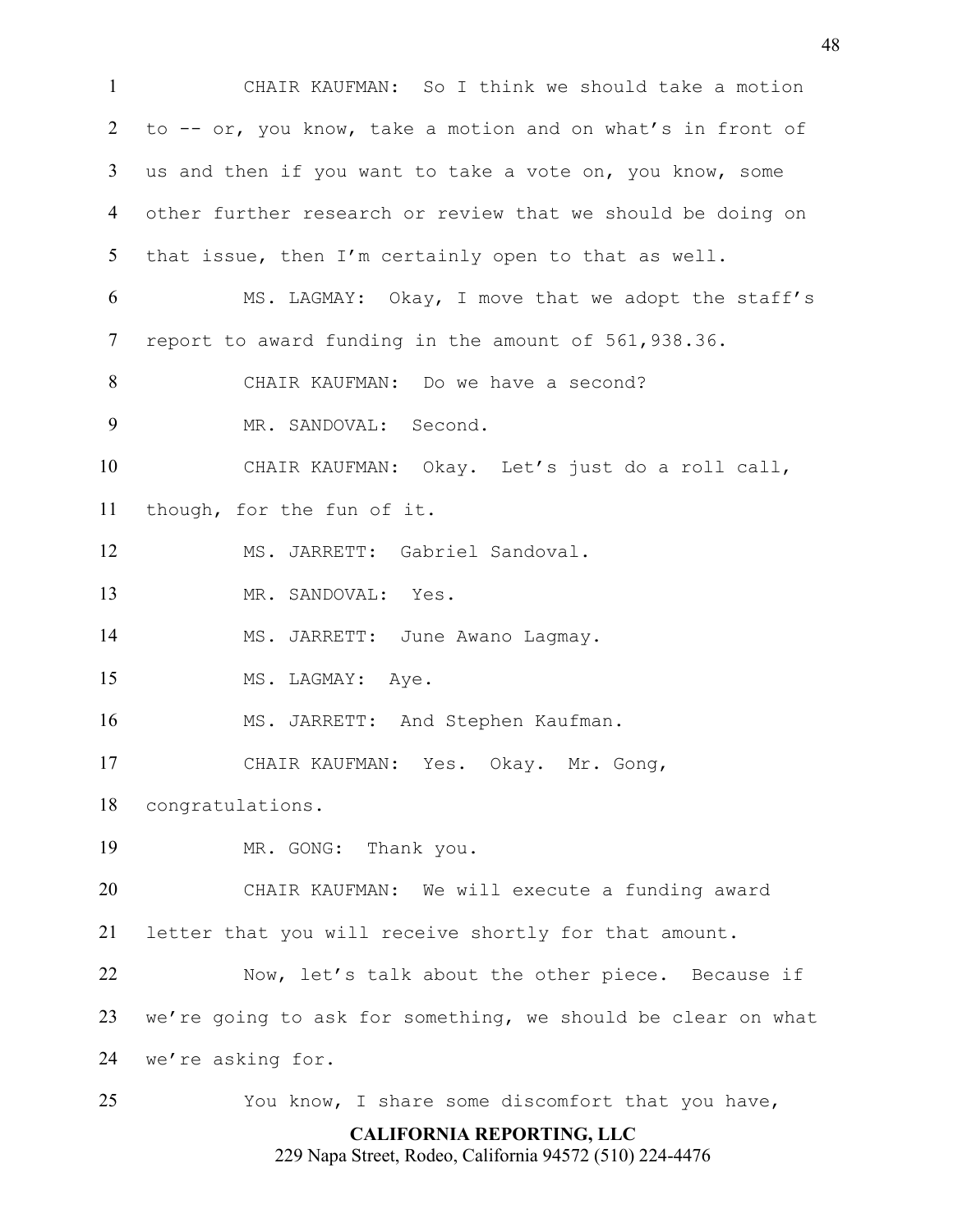**CALIFORNIA REPORTING, LLC** again this is kind of new territory, I think, for everybody. You know, I'm wondering if it might make sense to give some direction, it's going to fall on Robbie probably, Jana and Robbie. Do we -- it -- I don't know if we need to do this formally or informally, but it -- would it help to just get more clarification on what items that were previously awarded to other counties that were mentioned here today or distinguishable from this or -- in what form do you want it kind of have an analysis made or conducted? What are you looking for? How do -- is it information about what actions we've taken previously and how that fits in this, or -- MS. LAGMAY: Let me ask this, let me ask -- I'm sorry for interrupting you, Stephen. CHAIR KAUFMAN: That's okay, June. 15 MS. LAGMAY: It's my age. CHAIR KAUFMAN: Go ahead, go ahead. I've talked enough. MS. LAGMAY: Is this conundrum unique to San Luis Obispo? Have other counties been turned down on -- on the issue that he brought up where he can't get reimbursed for ICXs but others were? Is this -- CHAIR KAUFMAN: No. 23 MS. LAGMAY: -- unique -- no. CHAIR KAUFMAN: This is the first. MS. LAGMAY: Okay.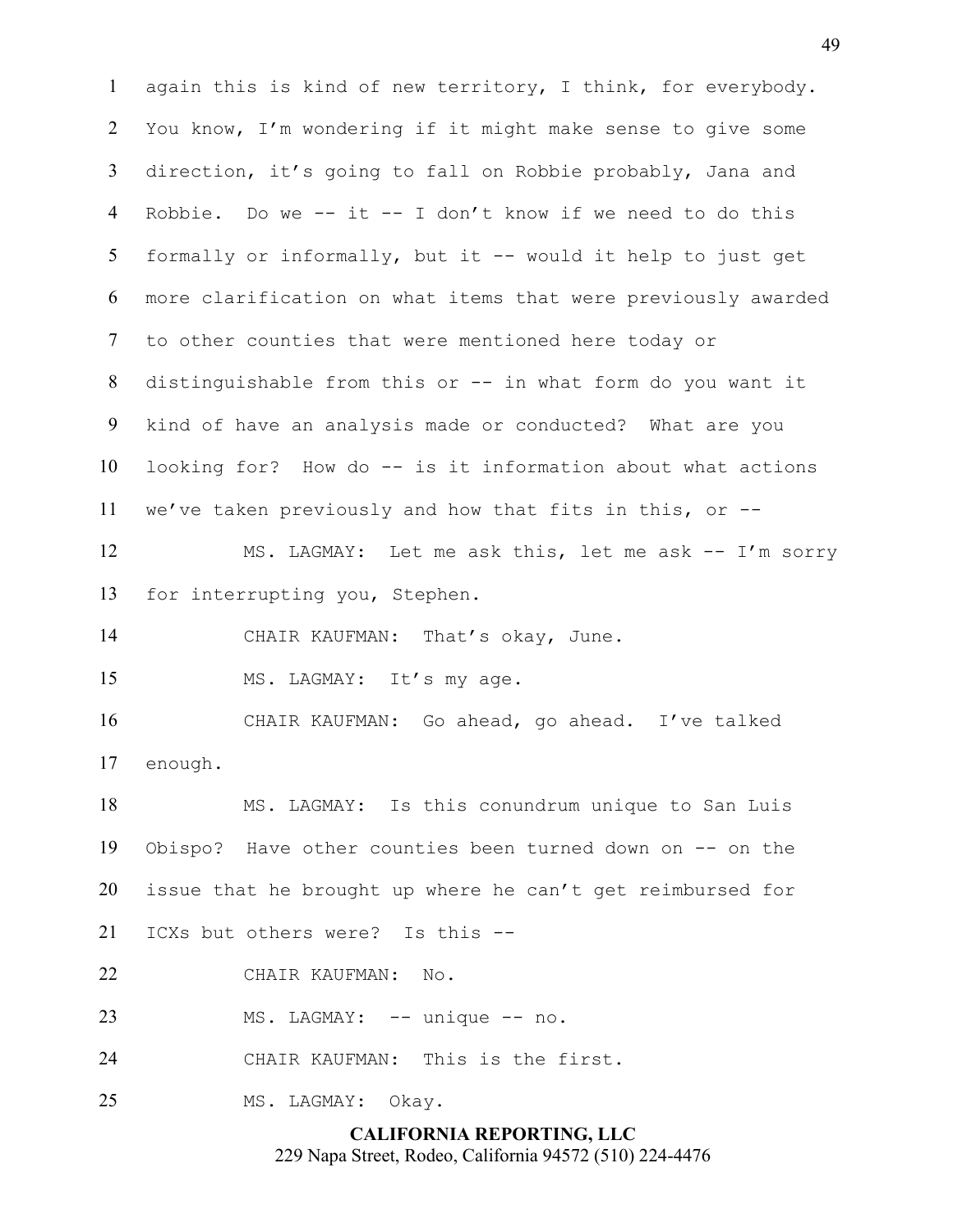1 MR. SANDOVAL: So it is unique.

CHAIR KAUFMAN: Yes.

MS. LAGMAY: It is unique.

 Let me ask this, and I don't mean to put staff on the spot, but just -- just give me a yes or no that you can or can't.

 Is there something that San Luis Obispo coulda, shoulda, woulda done that would've avoided him being in this situation that he is in today?

10 MS. LEAN: No, Ma'am.

 MS. LAGMAY: No. There wasn't an alternative choice or -- or sequence of events that would have allowed him to recoup these money.

 MS. LEAN: Not with the plan I move forward to the board, no.

 MS. LAGMAY: Okay. That concludes my question. MS. ALEXANDER: Is there public comment on that? CHAIR KAUFMAN: Yes. Sure.

 MS. ALEXANDER: Hi. Kim Alexander with the California Voter Foundation.

21 I just want to say, I don't fully agree with the staff analysis. My view of voting system is the entire system and it includes the polling place solution, the vote- by-mail solution, the accessible solution, the election management system. So to me that's the whole system and a

## **CALIFORNIA REPORTING, LLC**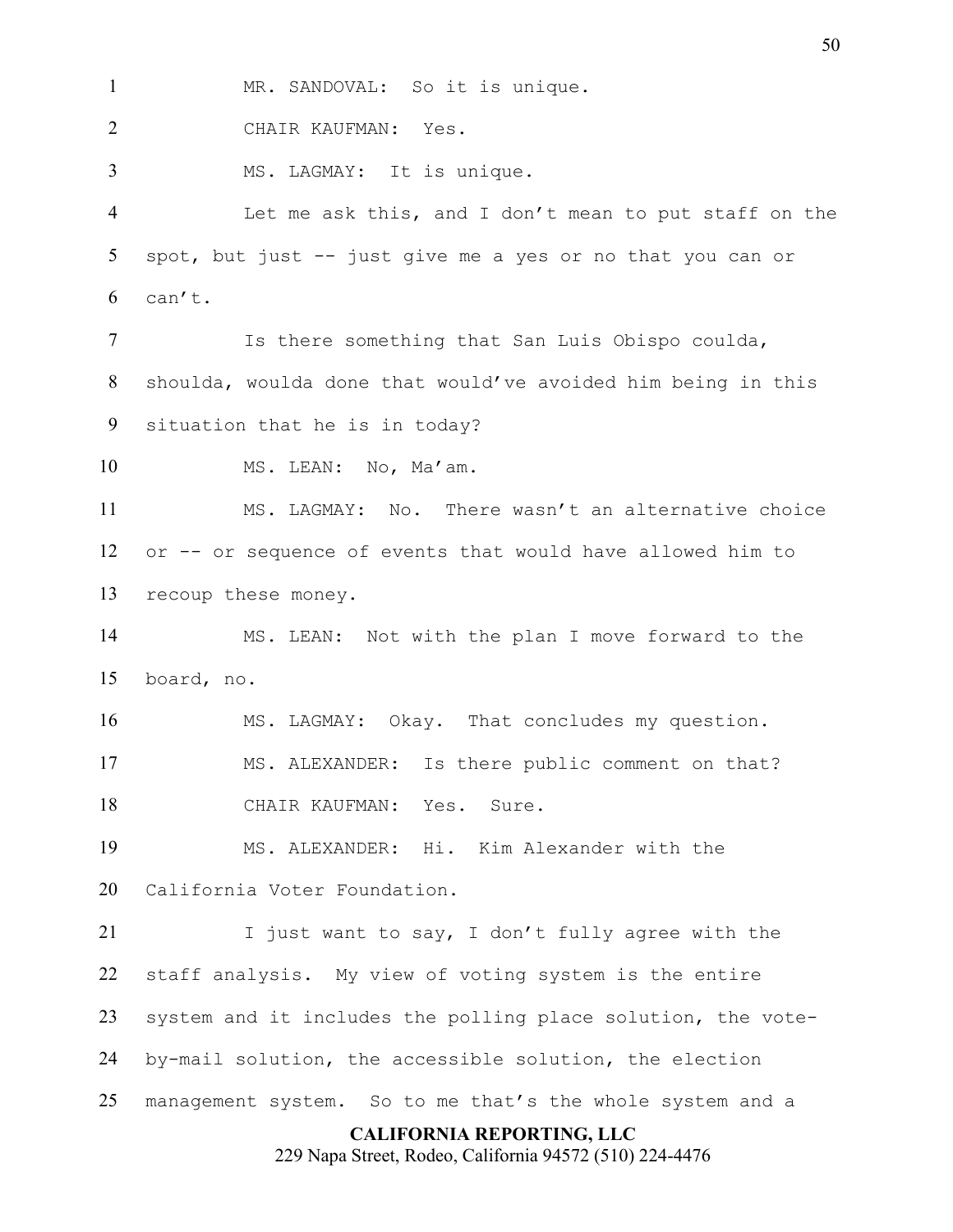piece of that system has been decertified, which the AutoMARK has been, then it seems to me that the purpose of Prop. 41 is to help counties acquire certified voting sys -- voting equipment. And so I would argue in favor of allowing counties that are in that situation of having a component that they need to meet, federal, Help America Vote Act requirements, and state accessibility requirements be able to use remaining Prop. 41 money for that purpose.

 And I also hope that this board and staff as you consider this analysis, which I think is a really important one and I'm glad you're getting out of it, consider how the Voter's Choice Act impacts this analysis because I think the reason why Fresno, El Dorado, and Madera were all allowed to use their funds for their systems is because they have a whole new voting system because they've moved to the Voter's Choice Act.

 Those ICX machines in those counties will be used for all voters in the polling place, not only as accessible units. So technically, yes, they're ballot marking devices, but their purposes within the scheme of each county's voting system is now expanded to not just be for the accessibility solution, but also their polling place when this case votes center solution.

 So I think as we consider this very important question, we need -- we need to do it also through the lens

**CALIFORNIA REPORTING, LLC**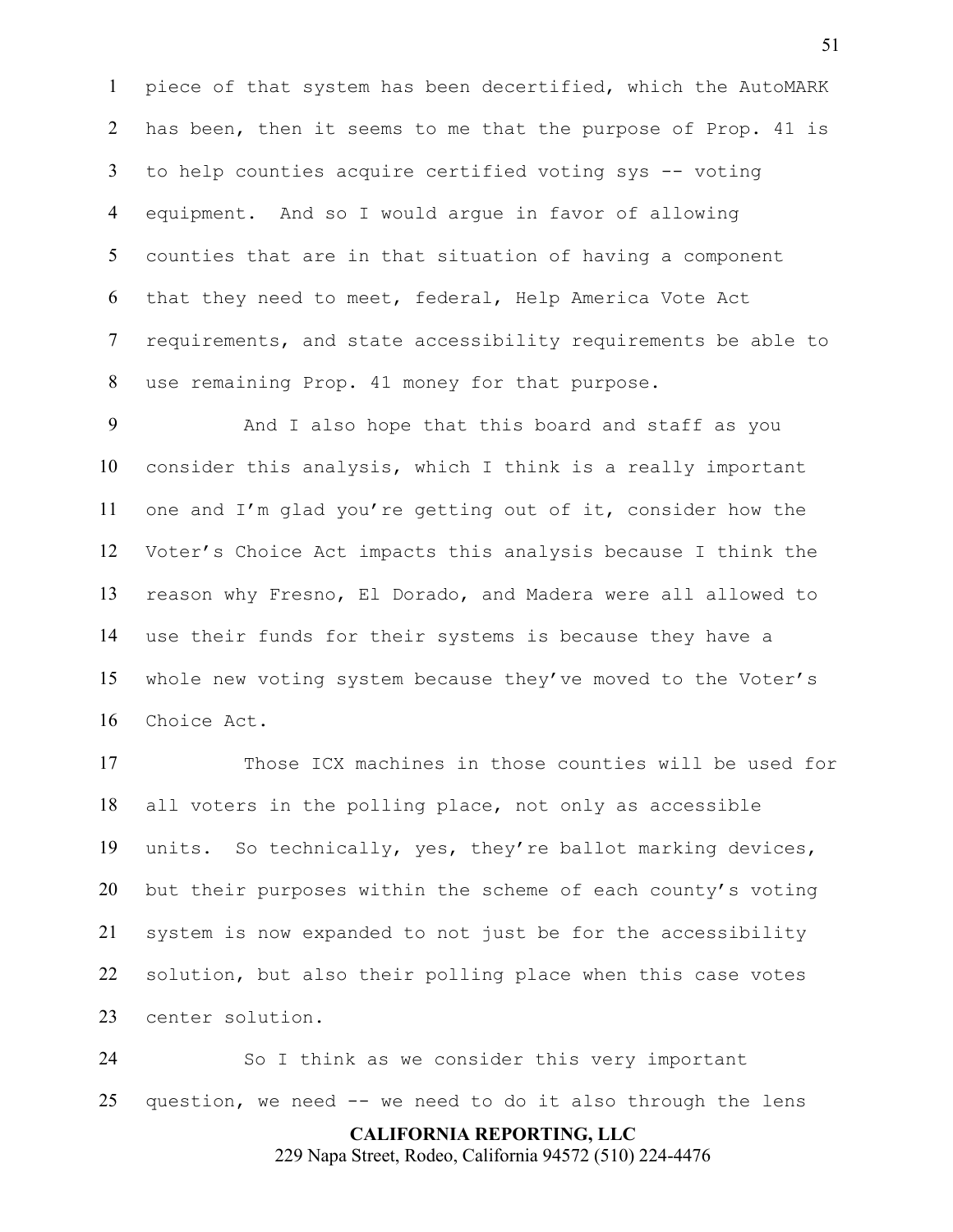of how the Voter's Choice Act is going to impact these counties' critical position.

Thanks.

 CHAIR KAUFMAN: Thank you. And to be clear, I mean, I think all of us, again, sitting up here, Ms. Alexander, you mentioned the purpose of Prop -- of Prop 41. You know, I think we all agree that the purpose of Prop 41 is, you know, for us to enable the counties to update their voting equipment according to what's being certified and permitted by the Secretary of State.

 Unfortunately, we have language in the statute that we also have to adhere to. As much as we'd like to say otherwise, I mean, it seems to be going against the purpose that -- that we'd all like to fulfill here. So, you know, that's a very real issue that we have to grapple with.

16 I'm going to make a suggestion that rather than, I don't know, formalize this in any way that perhaps myself, as a representative of the board, can work with staff to try and see if we can come up with a further articulation of the kind 20 of distinction that lie here with enhancements and systems, and that perhaps we can do this in the next -- come back in November.

 So eight weeks or so -- six weeks or so, and you know, try and provide some further report and clarification to the board on that issue.

> **CALIFORNIA REPORTING, LLC** 229 Napa Street, Rodeo, California 94572 (510) 224-4476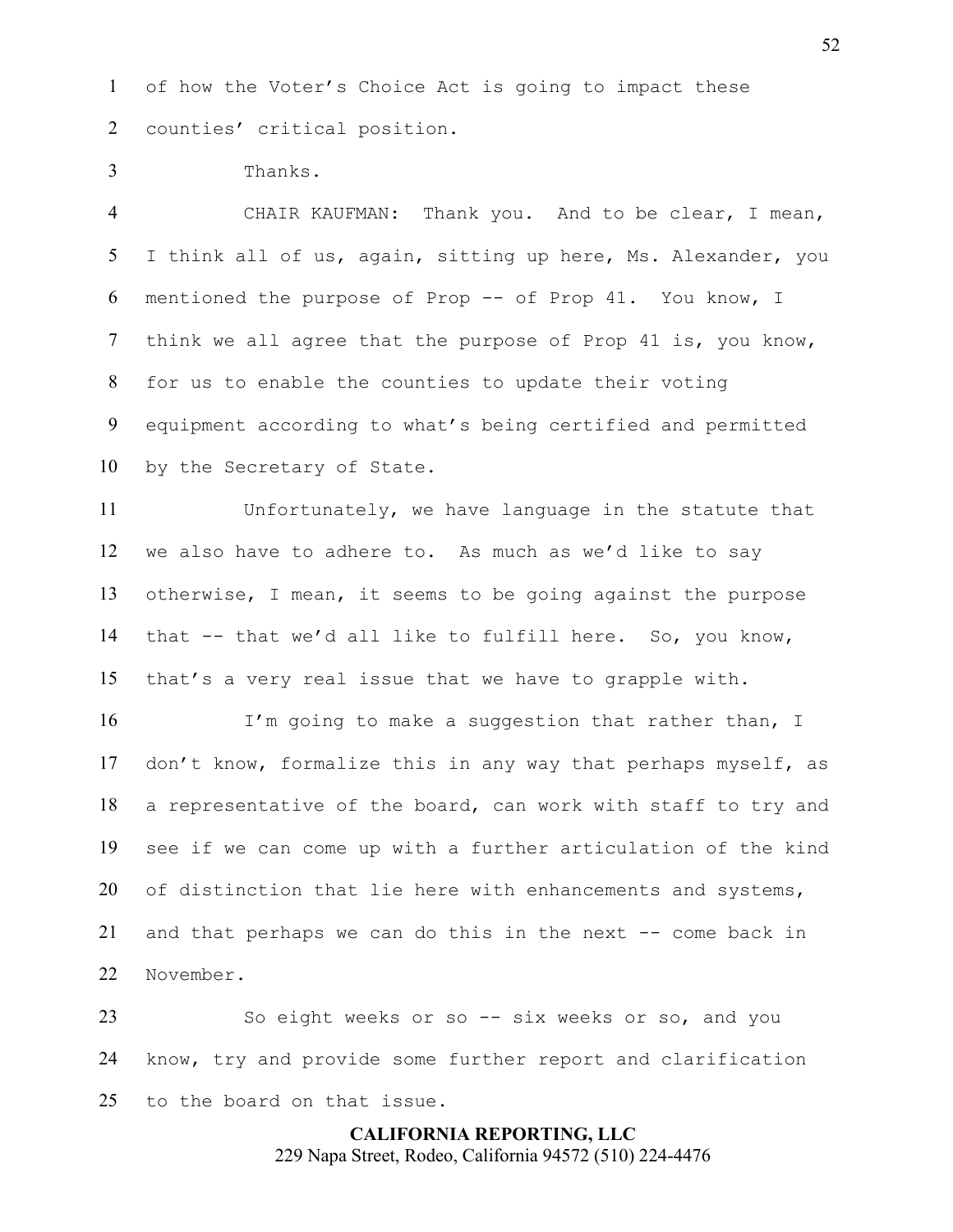MR. SANDOVAL: That would be appreciated. I think 2 it's important to lay out what the law provides, what guidance, if any, that's written has been adhered to to ensure that the law is not violated in any way with regard to 5 requests similarly made by the counties. And what has been the practice, right, in terms of awarding some monies, because even though it may be a practice that has been followed, it may not necessarily be rooted in any particular law or policy. So. And particularly now because there's such an ever-evolving technological -- MS. LAGMAY: Runaway train. MR. SANDOVAL: Runaway train as June said. Or just it's ever-evolving and so, you know, even though the legislative history is also not necessarily helpful in defining what the scope of it is, but there's other laws that have been passed that could give us a signal. Although it may not necessarily allow us to act in a certain way, it could give us a sense as to what -- what is the ultimate purpose of these monies are. CHAIR KAUFMAN: Well -- MR. SANDOVAL: So -- CHAIR KAUFMAN: Yeah, and by the same token on that fund, given that there has been other legislation passed that

is -- is specially broader in terms of what it covers, then

## **CALIFORNIA REPORTING, LLC**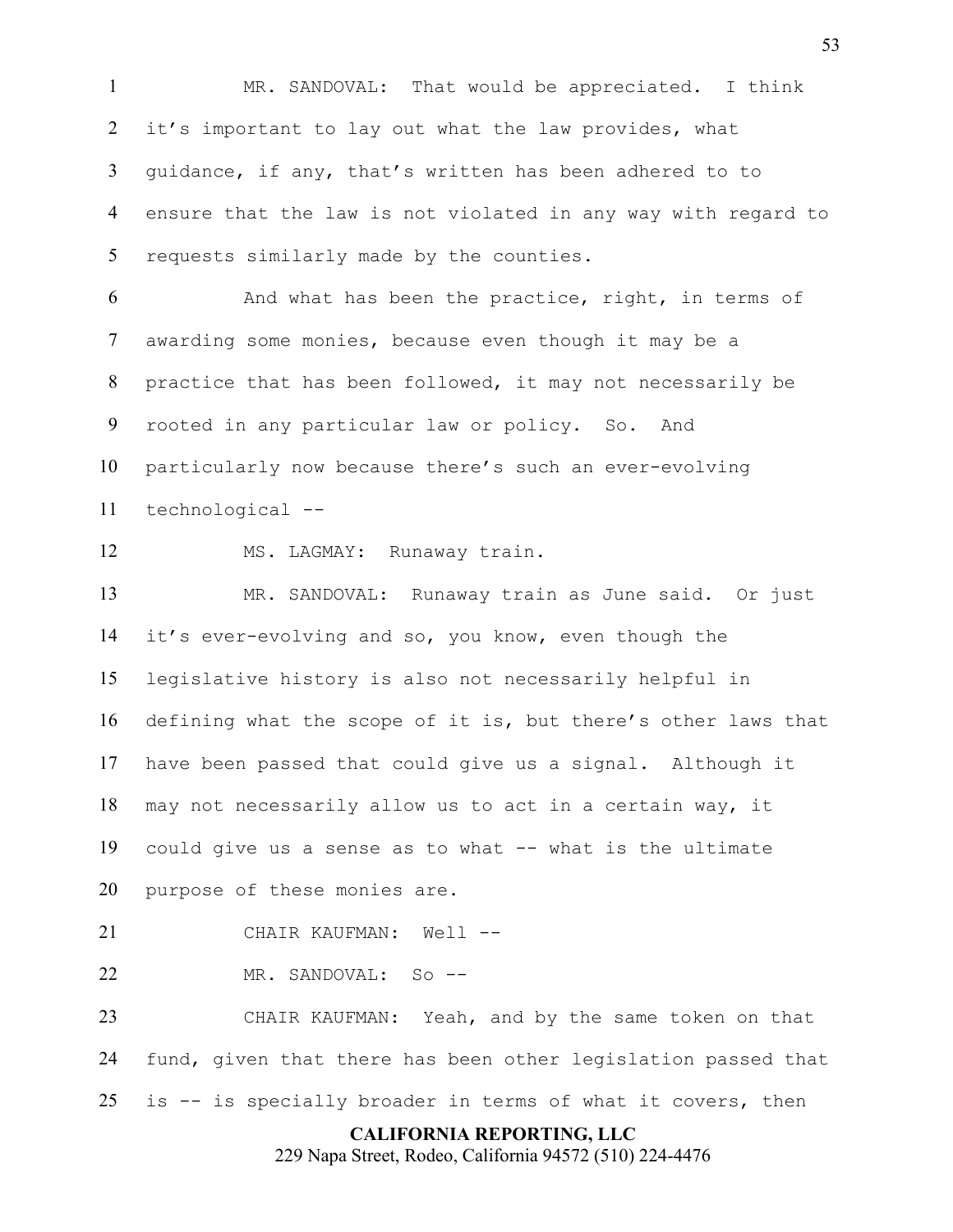Prop 41, that also might provide us with an indication that the legislature wanted to provide another pot of money to cover things that we don't cover.

 MR. SANDOVAL: Those are all issues that I think would be great for the staff to explain.

 CHAIR KAUFMAN: Because again, as we've discussed, I mean, Mr. Gong you're -- using you as an example, sorry we keep using you as examp -- as Exhibit A, but, I mean, there is another pot of money for you to go after to pay for this. So. Anyway.

MR. SANDOVAL: Yeah.

 MS. LAGMAY: May I also suggest as part of your discussion, Mr. Chair, with staff that consideration of legislative remedy or legislative supplemental bill for clarification could be discussed as well. That -- that not -- need be precluded from the discussion.

17 CHAIR KAUFMAN: Okay. So noted. We can --

18 MS. LAGMAY: Thank you.

MR. SANDOVAL: Thank you.

CHAIR KAUFMAN: -- certainly talk about that as well.

21 It's not so easy amending an initiative, but.

MS. LEAN: As we saw before.

CHAIR KAUFMAN: As we saw before, but we can

certainly throw that in the hopper.

So I'll call it a working group, if you will, between

## **CALIFORNIA REPORTING, LLC**

229 Napa Street, Rodeo, California 94572 (510) 224-4476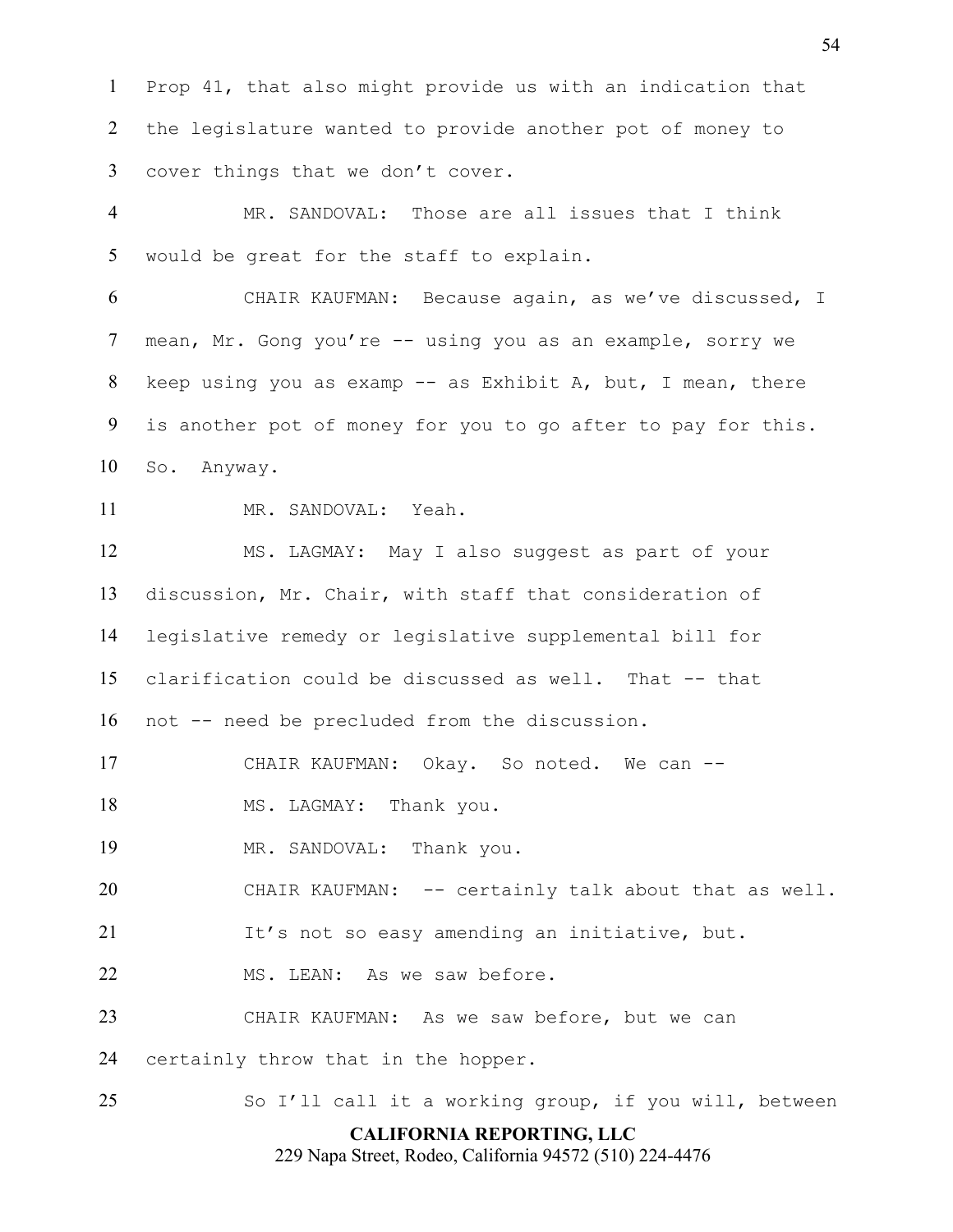myself and staff to address that issue. And I don't mean to exclude anybody, but since we have --

 MS. LAGMAY: We'll discuss it at the next meeting. 4 CHAIR KAUFMAN: Yeah, since we -- since we have certain open meeting laws and limits on how many people can be involved, that's probably the easiest course of action. 7 MR. SANDOVAL: Well, I appreciate that, and I appreciate staff looking into this, but I think concerns raised by the county and by our colleague from the foundation, and you, and June, and I, I think it'll be a best discussion and good working group, I would imagine. So we look forward to your presentation. CHAIR KAUFMAN: Okay. I think we've covered that topic. MS. LAGMAY: Yes. CHAIR KAUFMAN: Now is there any other business that we should be aware of? We have another meeting in November 13th. Anything else -- I don't think we have anything scheduled -- MR. SANDOVAL: Is November 13th confirmed? CHAIR KAUFMAN: Yeah. 22 MR. SANDOVAL: That's good to know. CHAIR KAUFMAN: We don't have anything currently on calendar after that. Given what you said, I don't know that we need to do that at this point, unless you think we should

### **CALIFORNIA REPORTING, LLC**

229 Napa Street, Rodeo, California 94572 (510) 224-4476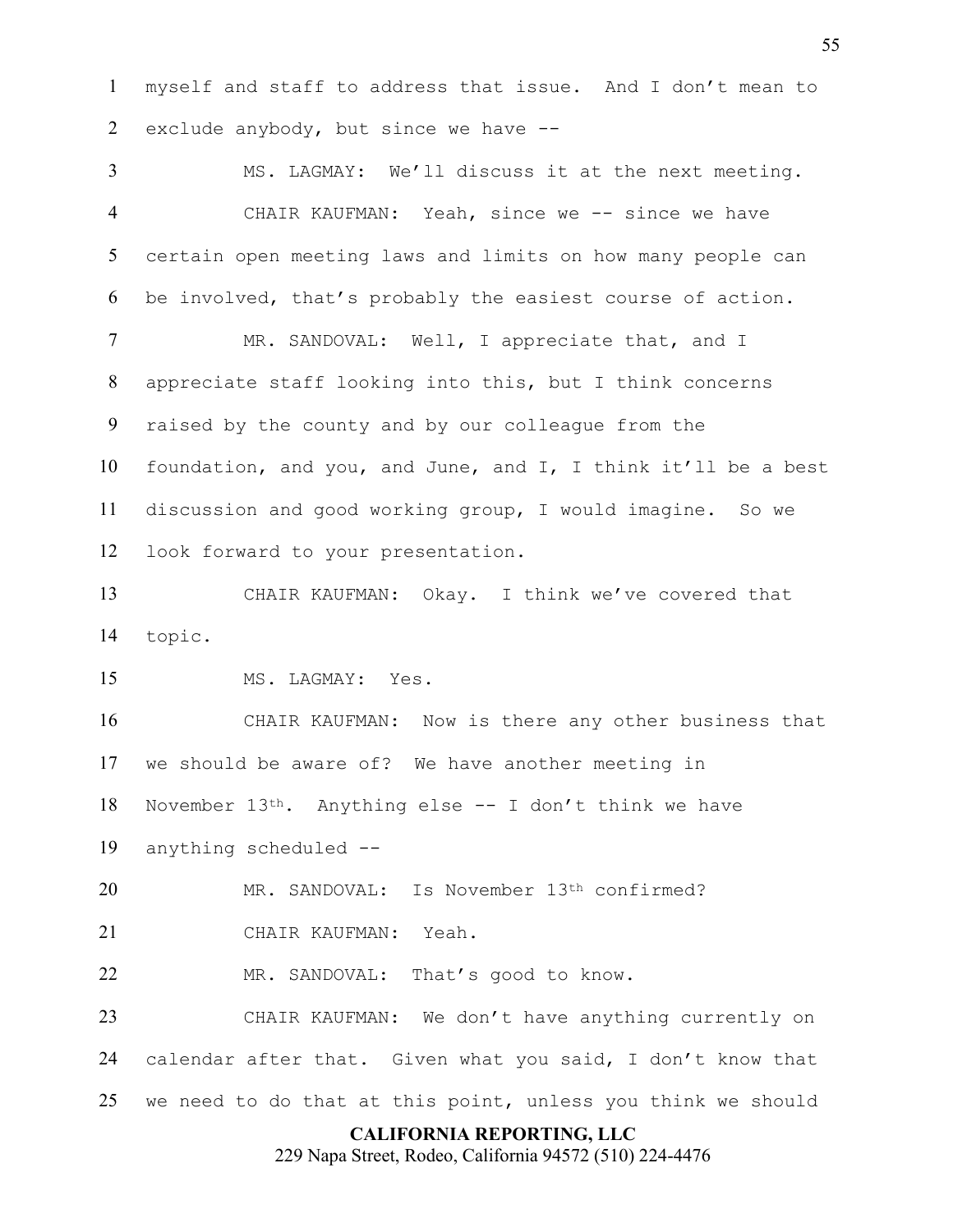block out something just in case.

**CALIFORNIA REPORTING, LLC** MS. LEAN: How about at the November meeting we bring some dates back and we'll see if we can schedule some more into the early next year? CHAIR KAUFMAN: Okay. Perfect. MR. SANDOVAL: Is it possible to move the November 13th date? MS. LEAN: Well, we just put out a memo to the counties letting -- MR. SANDOVAL: Okay. MS. LEAN: -- them know if they wanted to come forward for that date, that they need to get a plan in. So that just went out. So if we change the date, we need to let them know right away. MR. SANDOVAL: Okay. I'll let you know. MS. LEAN: Please let me know as soon as possible so that we can make sure that the staff is available, because it is a really crazy time for -- we are the elections division, so it's a really crazy time for us, too, so if we can figure that out. CHAIR KAUFMAN: Yeah. And I think if we go earlier now, we're going to be cutting people off. So. MS. LAGMAY: Yeah, we can't go earlier. CHAIR KAUFMAN: And then we'll, you know. And the candidate filing period and all the other filing periods

229 Napa Street, Rodeo, California 94572 (510) 224-4476